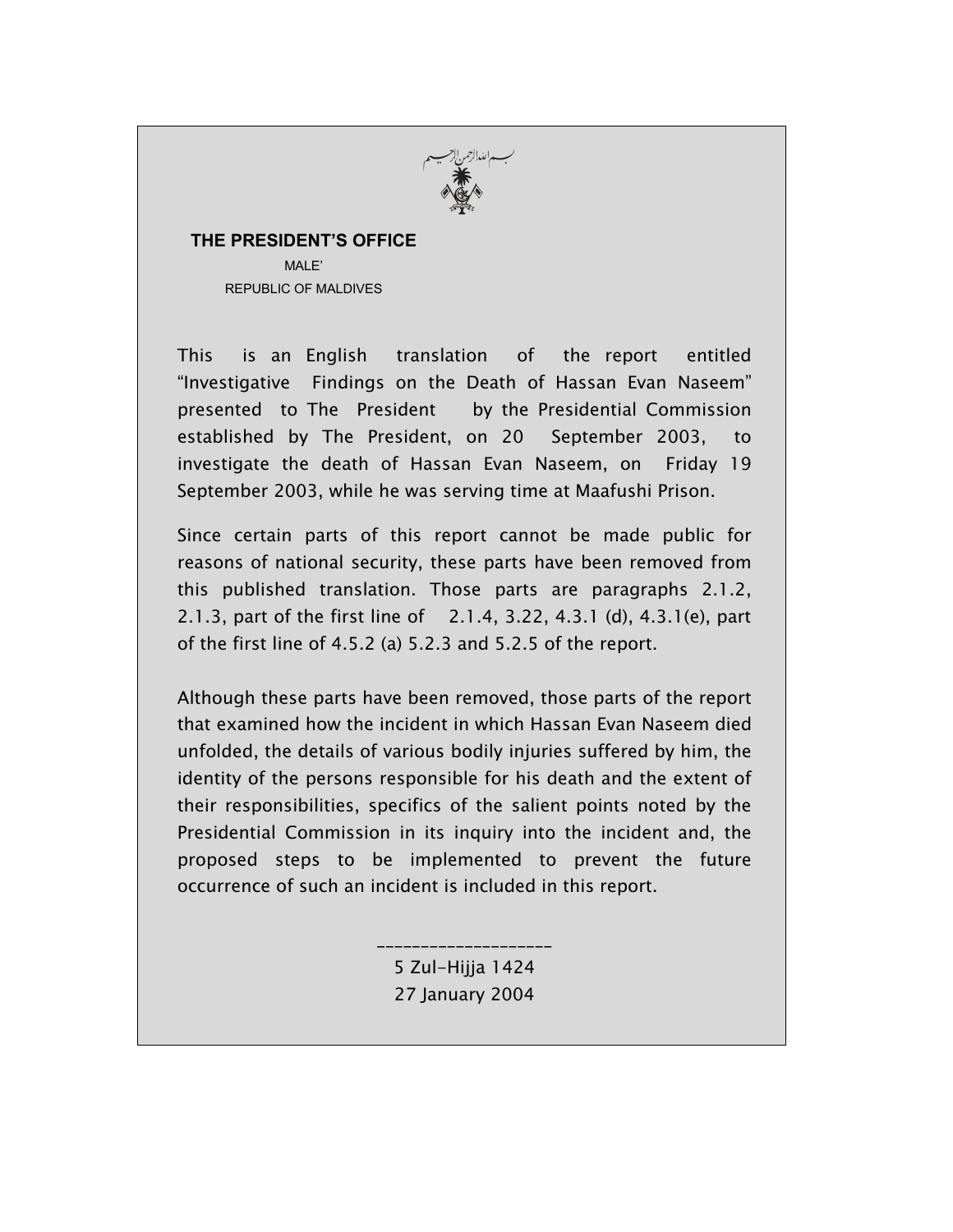# **INVESTIGATIVE FINDINGS ON THE DEATH OF HASSAN EVAN NASEEM**

**A TRANSLATION**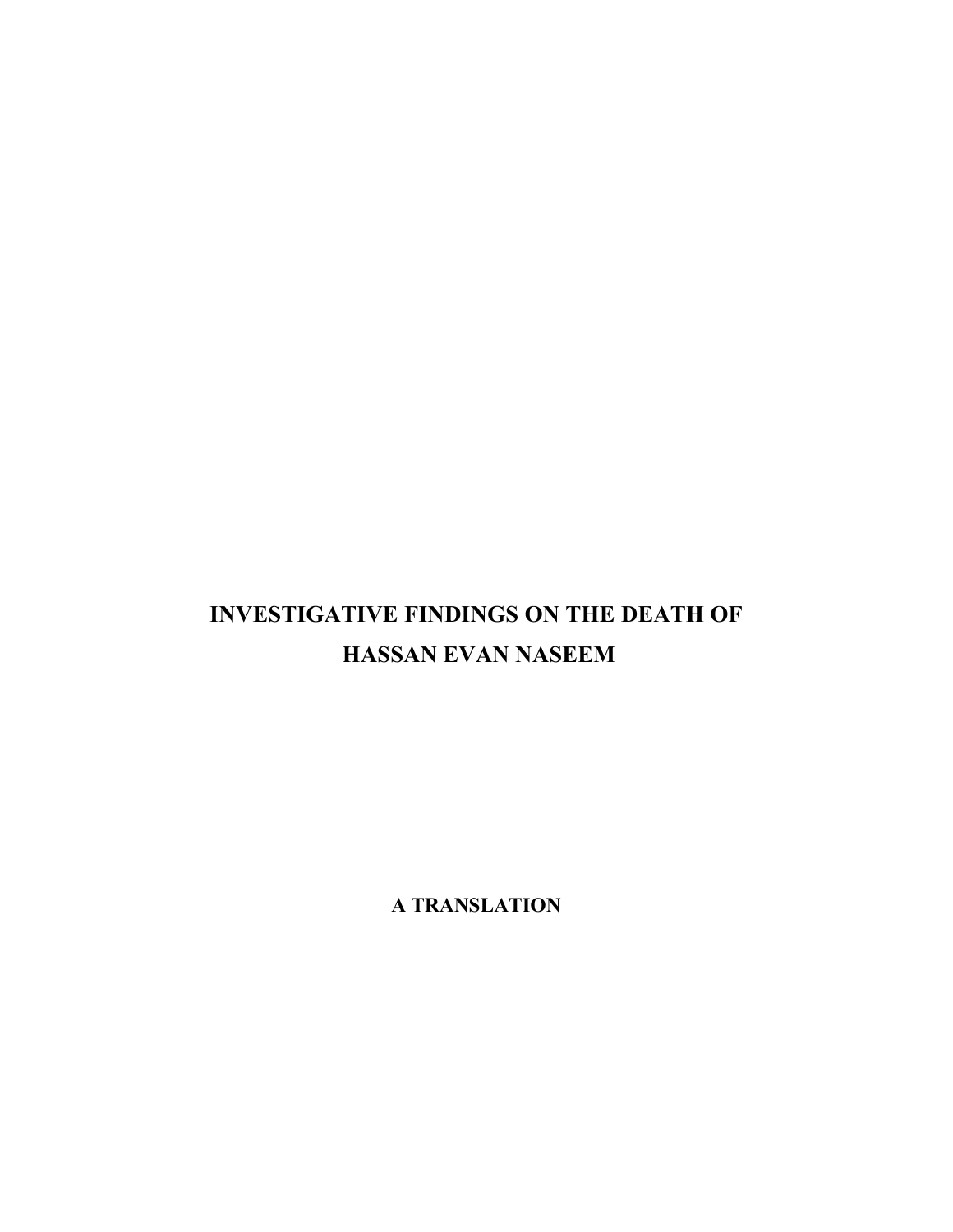#### **PRESIDENTIAL COMMISSION**

**29 DECEMBER 2003** 

بــــابنا*لزالج*<br>.

**Presidential Commission**  Male' Republic of Maldives

## **INVEESTIGATIVE FINDINGS ON THE DEATH OF HASSAN EVAN NASEEM**

The President of the Maldives, Maumoon Abdul Gayoom, conducted an investigation into the death of Hassan Evan Naseem of Maafannu Asia, Male', a prisoner who been incarcerated in the gaol at Maafushi in Male' Atoll and who had died on the night of Friday, 19 September 2003;

By virtue of the Presidential Decree Number 213/2003 the President established a Presidential Commission and appointed us as its five members;

The President instructed the Commission to inquire into the circumstances surrounding the death of Hassan Evan Naseem; to identify the persons responsible for the incident and to determine the extent of their responsibility; to outline measures that could be taken to prevent the occurrence of such an incident in the future and to submit a report thereon;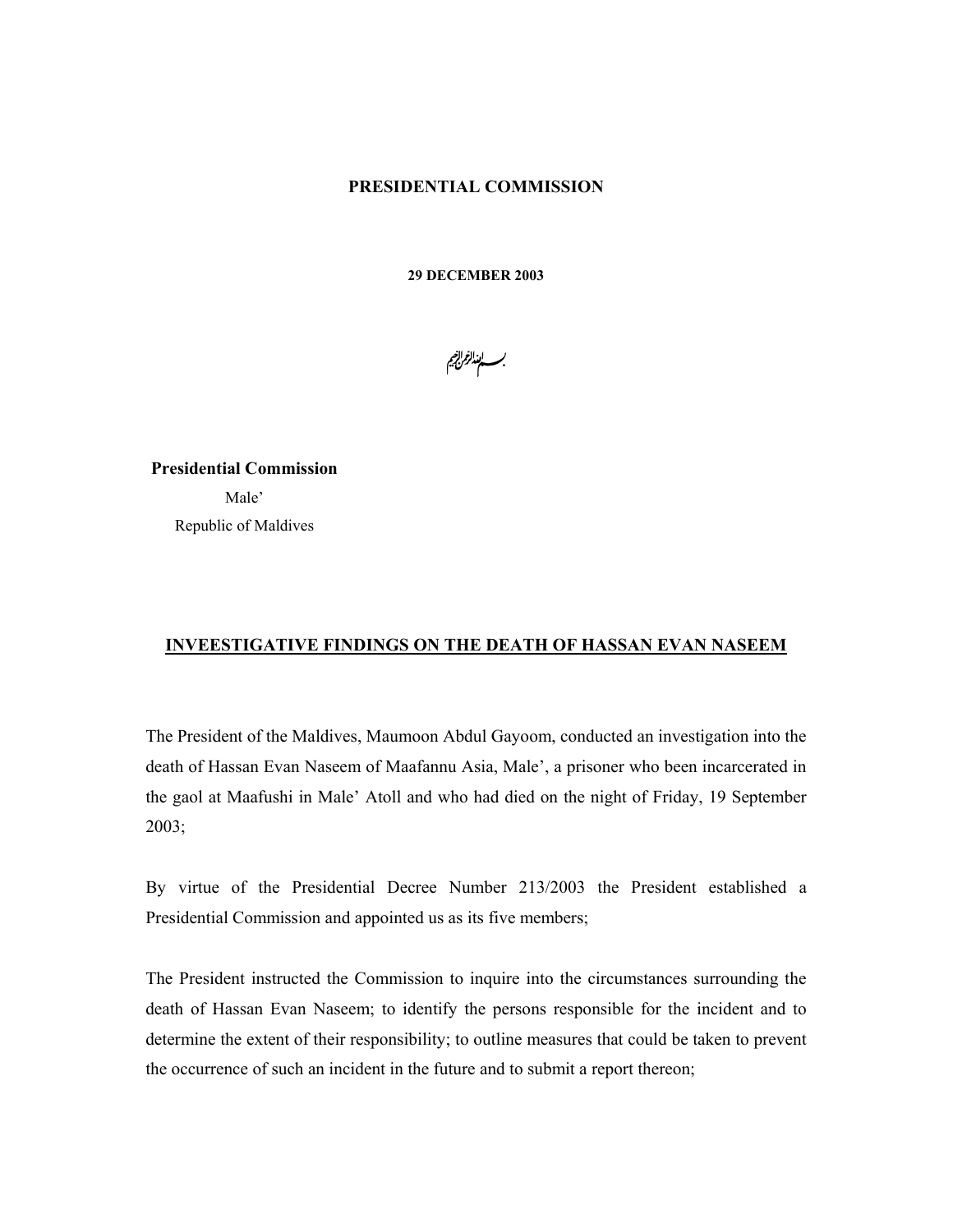The Commission had submitted to the President a report entitled "Report on the Death of Hassan Evan Naseem";

The Commission deemed that, in addition to submitting that Report, it was necessary to produce an integrated and easily accessible compilation of its findings for general purposes;

-2-

Beseeching Almighty Allah for strength, the Commission hereby prepares and submits a separate document entitled "Investigative Findings on the death of Hassan Evan Naseem".

## 29 December 2003

| $1 \quad \cdots$ | Abdul Sattar Moosa Didi | $$ signed |
|------------------|-------------------------|-----------|
| 2.               | Shaaheen Hameed         | $$ signed |
| 3.               | Aishath Mohamed Didi    | $$ signed |
| 4.               | Abdulla Saeed           | $$ signed |
| 5.               | Dr. Mohamed Solih       | $$ signed |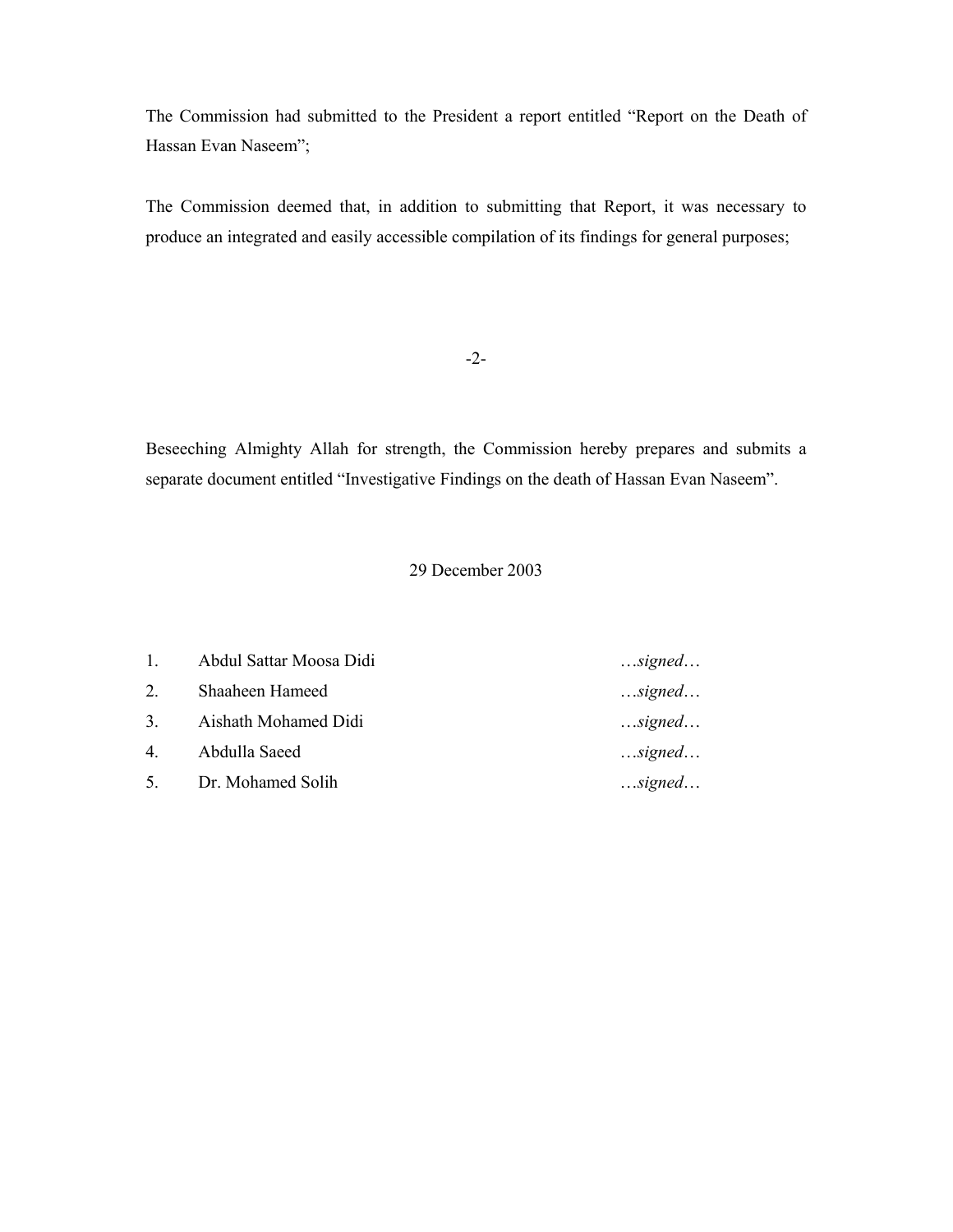

#### **1. INTRODUCTION**

#### **1.1 Findings**

- 1.1.1 This document entitled "Investigative Findings on the Death of Hassan Evan Naseem" is prepared in addition to the ""Report on the Death of Hassan Evan Naseem" pursuant to his addition to the mandate of the Presidential Commission's instituted on 20 September 2003 the task of investigating the death of Hassan Evan Naseem. Both reports have been submitted to President Maumoon Abdul Gayoom. This collection of findings of the investigation conducted by the Presidential Commission is compiled on the realization that it was important for its findings to be separately collated in a manner convenient for general purpose use.
- 1.1.2 This compilation contains the detailed findings of the investigation conducted by the Presidential Commission regarding the circumstances surrounding the death of Hassan Evan Naseem on 19 September 2003, the details and extent of bodily injuries suffered, the identity of persons responsible for his death and the extent of their responsibilities, the specifics of the salient points noted by the Presidential Commission in its inquiry into the incident and, the proposed steps to be implemented to prevent the future occurrence of such an incident.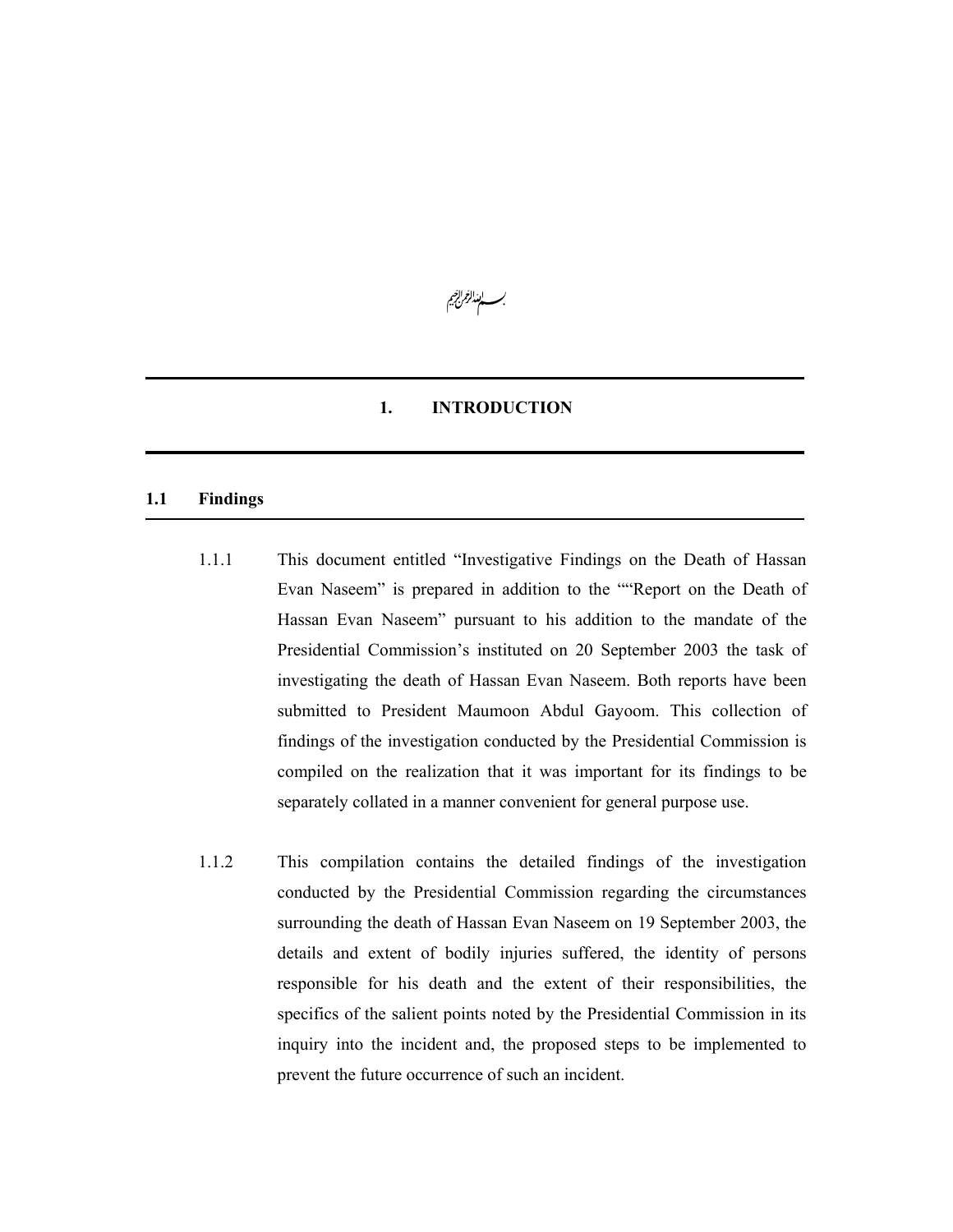In providing this compilation, emphasis has been laid by the Presidential Commission not to distort any facts of the matter or compromise any findings of its investigation.

#### **1.2 Establishment of the Presidential Commission**

- 1.2.1 President Maumoon Abdul Gayoom established the Presidential Commission to inquire into the circumstances surrounding the death of Hassan Evan Naseem of Maafannu. Asia, to identify the persons responsible for his death as well as the extent of their responsibilities and to submit a report to the President. The President also mandated the Commission to examine and submit proposals on measures that could be taken to prevent the occurrence of such an incident in the future.
- 1.2.2 The Members appointed to the Commission were Mr Abdul Sattar Moosa Didi, Mr Shaaheen Hameed, Mr Abdulla Saeed, Ms Aishath Mohamed Didi, and Dr Mohamed Solih. Mr Abdul Sattar Moosa Didi was assigned the Chairman of the Commission.

## **1.3 Visit to Maafushi Jail**

- 1.3.1 Members of the Commission visited Maafushi Jail on two occasions, namely on 23 September 2003 and on 6 October 2003. The purpose of the first visit was to gather an impression of the circumstances and environment surrounding the death of Hassan Evan Naseem on the 19 September 2003. Places and items related to the incident were photographed and captured on video.
- 1.3.2 In addition to the Members of the Commission, the investigation teams working under the Commission visited Maafushi Jail on various occasions and obtained necessary information where available.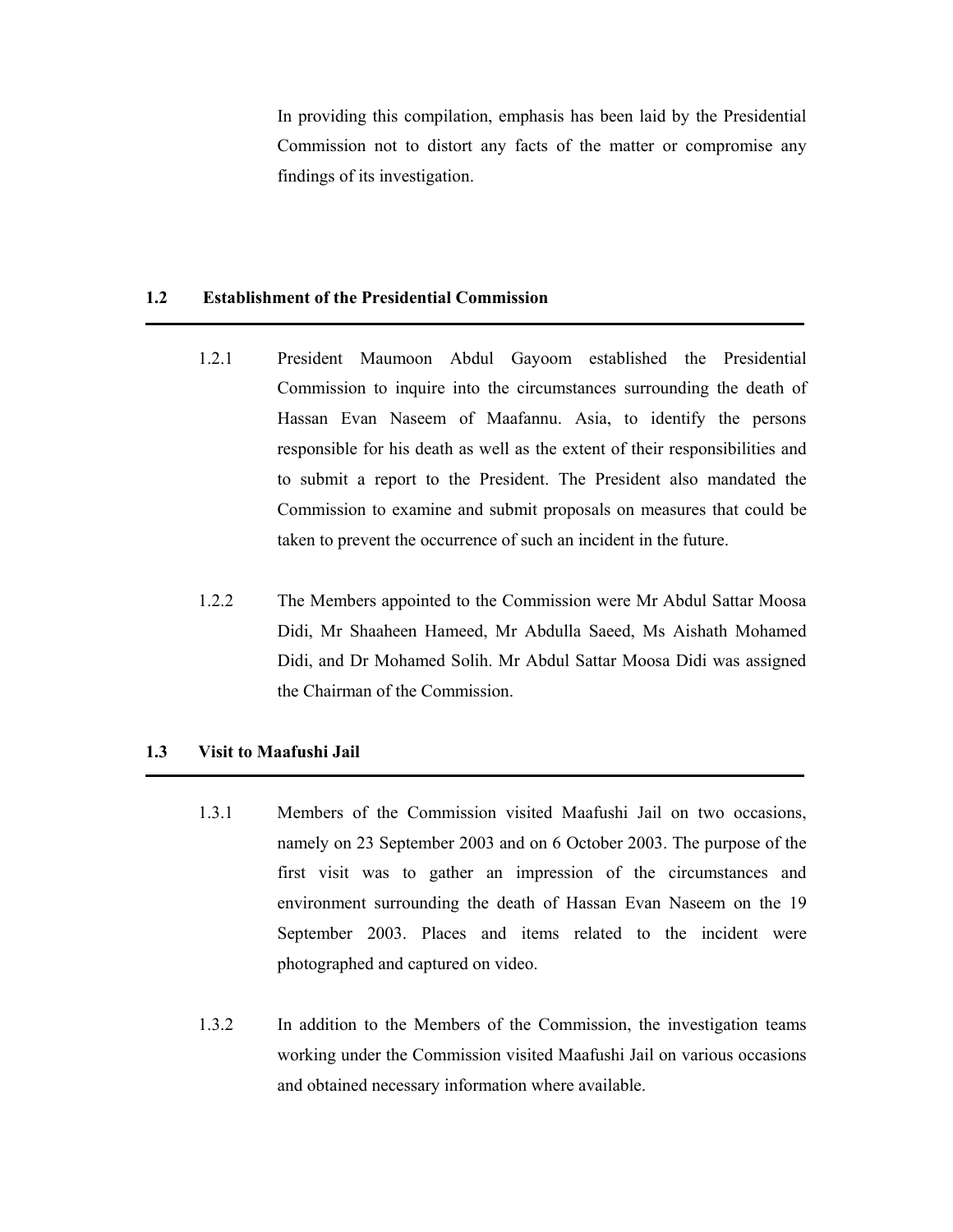## **2. BLOCK C**

## **2.1 Block C**

- 2.1.1 Although responsibility for maintaining the security of the prison blocks from the outside is vested with the Maafushi Jail Security Unit of the National Security Service, one block still continues to remain under their control. That is Block C or "Investigation Jail  $-1$ ".
- 2.1.2 (removed)
- 2.1.3 (removed)
- 2.1.4 (part removed) this Block which is referred to as 'Investigation Jail' which in principle should hold people who are detained for investigation, also holds convicted offenders serving out sentences. It is observed that a large number of these inmates include those related to drug offences. Convicted offenders are given a set of amenities such as leaving the cell area, engaging in sports and watching television on a regulated basis. However, being confined with alleged offenders to whom these amenities are not applicable, the convicted offenders in Block C are in practice deprived of such freedoms to which they are in principle entitled to.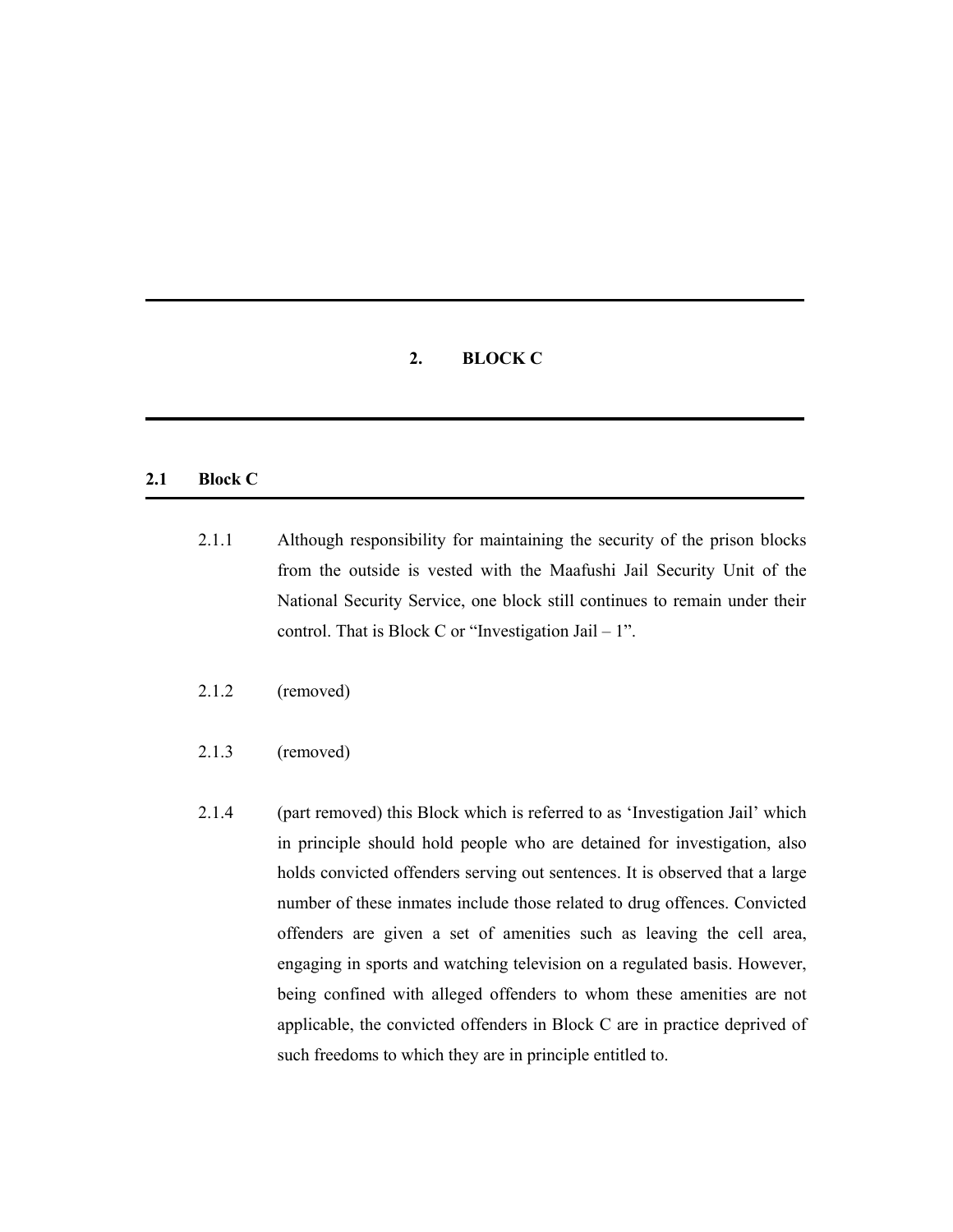- 2.1.5 Therefore, co-habitation of criminals convicted of various offences and those detained for investigation, in congested and overcrowded conditions contributes to undermining harmony and order among inmates.
- 2.1.6 The common veranda to these five cells of the Block is guarded by the Maafushi Jail Security Unit. For the purpose of obtaining training, staff of the Department of Corrections, also maintains duty watch in the veranda, along with the National Security Service personnel since 24 April 2003.
- 2.1.7 As the National Security Service maintains duty watch over Block C, they retain possession of keys to the Block and are responsible for opening and closing the access doors to the Block. However, the role of the National Security Service is set by an established procedure, which is that if the inmates of the Block violate a rule, or if a problem arises, the matter is recorded in a book and referred to the Jail Office, which will carry out measures upon the advice of the Department of Corrections. However, it is not customary practice that the National Security Service are informed of the action so taken. Nevertheless, as the National Security Service maintains duty watch on the Block, they do notice the actions taken by the Department of Corrections in relation to inmates of that Block.
- 2.1.8 Although the procedure of recording in a book the violations by inmates and of requesting action by the Department of Corrections is followed, there are exceptions to the rule. With regard to matters that could pose a threat to national security, or in situations which might endanger people's lives and in instances of disobedience of orders issued by the National Security Service to assist the Department of Corrections, the National Security Service regard it their responsibility to act independently.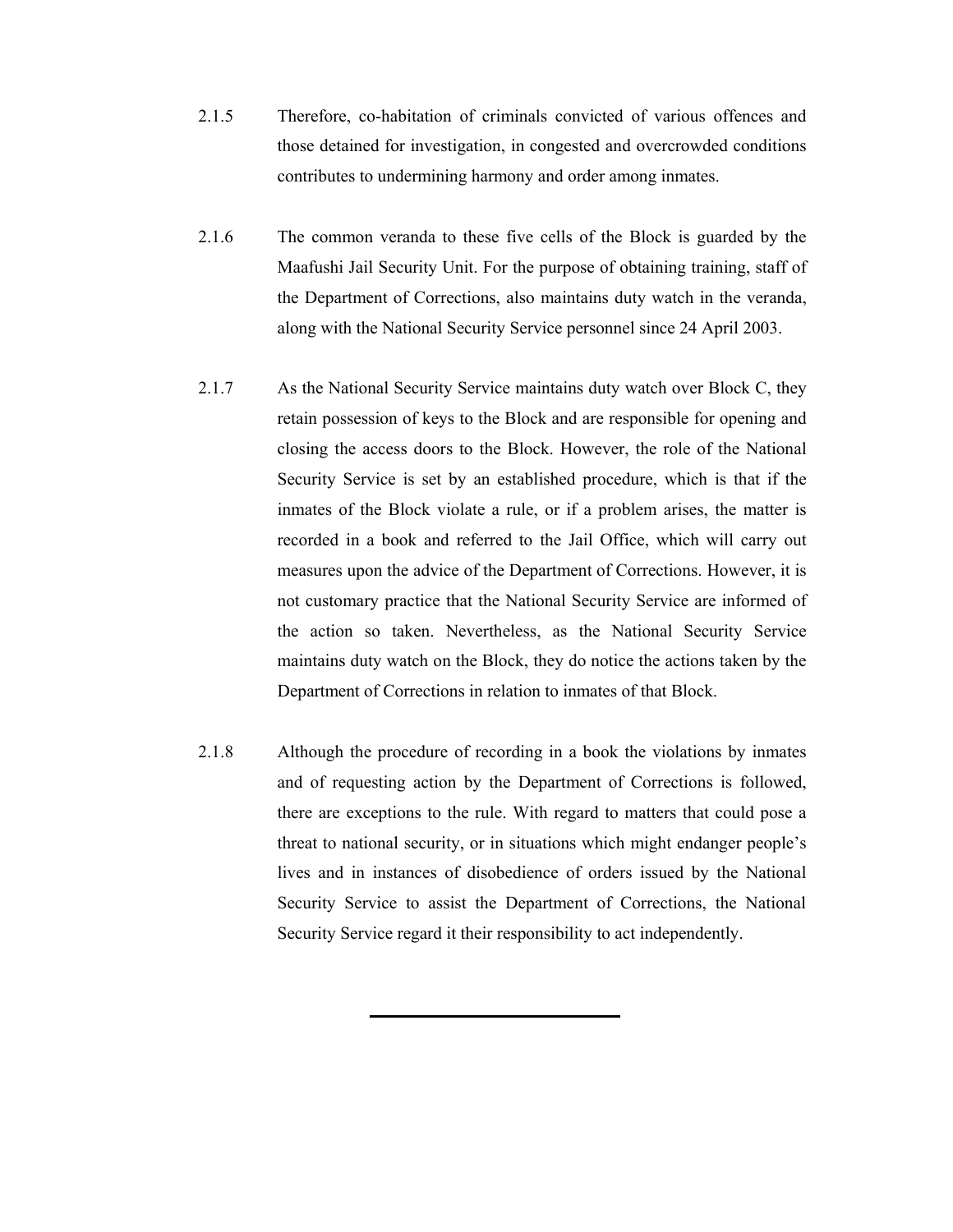## **3. CIRCUMSTANCES LEADING TO THE DEATH OF HASSAN EVAN NASEEM**

It is observed that in the light of the information obtained by the Presidential Commission, investigations conducted by the Commission, and the inquiries made by the Commission that Hassan Evan Naseem died in the following manner:

- 3.1 In the morning of Friday, 19 September 2003, at least two inmates of Cell C3, where Evan was confined, went to C5 by first crossing over the partitioning wall between Cells C3 and C4 and then that between C4 and C5. A few minutes later at least seven inmates of C3 went again to C5 in the same manner and committed assault on Ali Didi of Henveiru Beauty House, an inmate at C5. These incidents were reported in writing by Maafushi Jail Security Unit to Maafushi Jail Office, in accordance with the established procedure.
- 3.2 Evan's name was not on either of the two lists of inmates of C3 who were involved in the two incidents of cell crossing as reported to the Maafushi Jail Office.
- 3.3. That afternoon, short eats, water and stones were thrown around by some inmates in Cell C3. When the inmates were given advice to stop the disturbance on the instructions of Lieutenant Mohamed Aswan, the most senior Maafushi Jail Security Unit officer present at that time, the inmates complied but the matter was not reported in writing by Maafushi Jail Security Unit to the Maafushi Jail Office.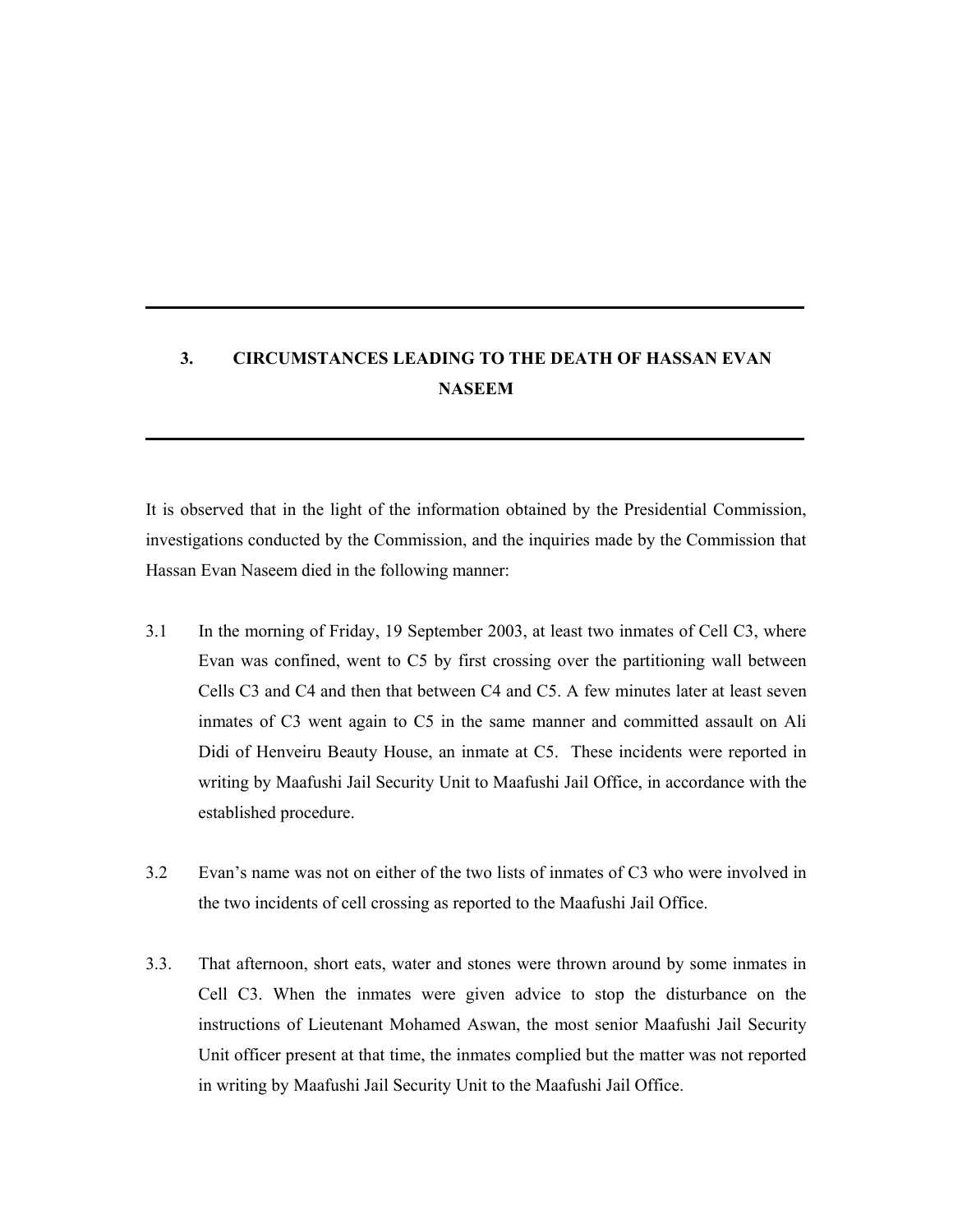- 3.4 The Officer-in-Charge of the Maafushi Jail Security Unit, Captain Adam Mohamed was in Male' on 19 September 2003. Lieutenant Mohamed Aswan telephoned Captain Adam Mohamed as he was about to leave for the Juma Prayers and informed him of the two incidents of Cell crossing and the assault on Ali Didi at C5. He also informed Captain Adam Mohamed that the inmates involved in the incidents had been brought back to their Cells and their names had been noted and that the two incidents have been reported to the Maafushi Jail Office. He also informed Captain Adam Mohamed that no further disturbance was observed. Supposedly
- 3.5 In the afternoon of the same day, around 3.15 pm, Lieutenant Mohamed Aswan telephoned Captain Adam Mohamed a second time and informed him that the inmates who instigated the disturbance earlier were again involved in throwing objects from one cell to another. In that conversation he added that based on the two incidents in the morning and an incident on the night of 18 September 2003 where certain inmates of Block C had hammered on their sleeping benches with wooden planks to make a commotion, he was of the opinion that certain inmates were trying to create disorder in the Jail. He further added that in his view, if that was the way things were, it would be a serious security issue.
- 3.6 When these events transpired, Captain Adam Mohamed briefed Major Ibrahim Latheef about the incidents. The latter subsequently called Captain Adam Mohamed and instructed him to return to Maafushi Jail, informing him that the Deputy Commander-in-Chief Anbaree Abdul Sattar Adam and the Commissioner of Police Brigadier Adam Zahir had said that matters would get settled when Captain Adam Mohamed went back to Maafushi.
- 3.7 Captain Adam Mohamed was able to return to Maafushi between 4:45 pm and 5:15 pm on 19 September 2003, along with those members of his unit who had been in Male' to play volleyball that day. According to those who returned with him, there was no sign of any disturbance in the Jail and everything was observed to be as normal as any other day.
- 3.8 Nevertheless, Captain Adam Mohamed called Major Ibrahim Latheef from Maafushi, informed him that there was unusual activity at Block C and that the quiet and order at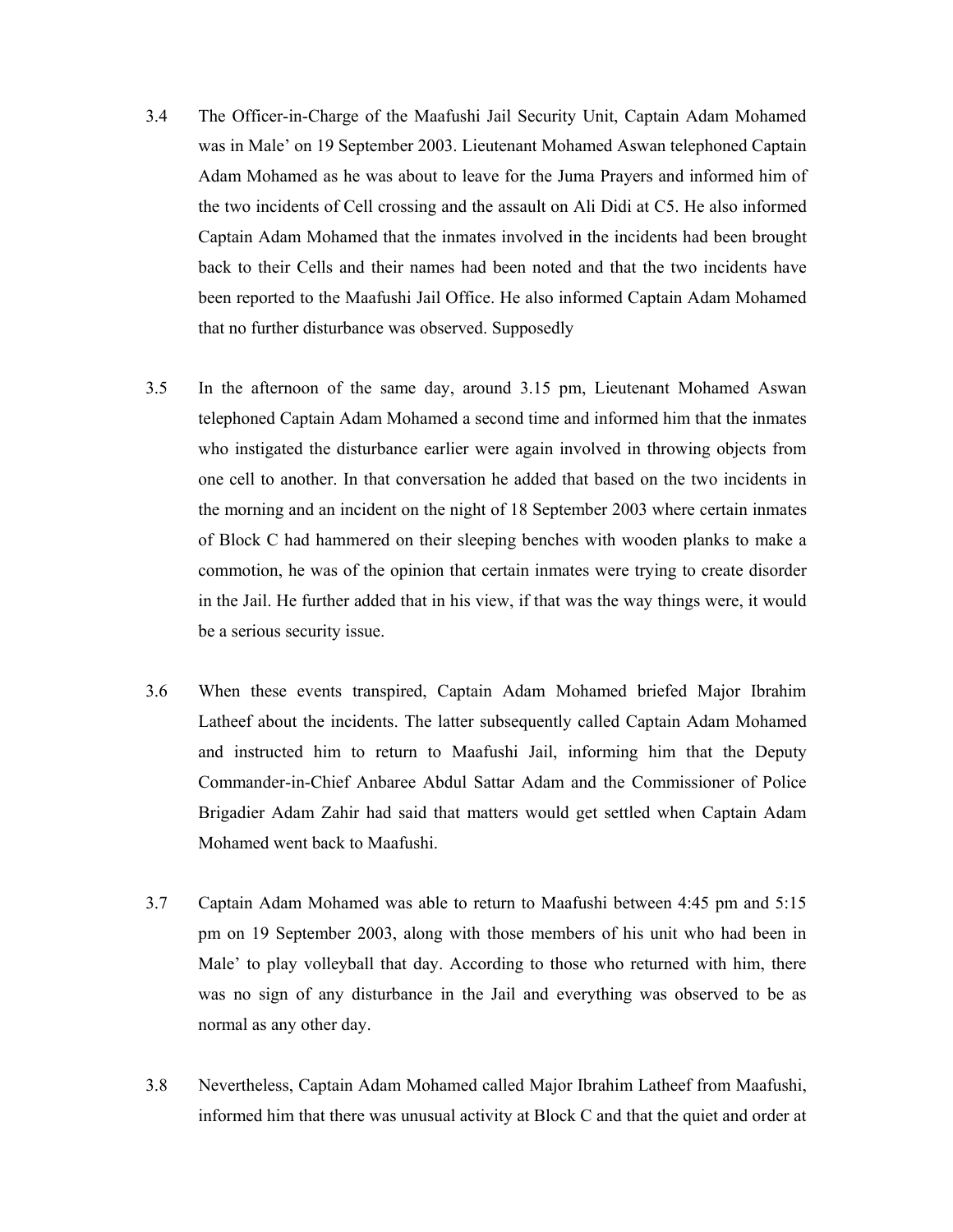the Jail continued to be disrupted, and queried about separating the troublemakers from the other inmates upon which Major Ibrahim Latheef consented to the removal of the prisoners.

- 3.9 According to Major Ibrahim Latheef, he permitted the removal of the troublemakers from their Cell because Captain Adam Mohamed had stated that the disruption in Block C was becoming worse. In addition to the throwing of objects, enraging and inciting inmates in other cells with verbal abuse, the situation had supposedly deteriorated to an extent where the Department of Corrections could not control it and that the disturbances were being instigated by about 10 prisoners whom he had identified. Major Ibrahim Latheef further said that when Captain Adam Mohamed inquired about what action should be taken against them, he briefed the Commissioner of Police Brigadier Adam Zahir and the Deputy Commander-in-Chief Anbaree Abdul Sattar Adam both of whom advised that the troublemakers be removed and kept handcuffed and separated from others and in a sheltered location.
- 3.10 However, it has been established during the investigation that no report of the incident of throwing objects that occurred at midday was submitted in writing to the Maafushi Jail Office.
- 3.11 Captain Adam Mohamed then informed his Unit that his superiors had instructed the separation of troublemakers from the rest of the inmates and asked his Unit to be ready to remove those inmates from their Cells after 8:00 pm.
- 3.12 At that point, the Unit was formally assembled, and when it was arranged that six persons would be detailed under Corporal Mohamed Nazim to remove inmates from the cells, Captain Mohamed ordered the detail back into the assembly, and arranged the despatch of 4 men under Corporal Abdulla Hassan for that mission. The team was provided with 12 pairs of handcuffs, and 50 riot batons were issued to other Maafushi Jail Security Unit personnel who were assembled.
- 3.13 Captain Adam Mohamed informed Jaufar Adam, the Deputy Director of Maafushi Jail Office that Maafushi Jail Security Unit had to arrange for two employees of the Department of Corrections to be present in the Range while the inmates were detained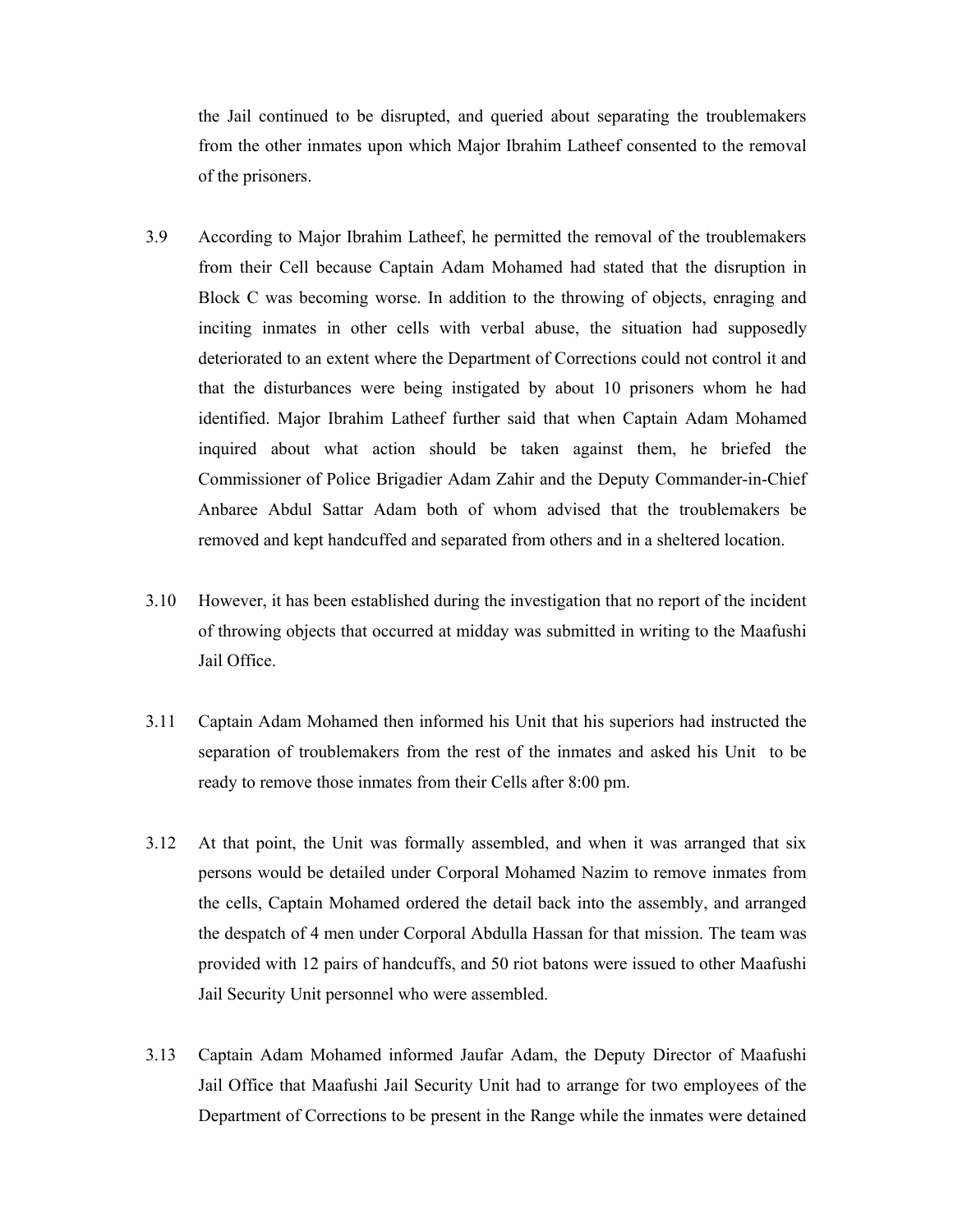there, and when the Director of Department of Corrections Mohamed Muizz Adnan learned about this from Jaufar Adam, the Director questioned on whose orders the inmates were to be removed to the range for taking action against them without the knowledge of the Department of Corrections, and claiming that he should be informed when an event of such magnitude was taking place, Mohamed Muizz Adnan called Major Ibrahim Latheef, Captain Adam Mohamed, and the Executive Director of the Ministry of Defence and National Security Ibrahim Mohamed Maniku.

- 3.14 Although Captain Mohamed claims that the list of inmates he gave to Corporal Hassan contained names of only those 7 inmates who were included in Maafushi Jail Security Unit's report to the Maafushi Jail Office on the day of the disturbances. Corporal Adam Hassan maintains that the list contained 12 names and furthermore that when the latter noticed the names of Hassan Evan Naseem and Shameez Shihab in the list, he pointed out to Sergeant Adam Haleem that those two did not participate in either of the two incidents that had occurred that day. However, Corporal Abdulla Hassan was ordered to remove all the inmates in the list. Private Ahmed Shujaz confirms that Corporal Abdulla Hassan did say that those two were being removed wrongfully.
- 3.15 As the names of the persons who were required to be removed from C-3 cell were being read out from the list carried by Corporal Abdulla Hassan, the men came out of their cells, and as they came out, each was handcuffed. When Evan's name was called out, he refused to come out, and upon his refusal, the rest of the names were called out and the men were sent to the Range.
- 3.16 When Evan's name was called out again by Corporal Abdulla Hassan, Evan said that he would not come out and added that he had not done anything that warranted his removal, and queried from the employees of Department of Corrections what his infringement was. According to Sergeant Adam Haleem, Captain Adam Mohamed overheard the walkie-talkie message from Corporal Abdulla Hassan to Sergeant Haleem about this, and told Sergeant Haleem to ask Corporal Abdulla Hassan to go into the cell and remove Evan.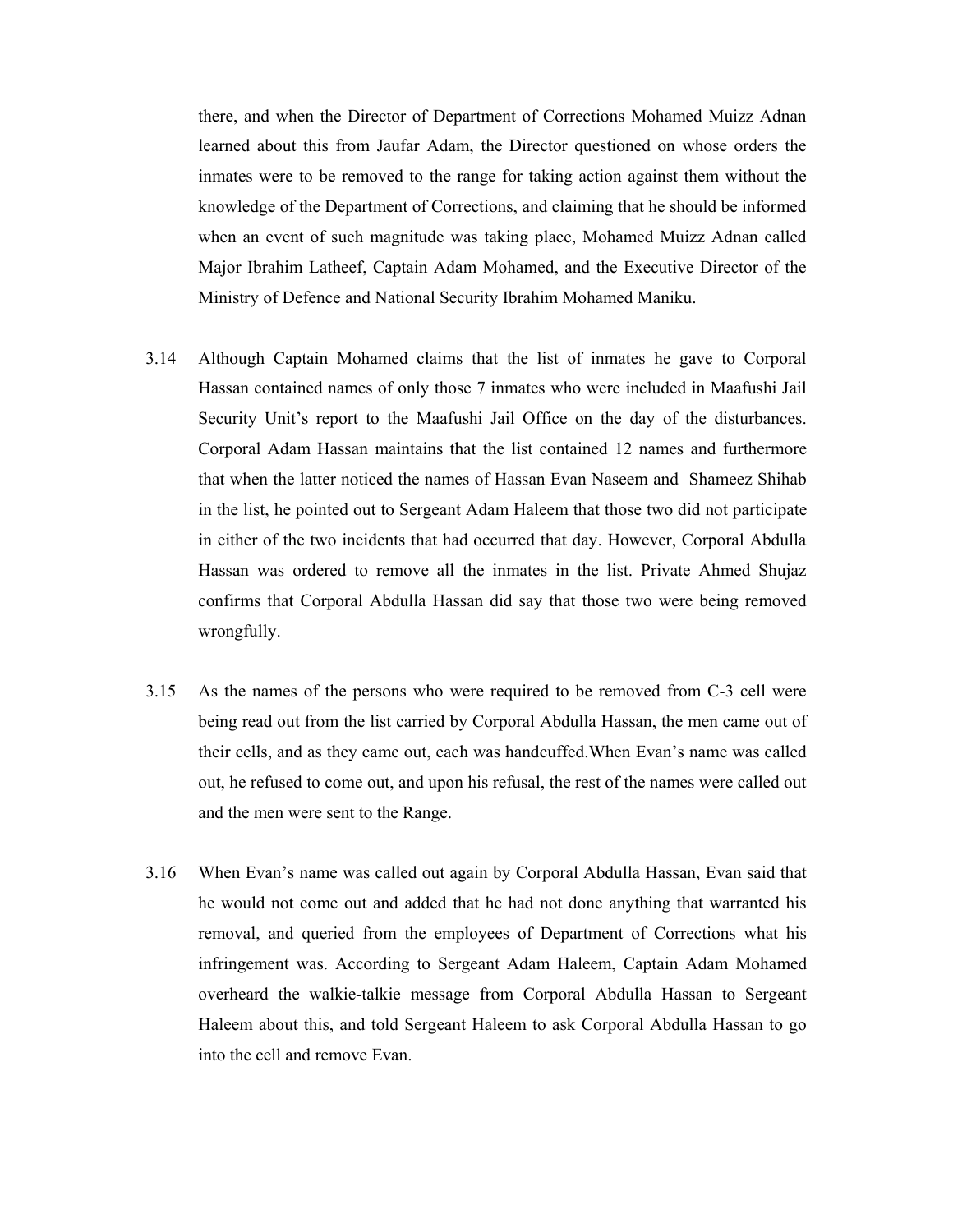- 3.17 Evan was removed from the cell that night among the persons who were taken out of their cells for being marked as instigators of unrest. However, he protested against his removal and against the move by claiming that he did not participate in either of the two incidents of crossing over to another cell that occurred that day, and by further saying that he was not aware of any reason as to why he had to be removed from his cell.
- 3.18 It is established that Evan did not take part in any of the cell crossing incidents of 19 September 2003. To protest against his removal from the cell he, with a piece of wood, twice hit and injured Private Ahmed Ishaq the member of Maafushi Jail Security Unit who came in to take Evan out of the cell. When that happened, numerous members of the Unit came into the cell screaming, and after they came in that manner, Evan obediently walked out of the cell, upon which he was taken to the Range or the yard of the workshop site.
- 3.19 As he walked out of his Cell, Evan said to Adam Ismail, the Department of Correction's Assistant Warden that "should I suffer any injury, Corrections must take responsibility".
- 3.20 After being taken to the Range, Evan was kept away from the rest of the inmates in a place where the light was unsuitably insufficient. He was kept in a standing position, back against the eastern wall of the Workshop, with his arms raised behind his head and handcuffed to the steel bars on the eastern wall of the Workshop.
- 3.21 While Evan was handcuffed to the steel bars of the Workshop he was beaten by at least 12 Maafushi Jail Security Unit personnel who in addition to using bare hands, used wooden planks, riot batons, and the boots that they were wearing.
- 3.22 (removed)
- 3.23 Some members of the Maafushi Jail Security Unit and some employees of the Department of Corrections were present at the scene of torture on Evan, and some other members of the Maafushi Jail Security Unit also saw the beating, and none of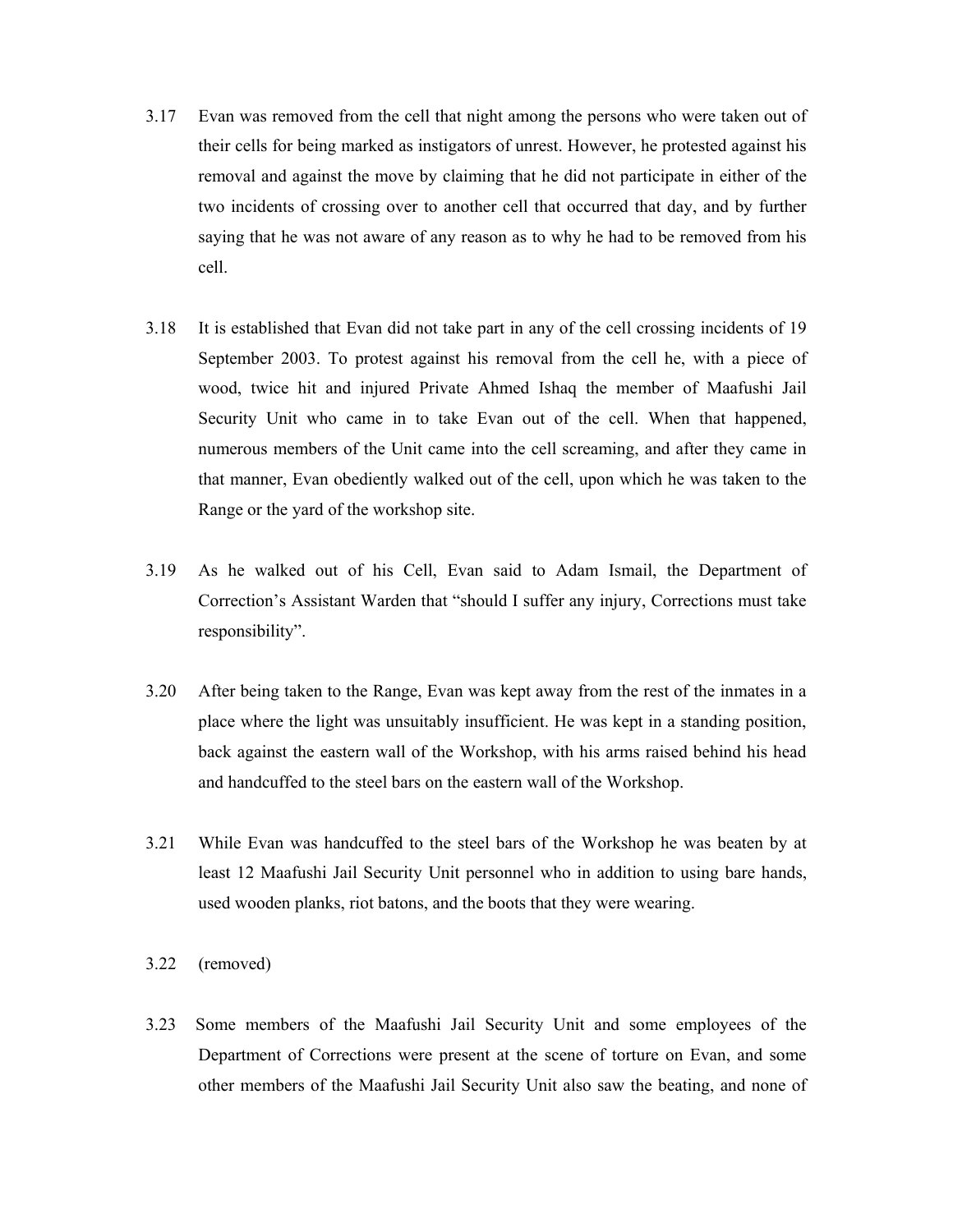them attempted to stop the actions. The NCO Officers of the Maafushi Jail Security Unit were among them.

- 3.24 Relying on the list of injuries identified by Indira Gandhi Memorial Hospital as having been sustained by Evan, it is noted that the most probable cause of Evan's death was the fracturing of his seventh rib on the right side, causing the lung to collapse and resulting in respiratory failure. However, some of the other injuries sustained by Evan would also have been fatal if health care was inadequate.
- 3.25 The first doctor to examine him recorded Evan's time of death as 11.20 pm of 19 September 2003.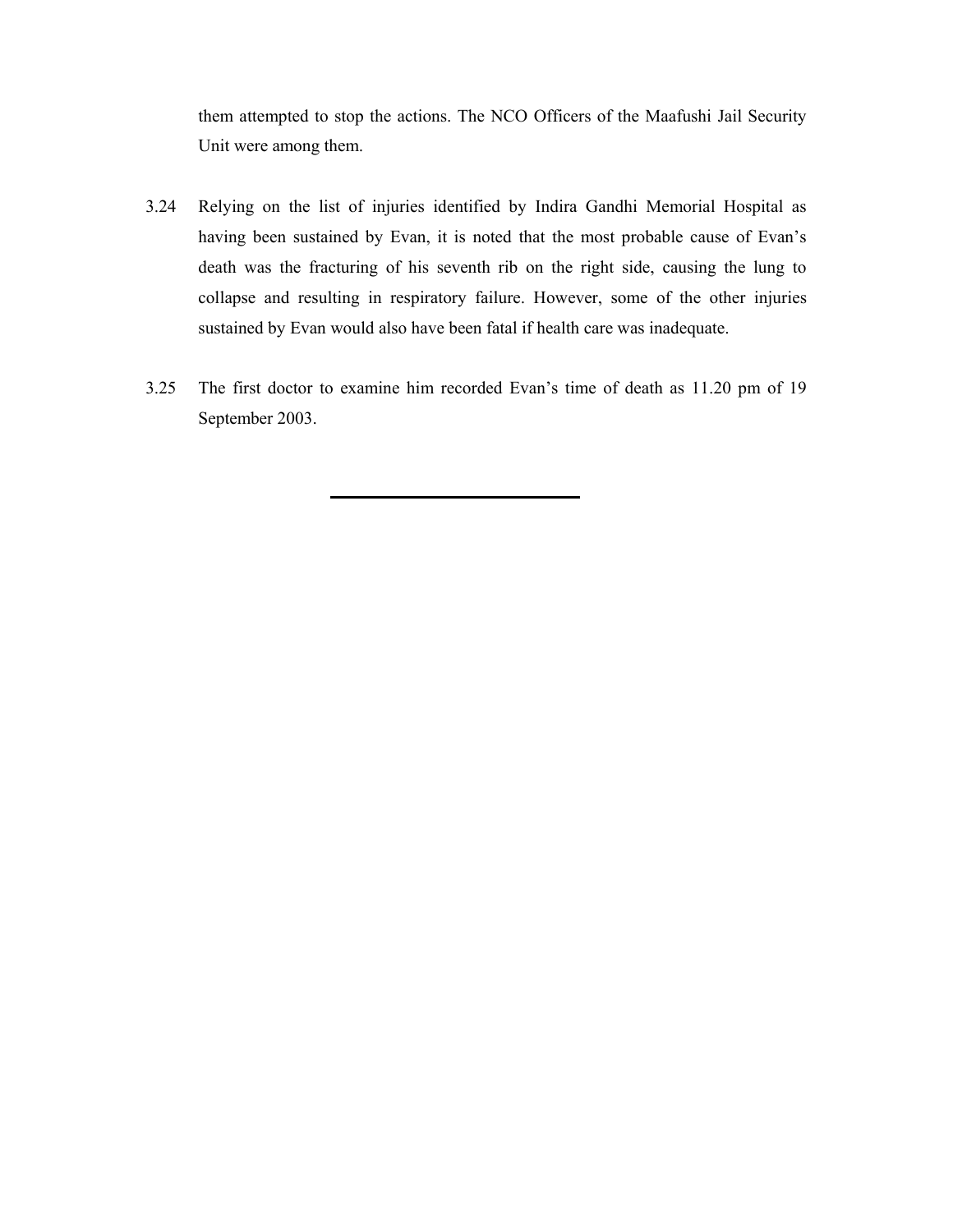## **4. PERSONS RESPONSIBLE FOR THE DEATH OF EVAN AND THE EXTENT OF THEIR RESPONSIBILITY**

## **SPECIAL NOTE: PERSONS IDENTIFIED HERE BY THE PRESIDENTIAL COMMISSION TO BE RESPONSIBLE FOR CERTAIN ACTS OR OMMISSION ARE FINDINGS OF FACT ONLY. THEIR LIABILITY IN LAW AND THE EXTENT OF GUILT, IF ANY, ARISING FROM ANY SUCH LIABILITY MAY ONLY BE DETERMINED BY JUDICIAL PRONOUNCEMENT.**

#### **4.1 Persons Who Inflicted Direct Bodily Injury**

As a result of its investigations, the Presidential Commission finds the following 12 persons to have in various ways inflicted direct bodily injury on Hassan Evan Naseem by beating him with either riot batons, wooden planks, parts of a broken chair, with bare hands and feet or with boots after saying that he was "playing a game" when he was left lying motionless inside the workshop.

- i. Private Ahmed Ilham
- ii. Private Ahmed Riyaz
- iii. Private Mohamed Shiuneez
- iv. Private Abdulla Ibrahim
- v. Lance Corporal Ahmed Niyaz
- vi. Private Baduru Mohamed
- vii. Private Ibrahim Rameez
- viii. Private Ahmed Shujaz
- ix. Private Shiyad Mufeed
- x. Private Mohamed Alim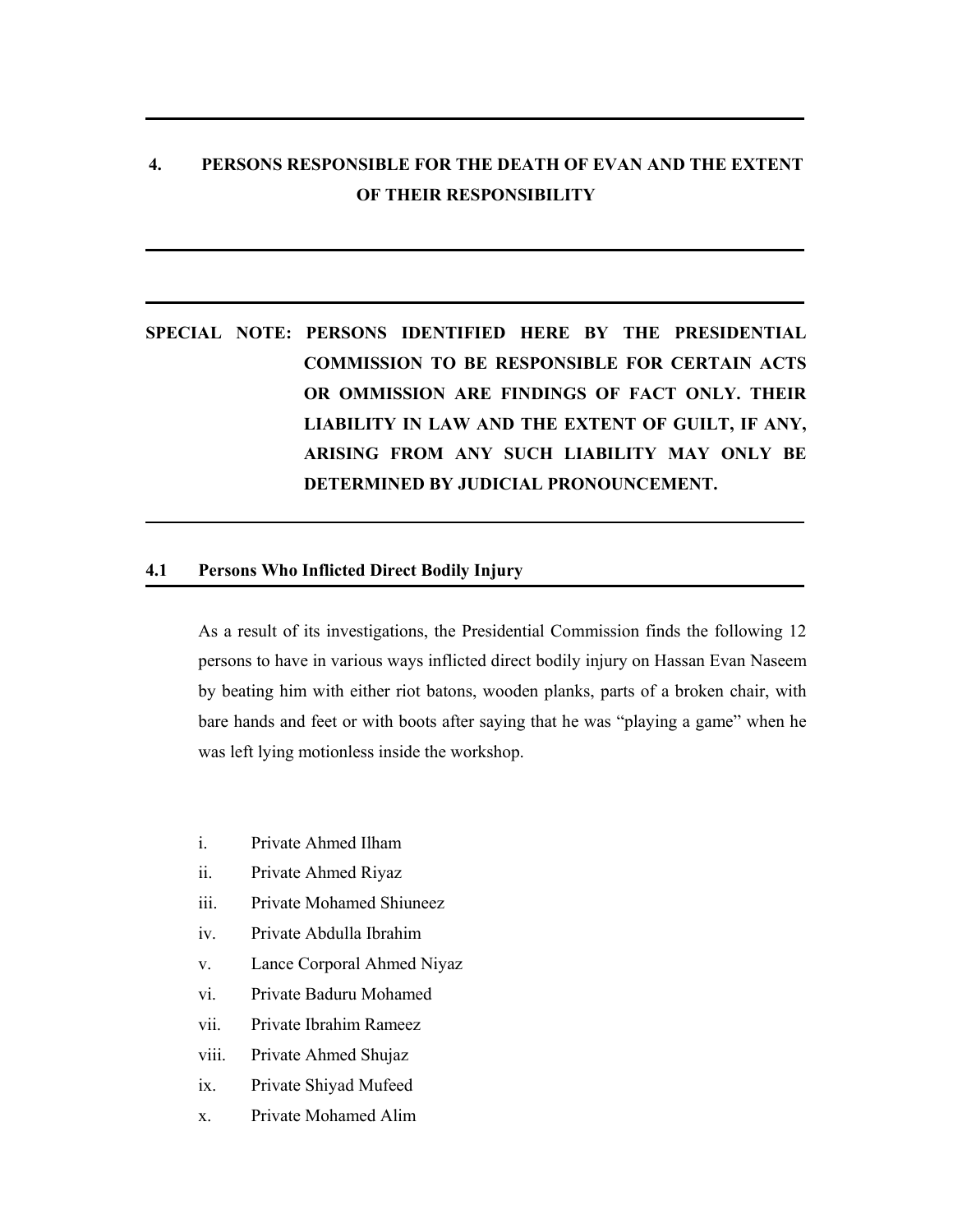- xi. Private Mohamed Mansoor
- xii. Private Ibrahim Shareef

### **4.2 Persons Who Caused Bodily Injury**

For reasons mentioned below, the Commission finds that Corporal Abdulla Hassan is a person who both caused and aided in inflicting bodily injury to Evan:

- 4.2.1 The definition of "injury" under section 28 (g) of Chapter I of the Maldives Penal Code includes unlawful injury to a person's body. While Evan was handcuffed to steel bars with his arms raised behind his head and his feet barely touching the ground in a place where there was little light, Corporal Abdulla Hassan who was in charge of overseeing these actions failed to rectify the unlawful action; and
- 4.2.2 Section 12 of Chapter I of the Maldives Penal Code defines "abetment" in an offence to include its facilitation in any kind. For reasons mentioned below the Commission also finds Corporal Abdulla Hassan as a person who aided in the infliction of bodily injury on Evan:
	- (a) Corporal Abdulla Hassan was assigned the operational charge and responsibility for the transfer of inmates from Block C to the Range on the evening of  $19<sup>th</sup>$  September 2003. Although it is illegal to carry out any action that could be construed to be maltreatment while prisoners were being removed and kept in the Range, when Corporal Abdulla Hassan he saw that Evan was removed to the Workshop and was handcuffed to steel bars on the eastern wall of the Workshop, a place where there was little light, with his arms raised behind his head, facing away from the workshop, and with his feet barely touching the ground, he did not attempt to save Evan from such maltreatment.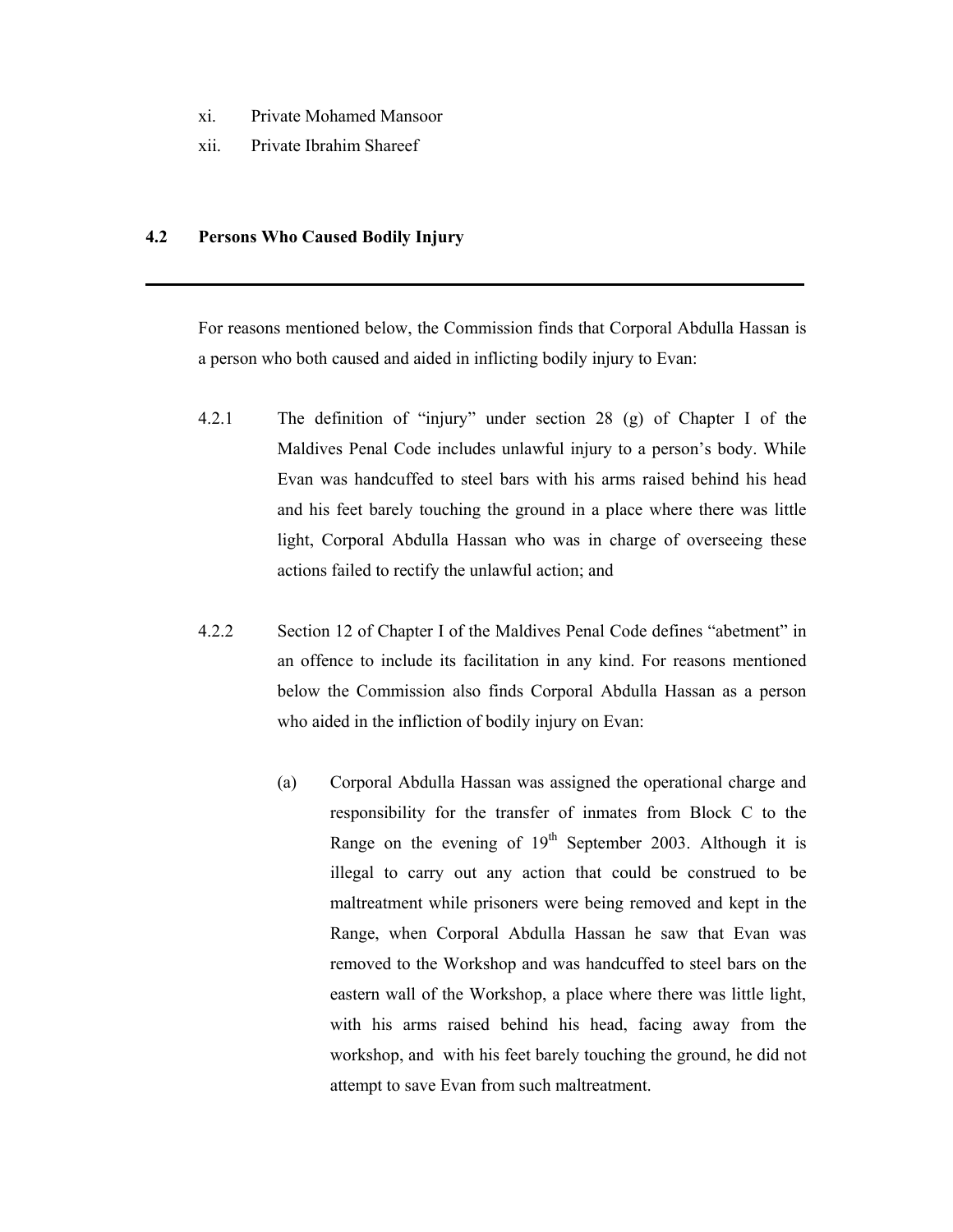- (b) While he saw that some of the personnel that he had detailed for duties at the Range, and some other members of the Security Unit who were there were inflicting a variety of bodily injury on Evan, Corporal Abdulla Hassan made no attempt to stop the maltreatment apart from telling them not to beat the prisoner. Despite witnessing repeated infliction of bodily injury on Evan, he did not notify his superiors.
- (c) Corporal Abdulla Hassan instructed that water be sprayed on Evan when he saw that he was unconscious as a result of the bodily harm inflicted on him.
- (d) The attempt by Corporal Abdulla Hassan, upon the death of Evan to cover up the place and the manner in which Evan had been kept that night, implies Corporal Abdulla Hassan's complicity.

#### **4.3 Persons Responsible for Abetment in Causing Bodily Injury**

Whereas section 12 Chapter I of the Maldives Penal Code defines "abetment" in an offence to include its facilitation in any kind, the Presidential Commission finds the following 6 persons responsible for abetment in a variety of ways in the infliction of bodily injury to Evan.

## 4.3.1 Captain Adam Mohamed

(a) As the Officer in Charge of the Maafushi Jail Security Unit from the inception of the Maafushi Jail to 21 September 2003, Adam Mohamed obtained authorisation from Major Ibrahim Latheef, Assistant Commanding Officer of the Unit in Male', to remove some persons from Cell C-3 by providing false information over the telephone on the evening of 19 September. He claimed that upon his return to Maafushi from Male' that evening he had inspected the situation in Investigation Jail (Block C) and furthermore, the situation in Cell C-3 had deteriorated to an unusual level.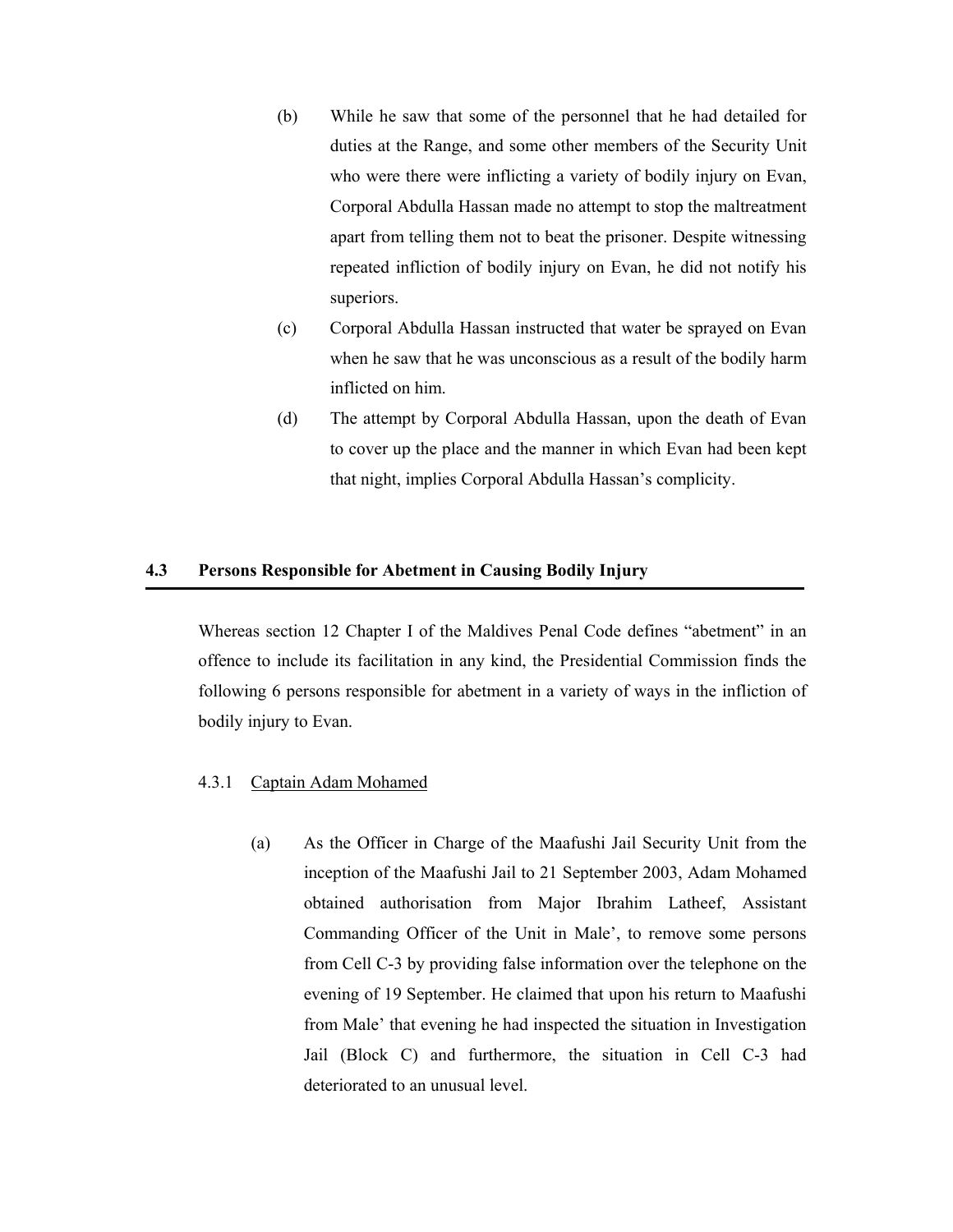- (b) He informed Major Ibrahim Latheef that the situation in the Investigation Jail was deteriorating due to lack of appropriate action by the Department of Corrections against the inmates who had crossed into the other cell in the morning. Statements given by Lieutenant Mohamed Aswan, Assistant Officer in Charge who was also the highest ranking member of the Security Unit on Maafushi on that day, Sergeant Adam Haleem, Security In Charge of the Unit, Corporal Mohamed Nazim, Shift Commander for the afternoon shift of that day, and the Volley Ball Team members who went to Maafushi with Captain Adam Mohamed show that the situation in Block C was not inflamed due to the crossing over incident of that morning but rather that items were hurled from the cells of Block C because of delays in providing medical attention to an inmate of the Block. The briefing that he gave to Major Ibrahim Latheef that order in Block C had broken down because of inaction by the Department of Corrections against those who crossed over was done after he determined he would pursue a specific course of action without regard to the facts of the case.
- (c) Adam Mohamed informed Major Ibrahim Latheef at around 5:00 pm on 19 September 2003 that he had identified those who were instigating unrest in Block C that evening. When he informed Major Latheef that the instigators numbered 10, it must be concluded for reasons noted below, that he had included Evan among those who had crossed cells that day.
	- 1. Corporal Abdulla Hassan and Private Ahmed Shujaz confirm that the list of names of inmates given to Corporal Abdulla Hassan by Captain Adam Mohamed for removal from their cells contained more than the seven names reported to the Jail Office for crossing over to another cell.
	- 2. As Corporal Abdulla Hassan has stated that he had asked Evan to come out of his cell because his name was also included in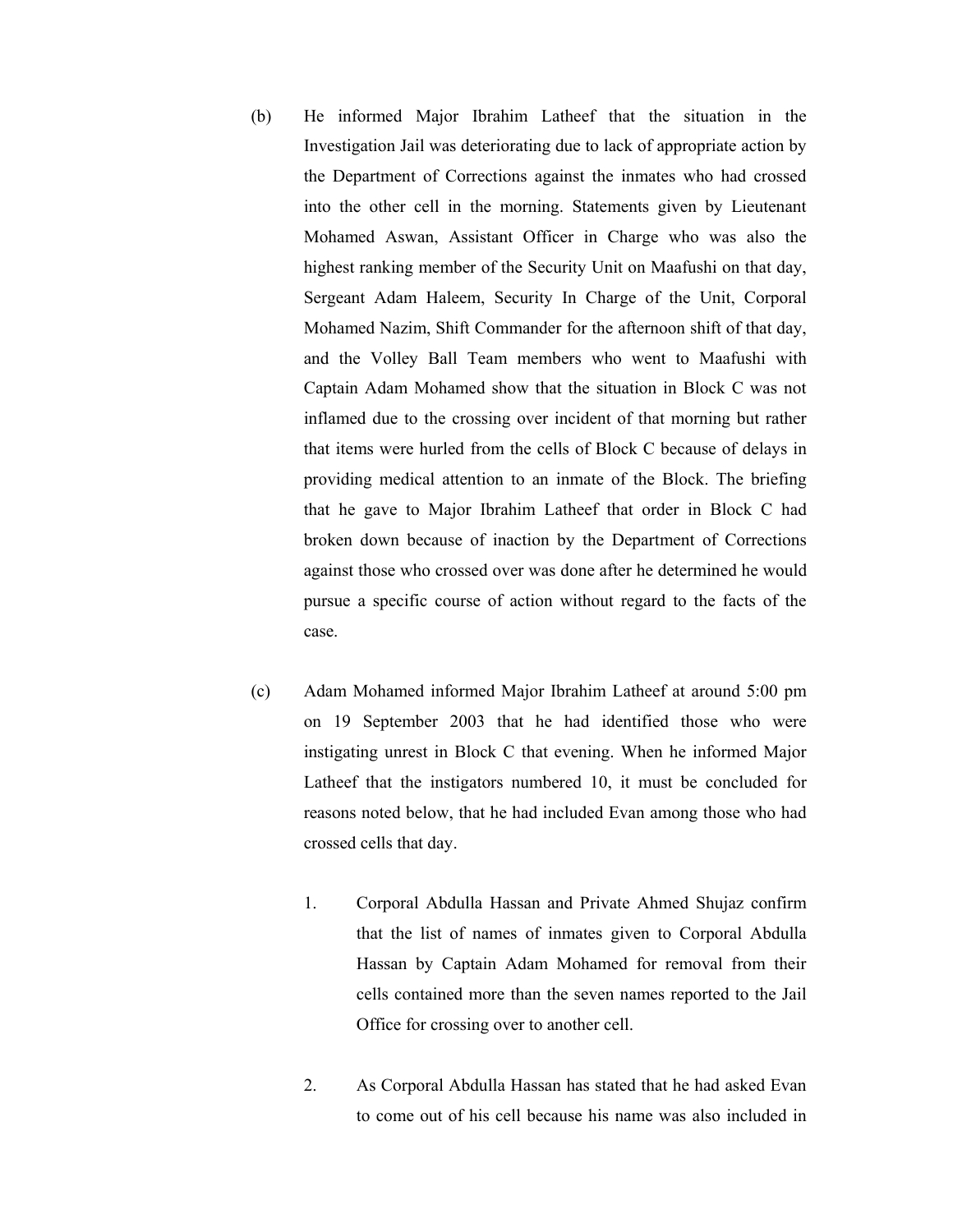the list given to him by Captain Adam Mohamed, it must be concluded that Evan was removed from his cell without a reason on Captain Adam Mohamed's instructions, and also because the testimony of Sergeant Adam Haleem corroborates that the instruction to do so was given by Captain Adam Mohamed.

- 3. 12 pairs of handcuffs were given to Corporal Abdulla Hassan and his team who were sent to remove prisoners from their cells.
- 4. While it could not be known from the record of the report lodged at the Jail Office that Evan was amongst those who crossed cells. While he was witnessing the removal of inmates from their cells, Sergeant Adam Haleem's testimony shows that when Captain Adam Mohamed heard Corporal Abdulla Hassan inform Sergeant Adam Haleem of Evan's refusal to come out of his cell, Captain Adam Mohamed ordered the removal of the prisoner from the cell.
- (d) (removed)
- (e) (removed)
- (f) It must be concluded that when Evan, refusing to come out of the prison without any reason, hit Private Ishaq Ahmed, one of the members of the Maafushi Jail Security Unit team who had tried to remove him from the cell, with a piece of wood. The command by Captain Adam Mohamed to ask "all the assembled members of the Security Unit to go to the cell" and to remove Evan and transfer him to the Range and to keep him separate from the rest of the inmates was an irresponsible order issued without regard to either the risk of maltreatment Evan faced from the members of the Unit or the extent of their anger towards him.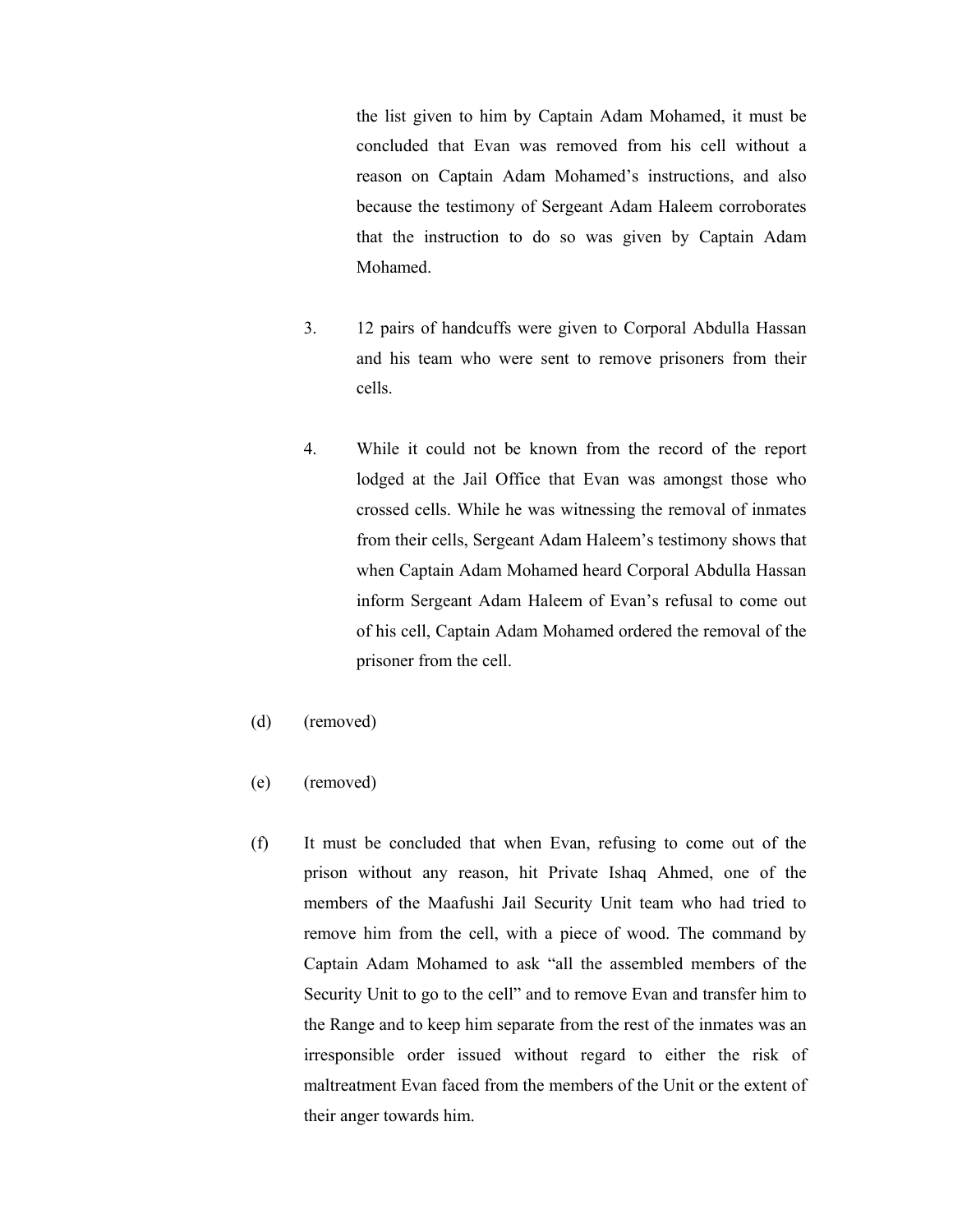- (g) When he had visited Maafushi Jail Health Centre two or three times after Evan had been removed to the Range to inquire after Private Ishaq Ahmed who was injured by Evan, he would have seen inmates being taken to the Range and would have been receiving news of the maltreatment being inflicted by the members of the Unit on inmates; and,
- (h) It was Captain Mohamed's responsibility to supervise the conduct of the men under his command when they took Evan to the Range upon his orders, but he had in no way fulfilled this responsibility.

#### 4.3.2 Sergeant Adam Haleem

- (a) Being the Security NCO In Charge of Maafushi Jail Security Unit on 19 September 2003, and it being his responsibility to supervise the security of the Jail and the security of inmates removed from their cell blocks, he had failed to discharge that responsibility;
- (b) When he ordered the Maafushi Jail Security Unit personnel assembled at the Volley Ball Court to go to Block C to remove Evan after he had hit a member of the Unit, and observing that the Security Unit personnel ran to Block C shouting aloud, he would have known that at such a time, the actions of the security personnel would not be carried out in the most proper manner;
- (c) Upon seeing Evan being removed from the Block by members of the Maafushi Jail Security Unit and hearing a banging noise against the wall after Evan was taken inside the checkpoint, he did not proceed to see what was being done to the prisoner by the members of the Unit;
- (d) Even while Evan had died of bodily injuries inflicted on him by members of the Security Unit after being taken to the Range on 19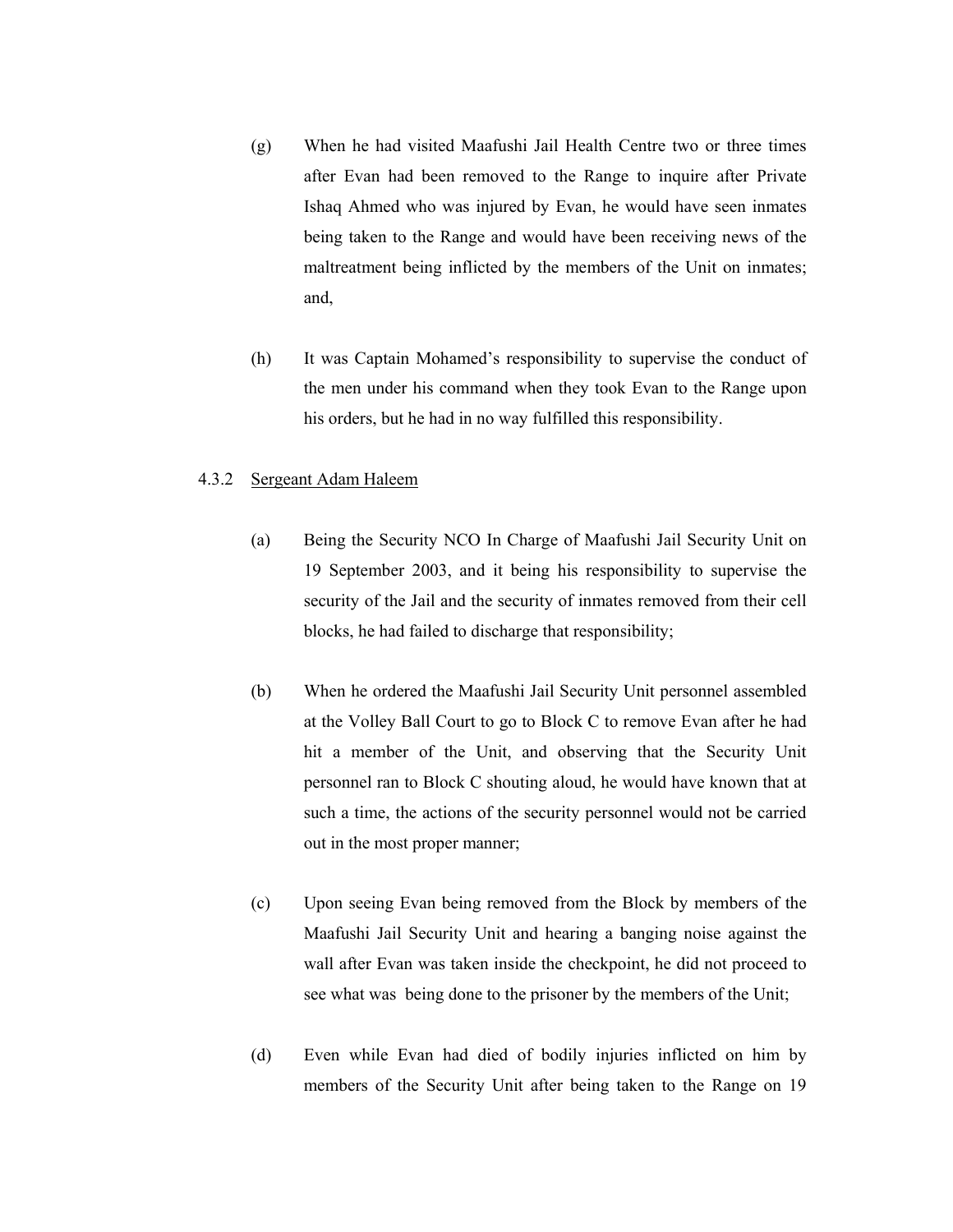September 2003, he did not go to the Range and undertake an adequate inquiry of the events that took place there; and

(e) He took no action despite knowing that the Maafushi Jail Security Unit personnel taking Evan to the Range were very angry and that the place and manner in which Evan and the other inmates that were taken to the Range that night was contrary to the applicable procedures.

#### 4.3.3 Staff Sergeant Ali Hassan

- (a) Having entered the Range and observed what was happening with Evan handcuffed to the steel bars on the eastern wall of the Workshop, four members of the Unit inside the Range have said that his visit to the Range coincided with a time when some members of the Unit were inflicting bodily injury on Evan. As the third most senior member of the Unit and the most senior NCO to have entered the Range when Evan was being maltreated, he made no attempt to stop the unlawful actions.
- (b) The testimony of Maafushi Jail Security Unit personnel who were present indicates that he saw that Evan was handcuffed to steel bars of the eastern wall of the Workshop, and having seen that Evan was handcuffed in a manner in which he was being subjected to unlawful bodily injury, and while the personnel present at the Range were all subordinates, he did not instruct them to remove the handcuffs; and
- (c) His failure to inform his superior officers of the maltreatment and the unlawful actions committed by his subordinates against Evan.

#### 4.3.4 Sergeant Shahid Ali Maniku

(a) Having gone near the place where Evan was tied with handcuffs to the steel bars of the eastern wall of the Workshop, he has admitted to having seen the manner in which Evan was kept, and although the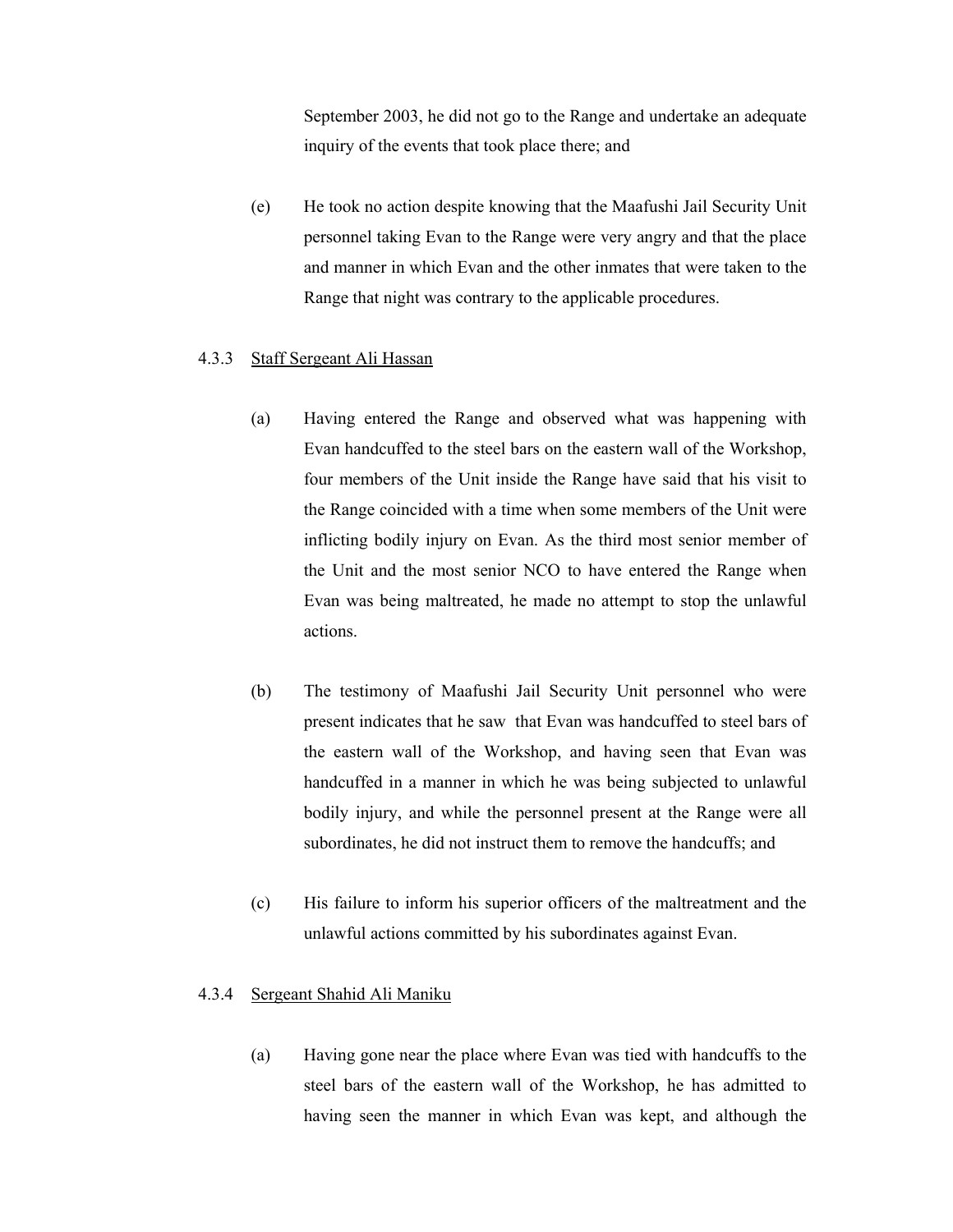isolation and the manner in which Evan was handcuffed was unlawful and in such a way that would cause him bodily injury, and although these actions were carried out by personnel of subordinate ranks, he failed to instruct the members of the Unit to remove the handcuffs; and

(b) Having gone near the place where Evan was tied with handcuffs to the steel bars of the Workshop, and upon discovering when he looked him over that Evan was weak, he took no action and did not find out what was being done to Evan by the members of the Unit who were there, and he failed to report the matter to his superiors.

#### 4.3.5 Corporal Mohamed Rafeeu

- (a) Having gone to the Range after Evan was taken there and having seen that Evan was tied with handcuffs to steel bars of the eastern wall of the Workshop, and as handcuffing in that manner was unlawful, he did not instruct the removal of the handcuffs;
- (b) He did not take appropriate action and did not report to his superiors that he saw members of the Maafushi Jail Security Unit near Evan beating him while he was talking to Evan at the place where he was held in handcuffs; and
- (c) He failed to question members of the Security Unit when he discovered that bodily injuries had been inflicted on Evan as he went up to Evan and questioned him regarding the telephones used in the jail.

#### 4.3.6 Corporal Mohamed Nazim

(a) Having gone into the Range and waited after Evan was taken there, and having heard from the direction of the eastern wall of the Workshop in the Range the infliction of bodily injury on Evan and he failed to take any action to stop that;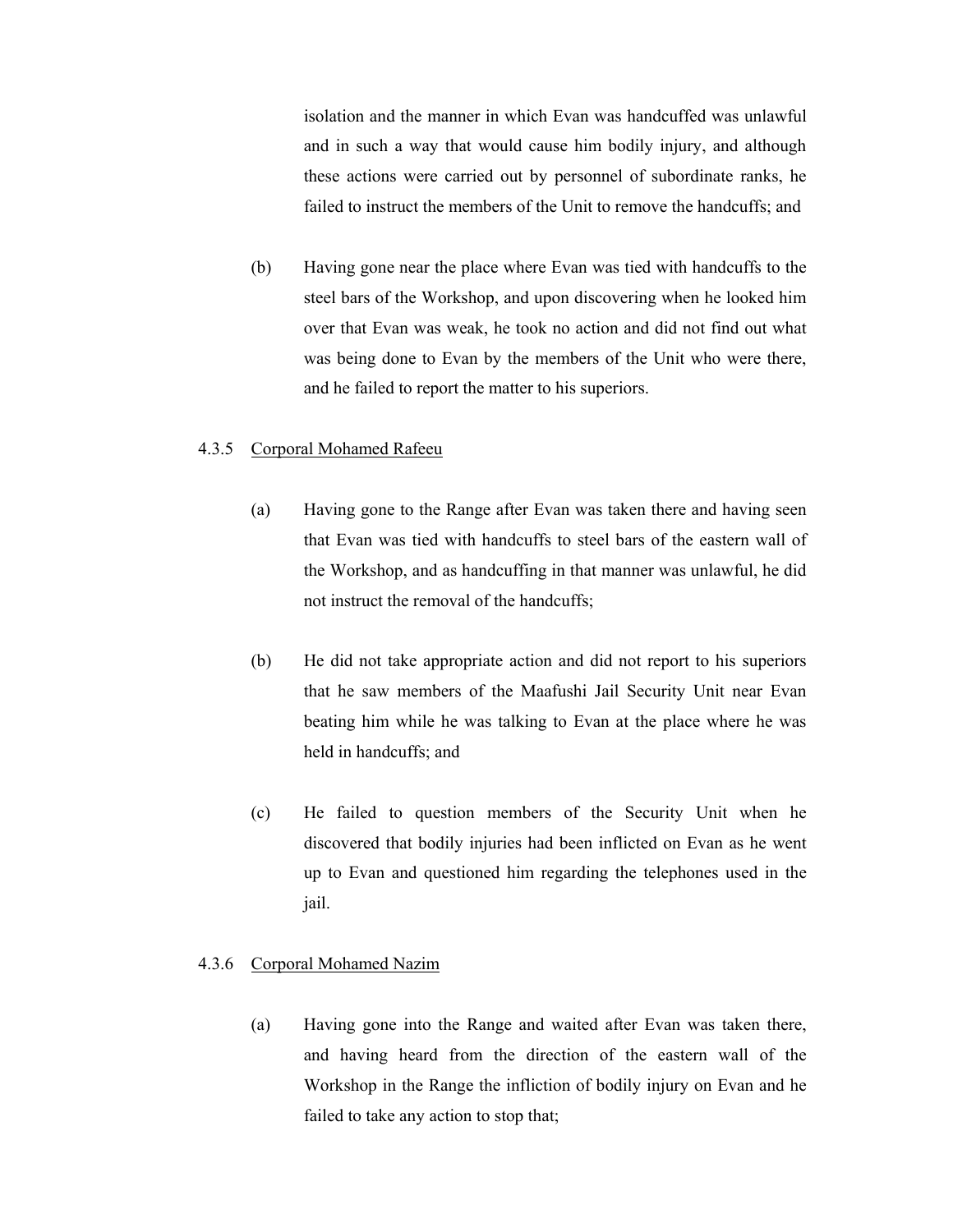- (b) Having been aware that security unit personnel were inflicting bodily injury on Evan and that fact that he left the Range without taking issue with such maltreatment and failing to inform his superiors of the maltreatment; and
- (c) He went to the Range with Sergeant Shahid Ali Maniku and while he says that he heard the infliction of bodily injury on Evan, the two of them left the Range together and he made no effort to inquire about who was maltreating Evan or to find out about the matter.

#### **4.4 Persons Responsible for Assisting in the Cause of Bodily Injury on Evan**

Whereas section 13 Chapter I of the Maldives Penal Code defines "aiding" in an offence to include any action that would help the commission of such offence, the Presidential Commission finds the following 6 persons also responsible for the death of Evan through aiding in a variety of ways in the infliction of bodily injury.

## 4.4.1 Private Sharafuddin Ali

- (a) He failed to report the matter to his superiors after having been to the Range and seen that Evan was tied with handcuffs to the steel bars of the eastern wall of the Workshop, when such treatment was unlawful.
- (b) He failed to report the matter to his superiors despite having heard, while he was inside the Range, the maltreatment of Evan by the Maafushi Jail Security Unit personnel, and despite having seen such bodily harm being inflicted on Evan; and
- (c) He remained in the Range most of the period in which Evan was subjected to bodily harm, and he was there for the purpose of assisting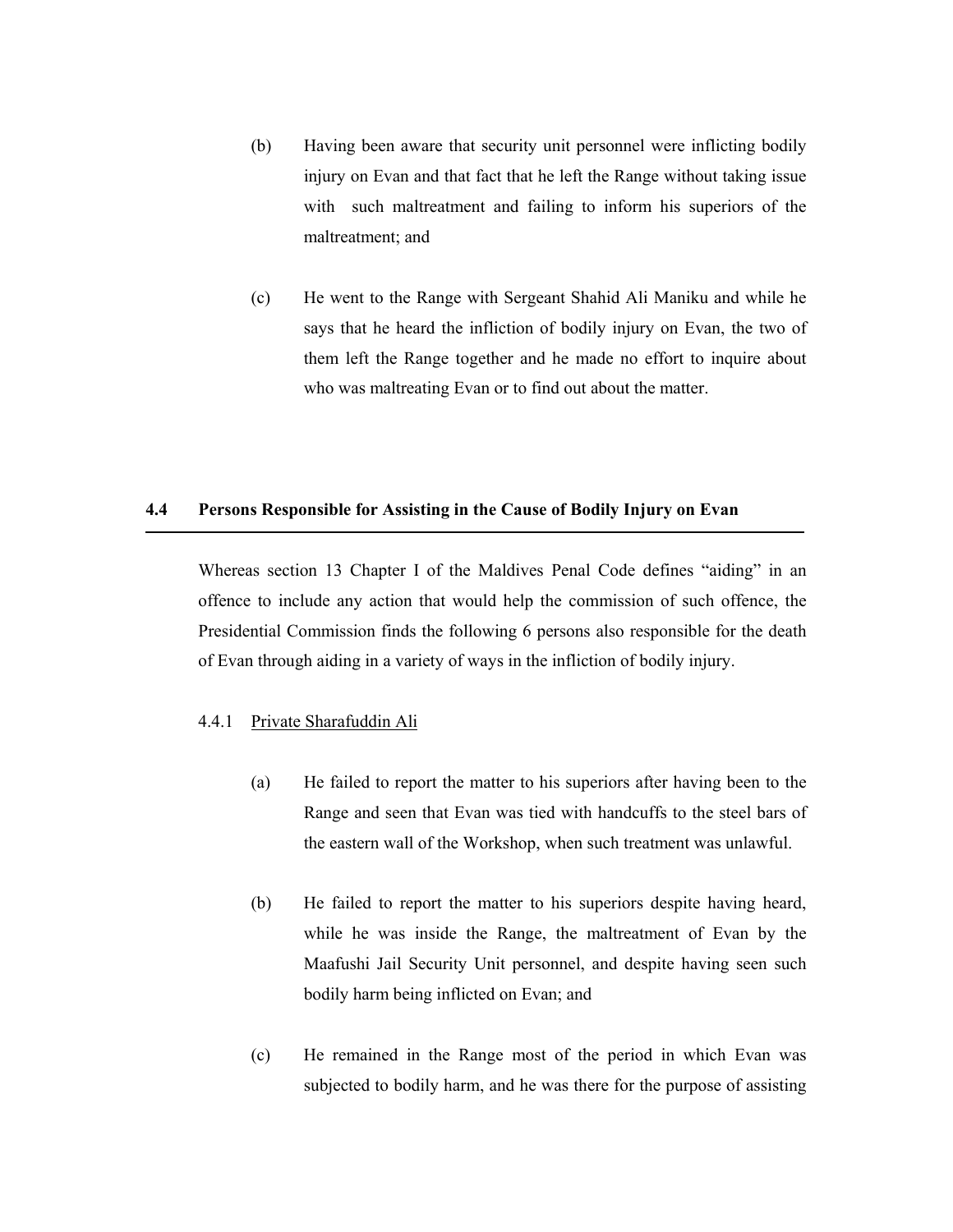Corporal Abdulla Hassan who is one of the leading people to have aided and abetted the infliction of harm on Evan.

#### 4.4.2 Private Ibrahim Thaufeeq

- (a) He failed to report the matter to his superiors after having been to the Range and seen that Evan was tied with handcuffs to the steel bars of the eastern wall of the Workshop, when such treatment was unlawful;
- (b) He failed to report the matter to his superiors despite having heard, while he was inside the Range, the maltreatment of Evan by the Maafushi Jail Security Unit personnel, and despite having seen such bodily harm being inflicted on Evan; and
- (c) He remained in the Range most of the period in which Evan was subjected to bodily harm, and he was there for the purpose of assisting Corporal Abdulla Hassan who is one of the leading people to have aided and abetted the infliction of harm on Evan.

#### 4.4.3 Ahmed Mohamed. Guard, Department of Corrections

(a) He saw Evan being subjected to bodily harm by Maafushi Jail Security Unit personnel both outside and inside the Range, he saw that Evan was kept handcuffed to the steel bars of the eastern wall of the Workshop with his hands tied over his head, he heard some members of the Maafushi Jail Security Unit inflict bodily harm on Evan and the screams of the latter, he knew that Evan was weakened by the bodily harm inflicted on him, he knew that some members of the Maafushi Jail Security Unit had thrown sand on Evan and sprayed water on him and he had gone very close to Evan to give him some water upon which he was told "come every now and then, I cannot call you," by Evan who also asked for help. He failed to do anything to save Evan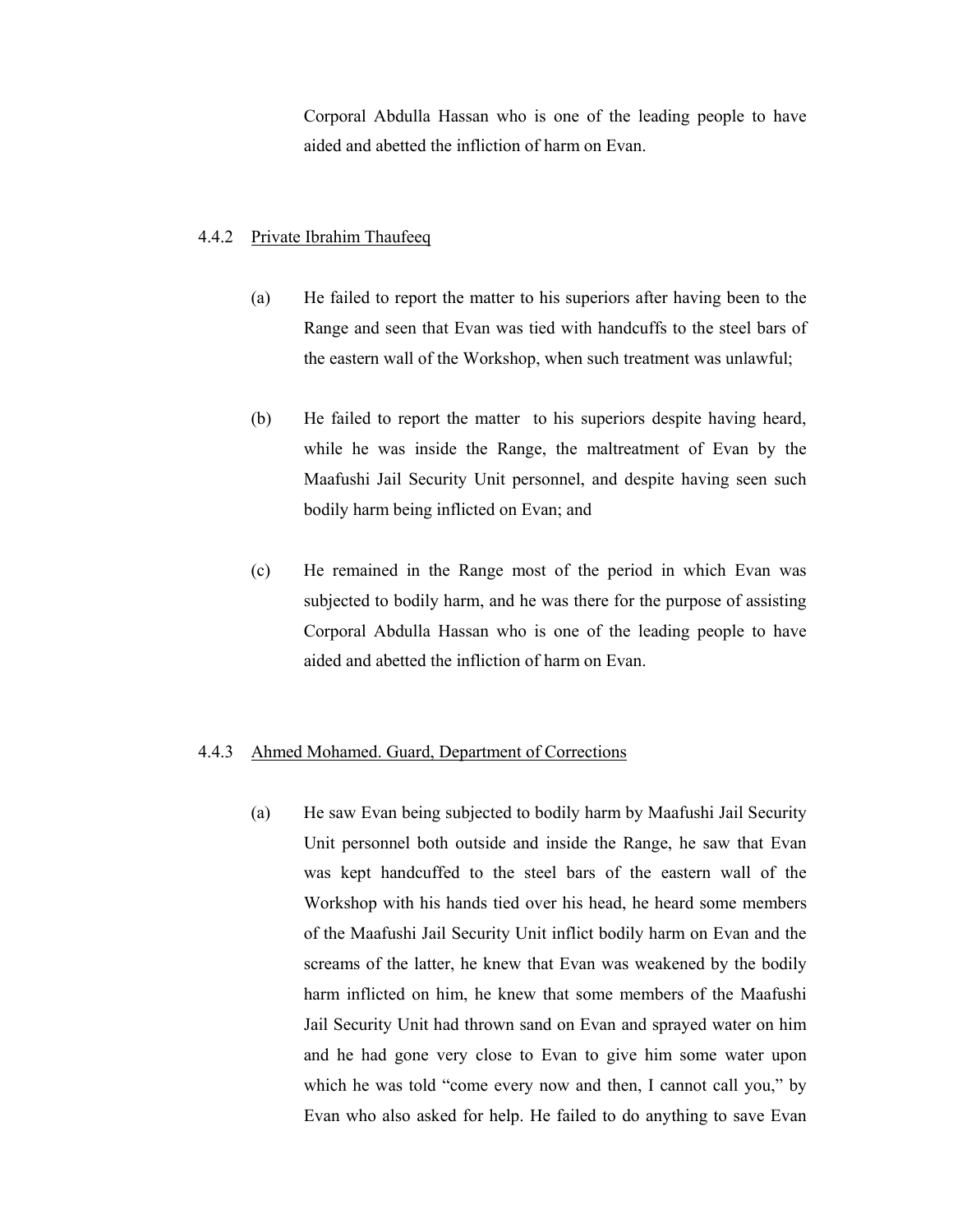from the torture being inflicted on him by some members of the Maafushi Jail Security Unit, and remained there till Evan died;

- (b) He failed to duly inform the Department of Corrections of the matter although he knew that Evan was being subjected to bodily harm by Maafushi Jail Security Unit personnel both outside and inside the Range, and also after he was stood up and handcuffed to the steel bars of the Workshop; and
- (c) Where encouragement and opportunity was provided to the personnel of the Maafushi Jail Security Unit to torture Evan, he was aware of the maltreatment and remained there without taking any action to stop it. He did not give any response even when Evan asked for his help and he remained there without duly reporting the matter.

## 4.4.4 Ali Maaniu, Guard, Department of Corrections

- (a) He didn't make any effort to stop the maltreatment even though he was aware that before Evan was taken inside the Range a member of the Maafushi Jail Security Unit inflicted bodily injury on him. After he was taken inside the Range Evan was stood up and handcuffed to the steel bars of the Workshop and was tortured by several persons. Although he saw, when he got to about 6 feet from Evan, that he had become very weak as a result of injuries inflicted on him by some persons he did not take any steps to stop it.
- (b) He knew Evan was being subjected to bodily injury by Maafushi Jail Security Unit personnel both outside and inside the Range and failed to duly inform the relevant authorities; and,
- (c) Encouragement and opportunity was provided to the perpetrators of the torture because he saw the maltreatment and remained there without notifying the Department of Corrections.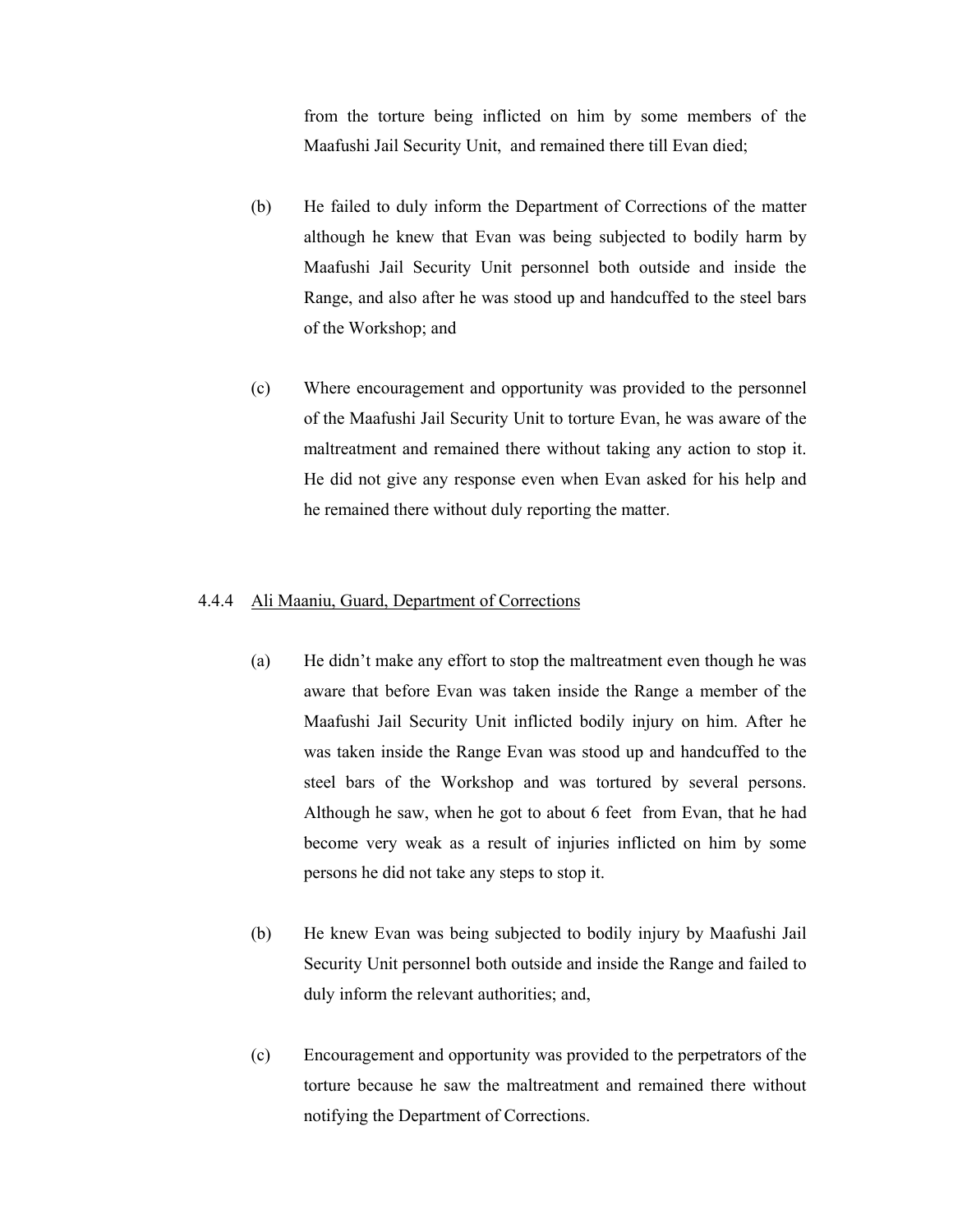#### 4.4.5 Mohamed Thaufeeq, Assistant Warden, Department of Corrections

- (a) Being the head of the Department of Corrections duty shift between 6pm to 12 midnight of 19 September 2003, and having known that Evan was being subjected to bodily injury by Maafushi Jail Security Unit personnel inside the Range, he failed to make any effort to prevent further injury to Evan and chose to remain within earshot of the infliction of injury;
- (b) Having known that Evan was being subjected to bodily injury by Maafushi Jail Security Unit personnel inside the Range he failed to duly inform Department of Corrections and kept the matter secret;
- (c) He provided by default the opportunity for the perpetrators of the torture on Evan to inflict torture because he made no effort to stop the maltreatment, gave it secrecy and did not report it to the senior officials of the Department of Corrections, despite being ware that Evan was a person under the responsibility of Department of Corrections for serving a sentence and having learned that Evan was being subjected to bodily injury by some other party.

#### 4.4.6 Adam Ismail, Assistant Warden, Department of Corrections

(a) He failed to check whether Evan was being tortured inside the Range despite being the person designated by his supervisor, the Deputy Director of Department of Corrections Mr. Jaufar Adam, to attend for the purpose of keeping watch on what transpired during the removal of inmates from Block C on the night of 19 September 2003 and despite the fact that Evan, while being escorted out of the C-3 had told him that "Corrections must take responsibility if I suffer any injuries." He also failed to check whether Evan was being tortured despite having heard cries of pain as he subsequently entered the Classroom.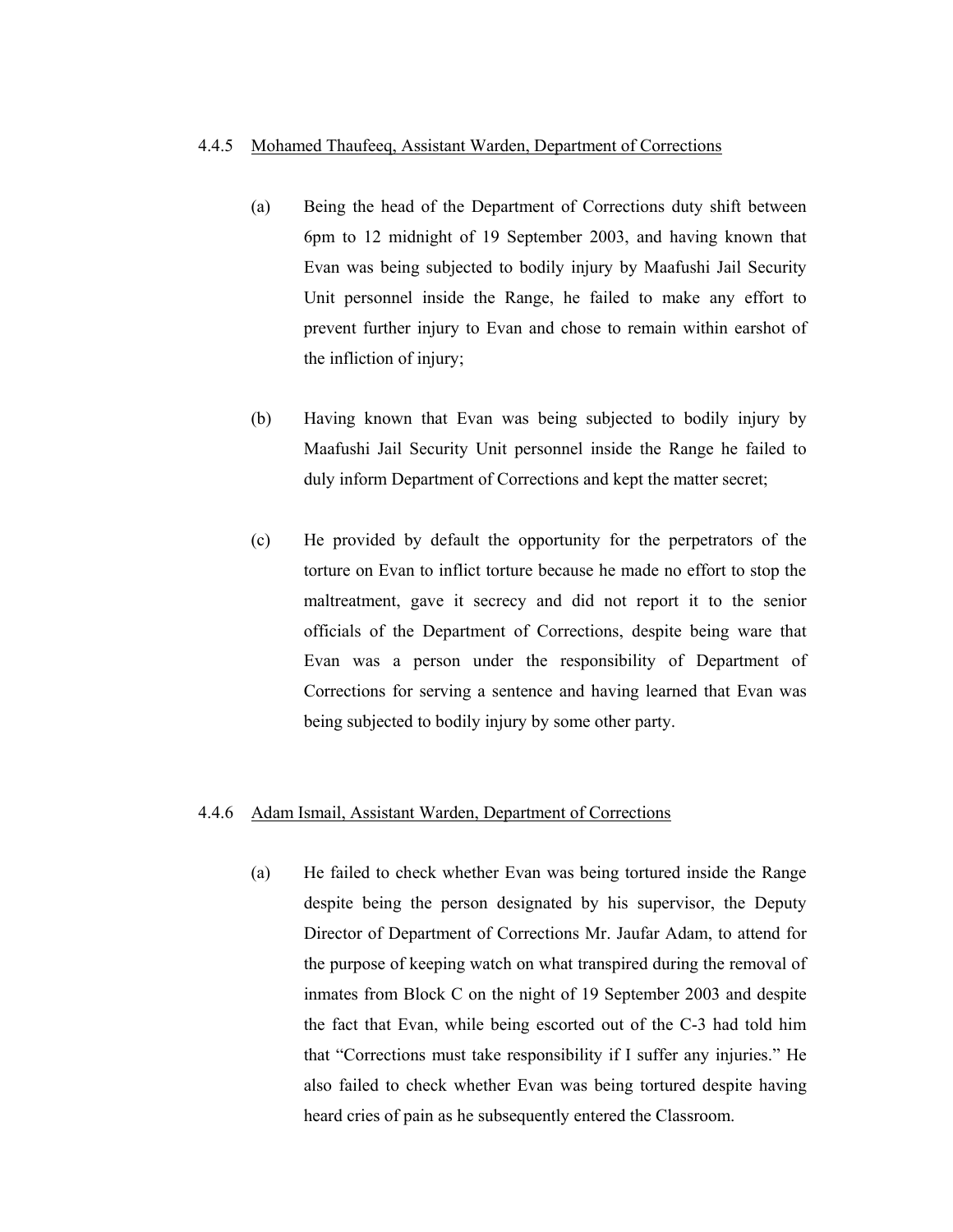- (b) He failed to take any action to prevent the infliction of bodily harm or report the matter duly to Deputy Director Jaufar Adam, even though Evan had told him indirectly that he will be subjected to bodily injury inside the Range. After Evan was taken inside the Rang, he still did not take any preventative action despite being aware that some people inside the Range were torturing inmates removed from the Jail; and
- (c) Opportunity was provided by default to members of the Maafushi Jail Security Unit to inflict bodily harm on Evan when he remained outside the Range without intervening and without reporting it duly to the Department of Corrections, even when he knew that prisoners inside the Range were being tortured by some members of the Maafushi Jail Security Unit.

## **4.5 Persons Responsible As a Result of the Manner in Which the Duties of Their Office was Discharged**

The Presidential Commission finds that, in addition to those who were directly responsible for the death of Evan through inflicting bodily injury, and those who aided and abetted in inflicting such injury, there are also persons responsible for the death of Evan as a result of the manner in which they discharged the duties of their office.

#### 4.5.1 Jaufar Adam, Deputy Director, Maafushi Jail Office

As the matters described below are as they are, and as Evan died as a result of bodily injuries inflicted on him within the premises of the Jail, and as the Commission finds that the manner in which Jaufar Adam, the Deputy Director of the Department of Corrections who was in charge of the Maafushi Jail had acted, had facilitated and provided the opportunity for some persons to carry out unlawful actions with regard to Evan, the Commission finds that had he properly carried out the duties of his office, as those persons would otherwise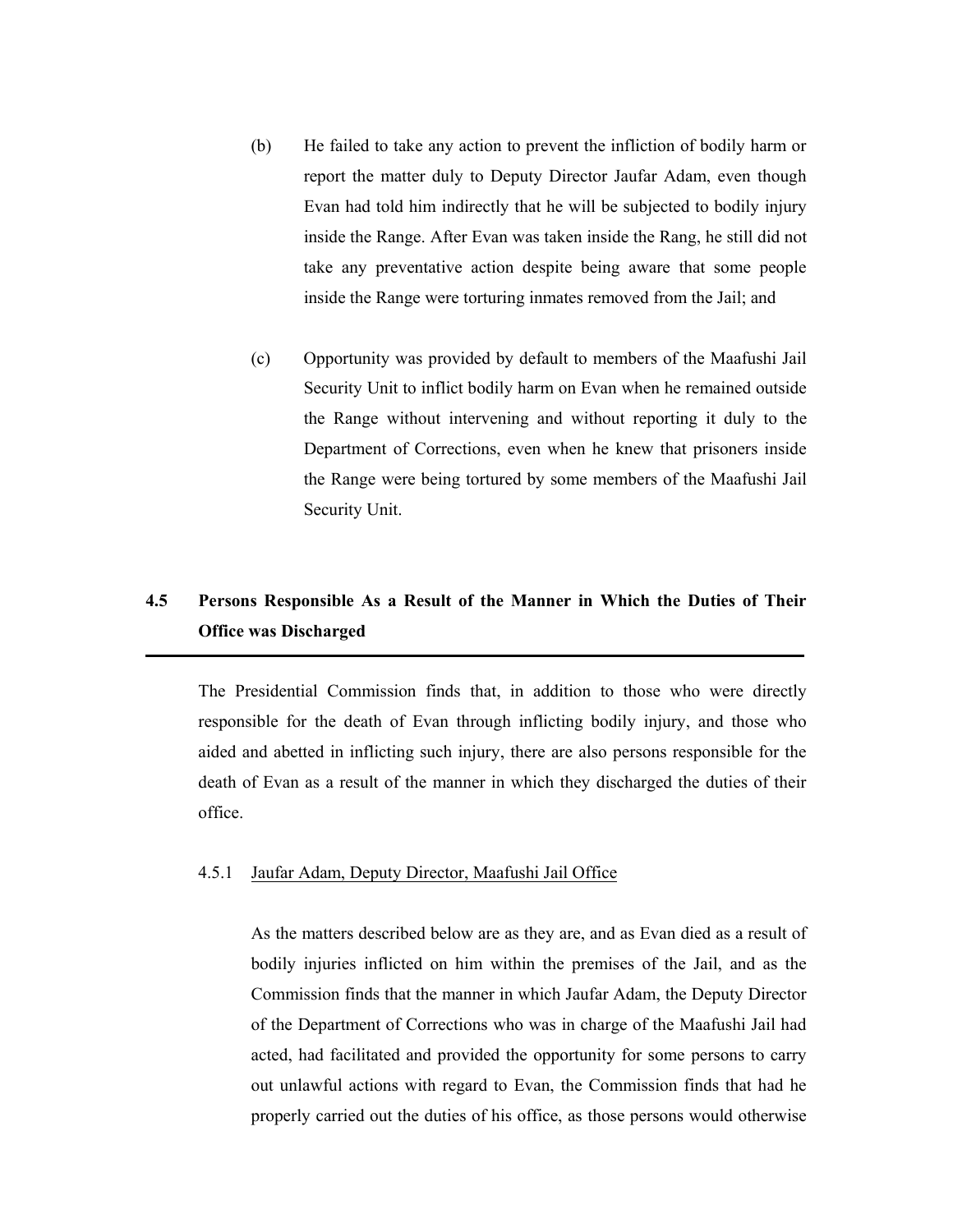not have found the opportunity to carry out such actions which were contrary to the laws and regulations.

- (a) Having arranged for Department of Corrections guards to be sent to the Range while the inmates were kept in the Range when Captain Adam Mohamed had informed him that he needed to remove and isolate some inmates from Block-C, although he did not believe that that the situation in Block C had deteriorated to a level warranting such a course of action;
- (b) While it is provided that if inmates are kept in the Range, two guards of the Department of Corrections must remain in the Range along with the security personnel, the guards discharged to the Range were not given any guidance or special instructions;
- (c) Failing on the night of 19 September 2003, unlike on previous occasions when inmates were removed to the Range, to visit the Range and observe the actions of some members of the Maafushi Jail Security Unit despite knowing that several inmates were taken there; despite seeing at various times that night inmates were being removed from the Jail by members of the Maafushi Jail Security Unit; despite knowing that a member of that Maafushi Jail Security Unit had been hurt when an inmate hit him and sensing by that time from the actions of some of the members of the Maafushi Jail Security Unit that they were enraged; despite the Assistant Wardens Mohamed Thaufeeg and Adam Ismail having, by their admission, told Jaufar Adam that there was "a lot happening" inside the Range; and
- (d) When matters were as noted above, he was negligent in his duties when, as the head of the Maafushi Jail office, he did not examine as he should have the events that took place on the night of 19 September 2003 at Maafushi Jail, particularly in the Range.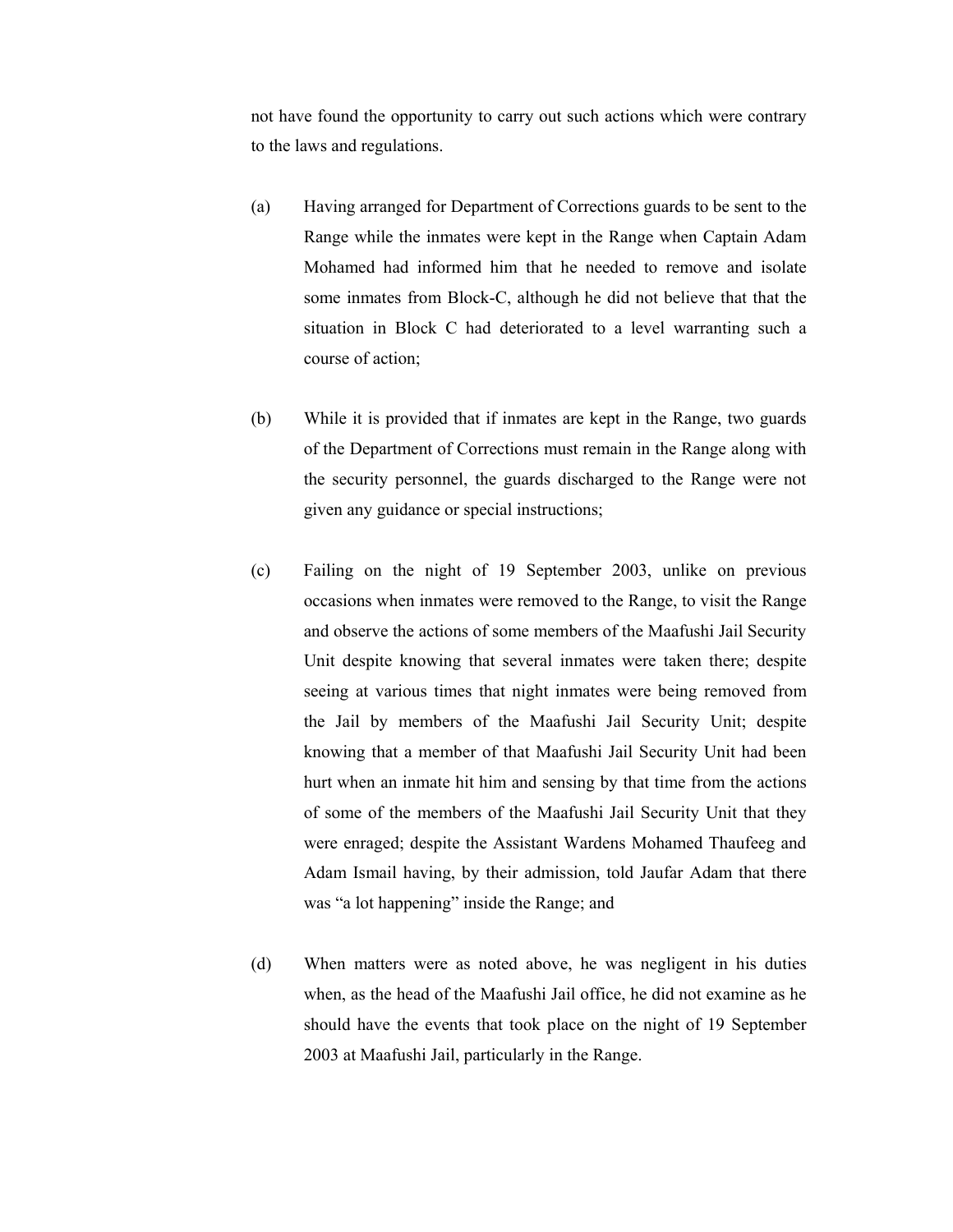#### 4.5.2 Lieutenant Mohamed Aswan

Whereas bodily injury on Evan was inflicted by some members of the Maafushi Jail Security Unit, for reasons noted below, the Commission finds that opportunity arose for some persons to carry out, in relation to Evan, actions contrary to the laws and regulations because of the manner in which Lieutenant Mohamed Aswan had acted while in his position as the second in command of the Unit, and the Commission further finds that had he carried out the duties of his office in the best manner there would have been no opportunity for carrying out actions contrary to the laws and regulations.

- (a) (part removed) and whereas Lieutenant Colonel Ibrahim Rasheed, Commanding Officer of the Detention Security Unit had, following a previous report from Lieutenant Aswan to the Lieutenant Colonel about maltreatment of inmates in the Range by some members of the Maafushi Jail Security Unit, instructed him to check whether any member of the Maafushi Jail Security Unit maltreated inmates and furthermore that no such action should occur while Lieutenant Aswan was there, he failed on the night of 19 September 2003 to check whether such actions took place in the Range and also failed to have it stopped; and
- (b) He failed to carry out the duties of an officer of that Unit when he did not go to the Range on the night of 19 September 2003, when he did not check if any of the inmates were being maltreated by some personnel of the Unit and had not sought to stop such maltreatment, while he knew that because of Evan in Block C a member of the security unit had been hurt. He also knew that several members of the unit had escorted Evan from his cell to the Range, and also while he could sense from what he saw of the actions of some members of the unit that they were enraged because a member of the unit had been hurt by an inmate.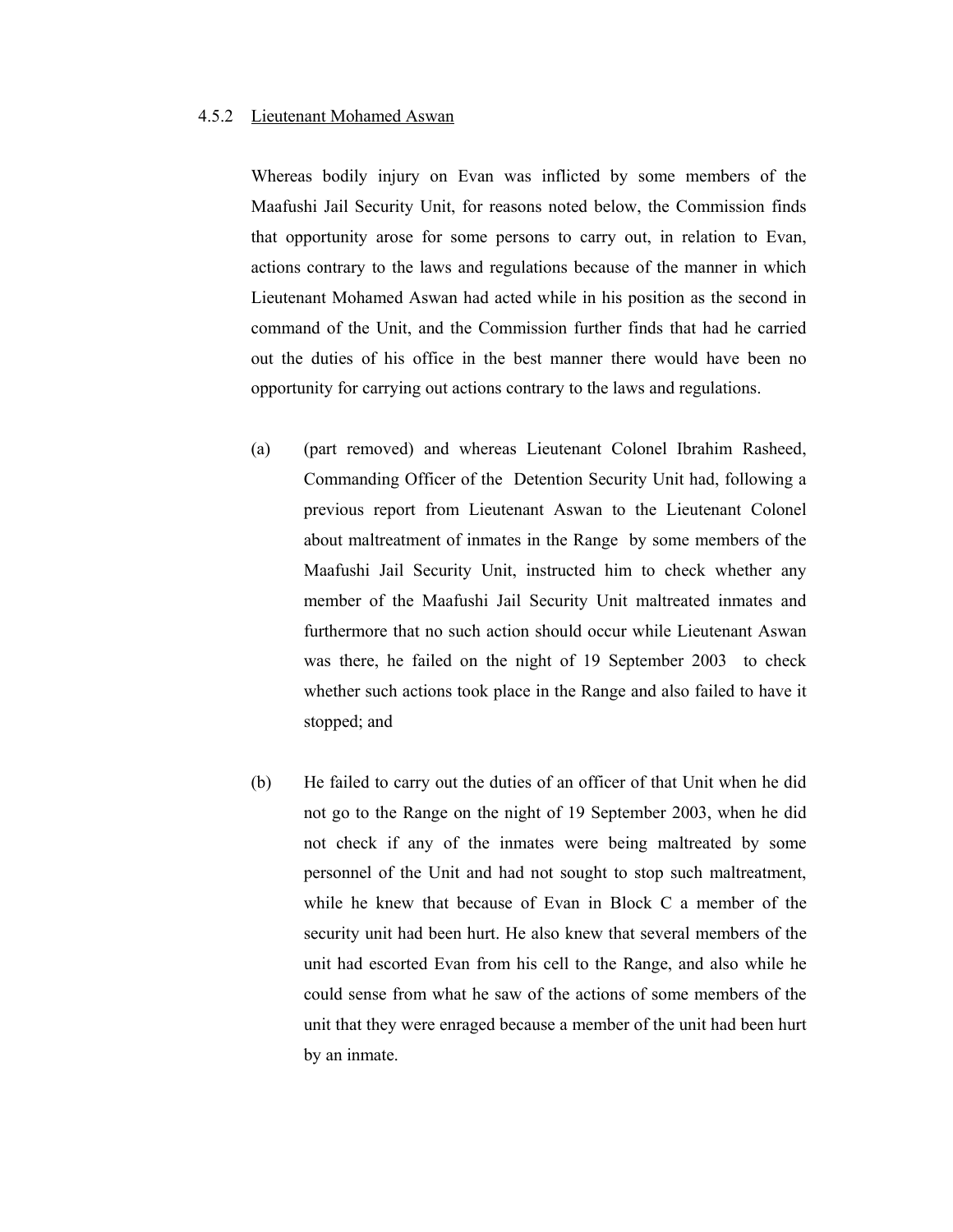#### 4.5.3 Major Ibrahim Latheef

As Major Ibrahim Latheef was the Assistant Commanding Officer of the Detention Security Unit of the National Security Service, when the incident of 19 September 2003 occurred, and also as he was the 2 IC of the Maafushi Jail Security Unit, which falls under the responsibility of the Detention Security Unit, and as he was the person to whom the Officer-in-charge of Maafushi Jail Security Unit, Captain Adam Mohamed had to report on 19 September because the Commanding Officer of the Detention Security Unit, Lieutenant Colonel Ibrahim Rasheed was out of the country, the Presidential Commission finds that, for reasons given below, because of the manner in which Major Latheef had discharged the duties of his office, the opportunity arose and was facilitated for some persons to carry out against Evan actions which were contrary to the laws and regulations and further that, had he carried out the responsibilities of his office in the best manner, the opportunity for them to carry out actions contrary to the laws and regulations would not have arisen:

- (a) The Commission has established that on 19 September 2003, the decision by the security unit to remove and isolate some inmates of Block-C was not taken at the request of the Department of Corrections and nor was it taken because the situation was going beyond control due to the breaking down of order, even though the procedure to be followed is that should there be any problem relating to Block-C, it must be notified to the Department of Corrections, that it would be the Department of Corrections which must take action in relation to the problem, and that action by the security unit would be subsequent to a request for assistance made by the Department of Corrections in the event that the Department of Corrections cannot control the situation.;
- (b) The investigation had established that Major Ibrahim Latheef had authorised the removal and isolation of inmates while he was aware that the matter on which Captain Adam Mohamed wanted to act was not a matter than had been notified to the Department of Corrections, that the problem notified to the Department of Corrections was the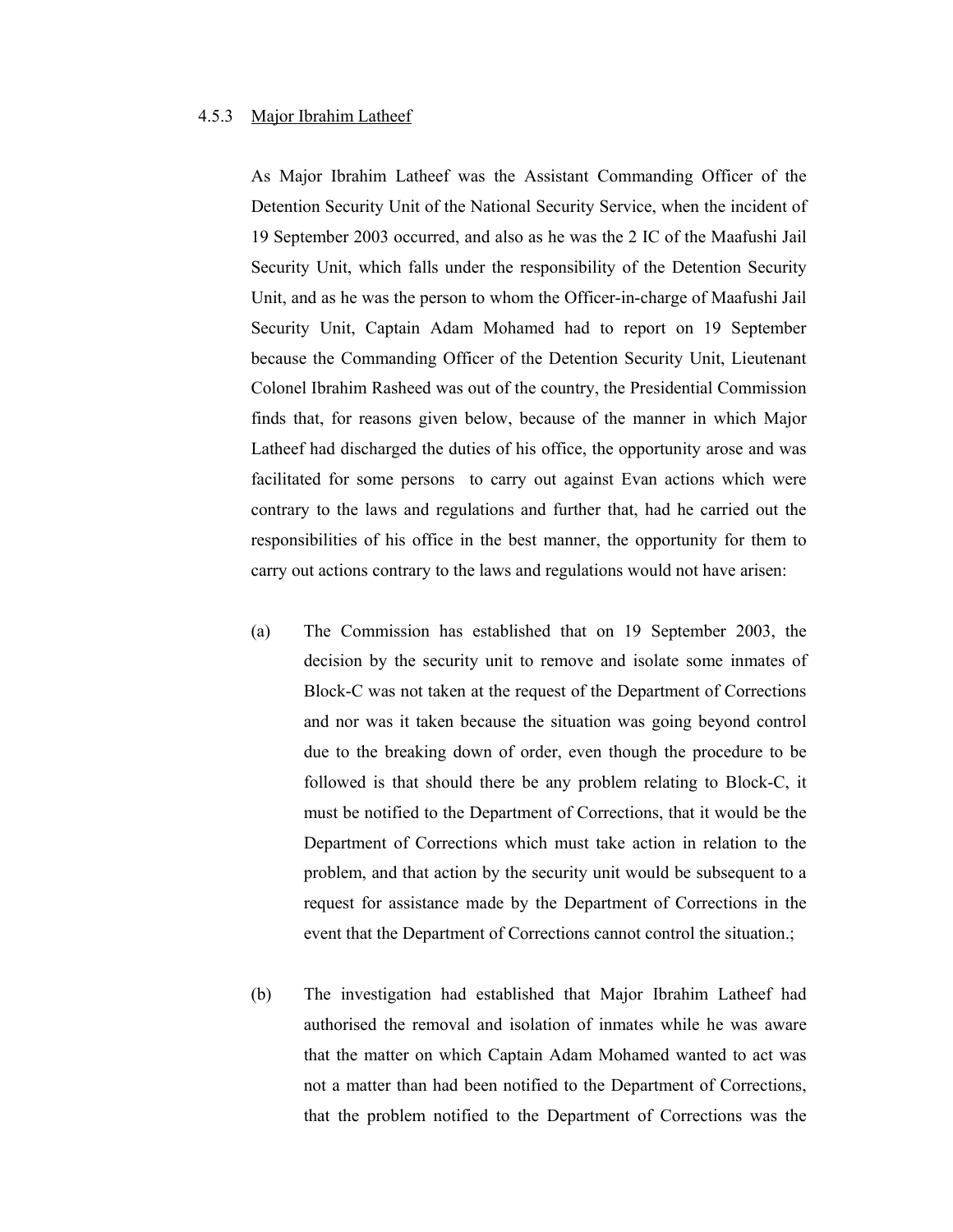matter of crossing over to another cell, and that a problem of the breaking down of order was not in any manner notified to the Department of Corrections;

- (c) The investigation had established that Major Ibrahim Latheef decided to pursue the course action determined for the Maafushi Jail Security Unit, rather than carry it out in collaboration with the Department of Corrections or have it carried out by the Department of Corrections, even when, after he had authorised the removal of inmates to the Range, the Executive Director of the Ministry of Defence and National Security Mr Ibrahim Mohamed Maniku contacted Major Ibrahim Latheef, subsequent to calls made by the Director of Department of Corrections Mohamed Muizz to Captain Adam Mohamed and to Ibrahim Mohamed Maniku expressing his dissatisfaction over the decision to remove inmates from the cell without notifying the Department of Corrections;
- (d) The investigation had established that in his capacity as the Assistant Commanding Officer of the Detention Security Unit, Major Ibrahim Latheef must be held responsible for the measures taken by that Unit, and although Major Ibrahim Latheef says that he gave credence to the claim that the situation at Maafushi Jail was very serious because Captain Adam Mohamed was a very experienced and reliable officer, and also that he takes every action by consulting and on the instruction of his superior officer, the Commissioner of Police, Brigadier Adam Zahir, Major Latheef cannot be regarded as a person whose function is without personal responsibility to submit information provided by Captain Adam Mohamed and to convey the Commissioner's decision to Captain Adam Mohamed.
- (e) The investigation has established that in view of the expertise of Major Ibrahim Latheef in relation to Maafushi Jail, he had sought to act in a manner contrary to the established procedure, and in fact acted in that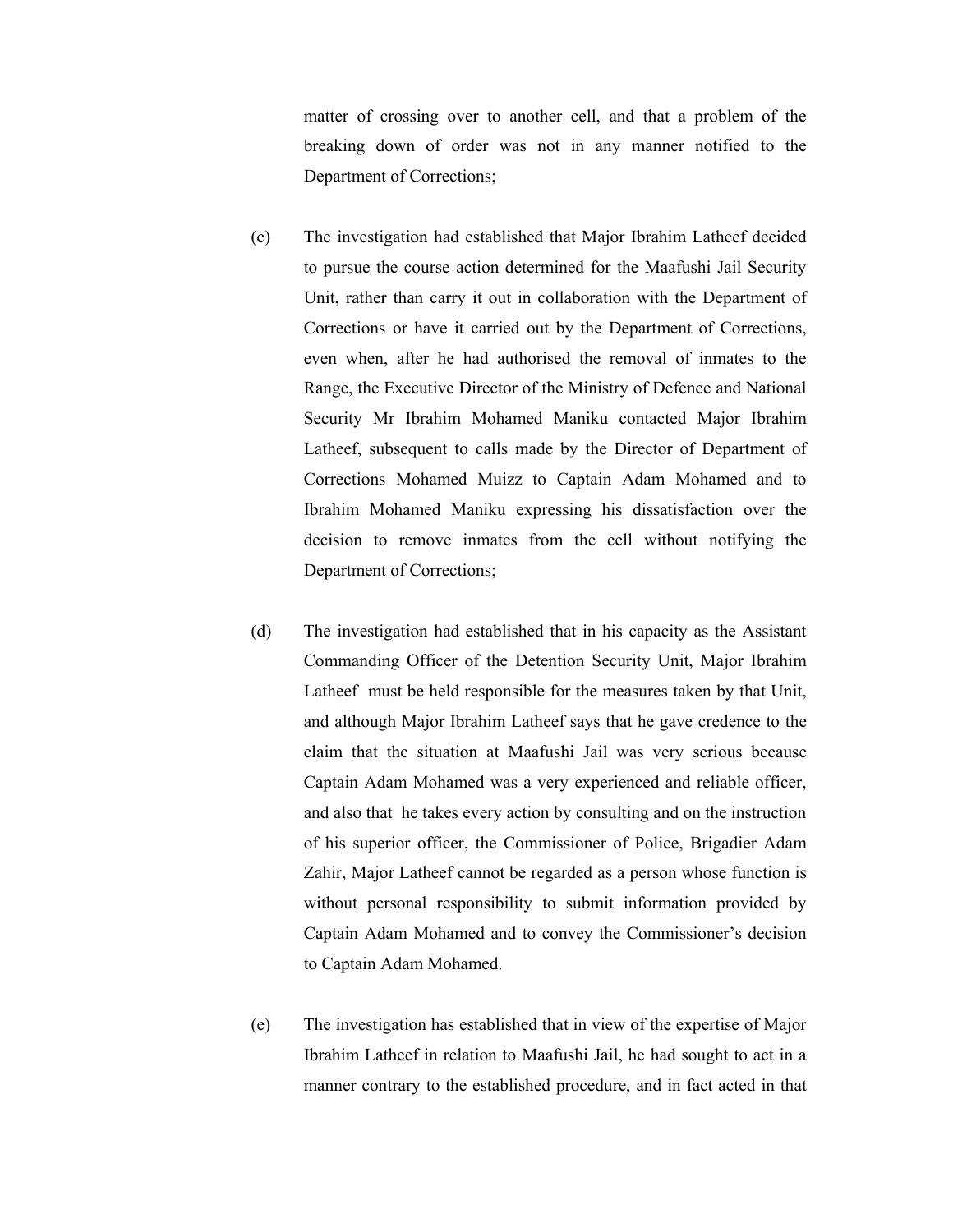manner, in a matter that should have been acted upon by the Department of Corrections;

(f) The investigation has established that Major Ibrahim Latheef had not sought authorisation or advice from the Commissioner of Police Adam Zahir on the removal of trouble-makers from their cells, and that the advice of the Commissioner of Police was given on the manner in which the inmates were to be treated, should they be removed from the cells.

## **4.6 Persons Who Were Aware of the Commission of an Offence but Who Took No Action**

While Maafushi Jail Security Unit rules prohibit any maltreatment of inmates and while it is the duty of every National Security Service person to prevent the commission of an offence in their presence or with their knowledge, the Presidential Commission finds the following eight persons took no action despite being aware that bodily injury was being inflicted on Evan.

- 4.6.1 Sergeant Muthasim Fahumy
	- (a) While Evan was kept in the Range, he went there and looked at what was going on but took no action to stop the cruelty taking place nor did he report the matter to a superior;
	- (b) Some members of the Unit who were at the Range have testified that while he was in the Range that night, he would have seen some members of the Unit maltreat Evan while he was handcuffed to the steel bars of the eastern wall of the Workshop; and
	- (c) His failure to notify his superiors of the unlawful actions carried out in the manner described above by men of junior rank to him.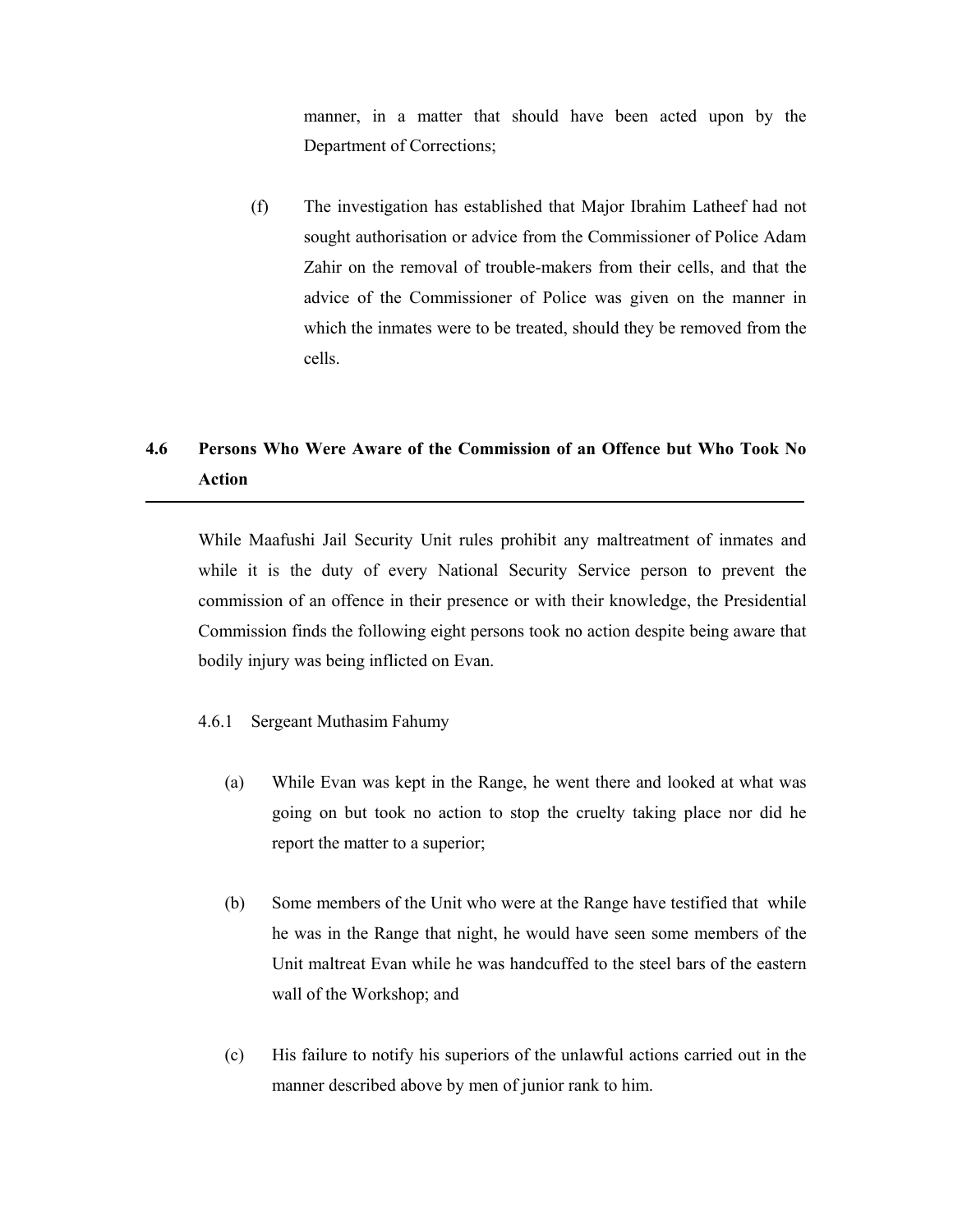#### 4.6.2 Corporal Adnan Hussain

- (a) His failure to instruct for the handcuffs on Evan be removed when he went near Evan and saw that he was kept separately from others and handcuffed to the steel bars on the eastern wall of the Workshop at time when there were only men of junior rank to him present.
- (b) From his statement that when he saw how the members of the Maafushi Jail Security Unit were when he went to the place where Evan was being kept, he could guess that they had inflicted bodily injury on Evan, and while by his own admission he knew that persons of the Unit had maltreated Evan, he did not take any action to stop the actions of persons of junior rank to him nor report the matter to his superiors;
- (c) His failure to take appropriate action to stop the maltreatment of other inmates at the Range that night by the persons who are believed to have maltreated Evan that night, is noted as an encouragement to maltreat Evan.

#### 4.6.3 Corporal Ibrahim Didi

- (a) He did not tell the men of junior rank who were there to remove the handcuffs when he went to the place where Evan was being kept in the Range and saw that he was held handcuffed to the steel bars of the eastern wall of the Workshop in a manner that was unlawful and cruel.
- (b) When he went near Evan and saw that members of the Maafushi Jail Security Unit were carrying batons, and while he knew that bodily injury had been inflicted on Evan, and even while he saw a lot of sand on his face and in various parts of the body, he did not inform superior officers; and
- (c) While he was aware that Evan had been maltreated, and while it was men of junior rank to him who were near Evan and carrying batons, he made no attempt to question them and find out what had happened.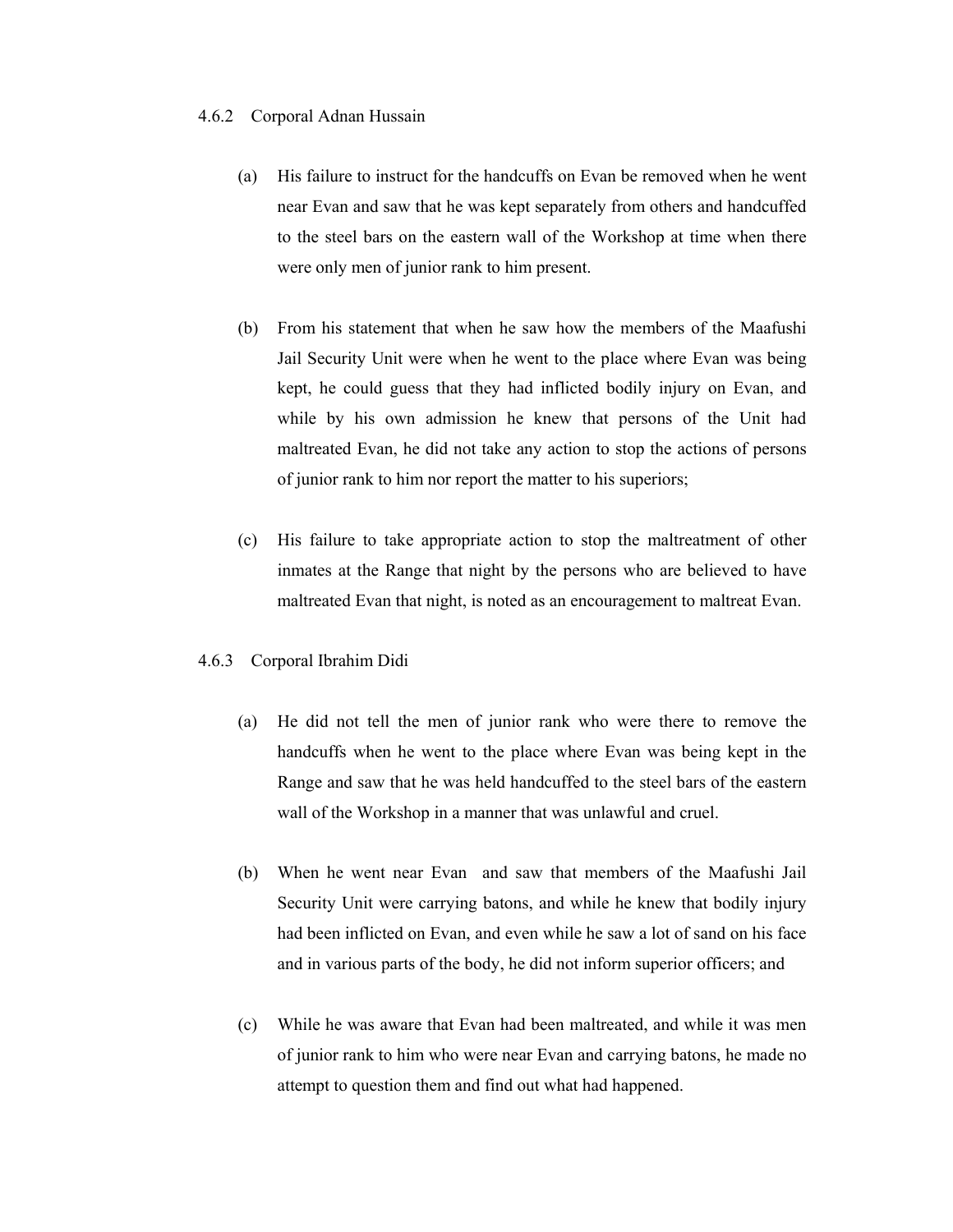#### 4.6.4 Lance Corporal Hassan Moosa

- (a) He did not tell men of junior rank to him to remove the handcuffs on Evan when he came near and saw the cruel and unlawful manner in which he had been tied to the steel bars on the eastern wall of the workshop.
- (b) When he went up to Evan he was screaming out and while knowing that bodily injury had been inflicted on Evan, and also that Evan was very exhausted, did not attempt to find details of the injury.
- (c) Upon learning that bodily injury had been inflicted on Evan, his failure to find out how it was caused or to report the matter to his superiors constituted an encouragement to the perpetrators of such bodily harm.
- 4.6.5 Private Abdulla Sharafuddin
	- (a) Made no attempt to remove the handcuffs on Evan when he saw that he was handcuffed unlawfully as he went up to Evan when he was tied with handcuffs to the steel bars on the eastern wall of the workshop.
	- (b) He did not report the matter to his superiors nor make any adequate attempt to intervene when he saw that Evan was being beaten up with batons by the Maafushi Jail Security Unit personnel inside the Workshop.
	- (c) His failure to inform to his superiors that Evan was being subjected to bodily injury and that other inmates taken to the Range were also been maltreated, is construed as something that helped in inflicting bodily injury on Evan.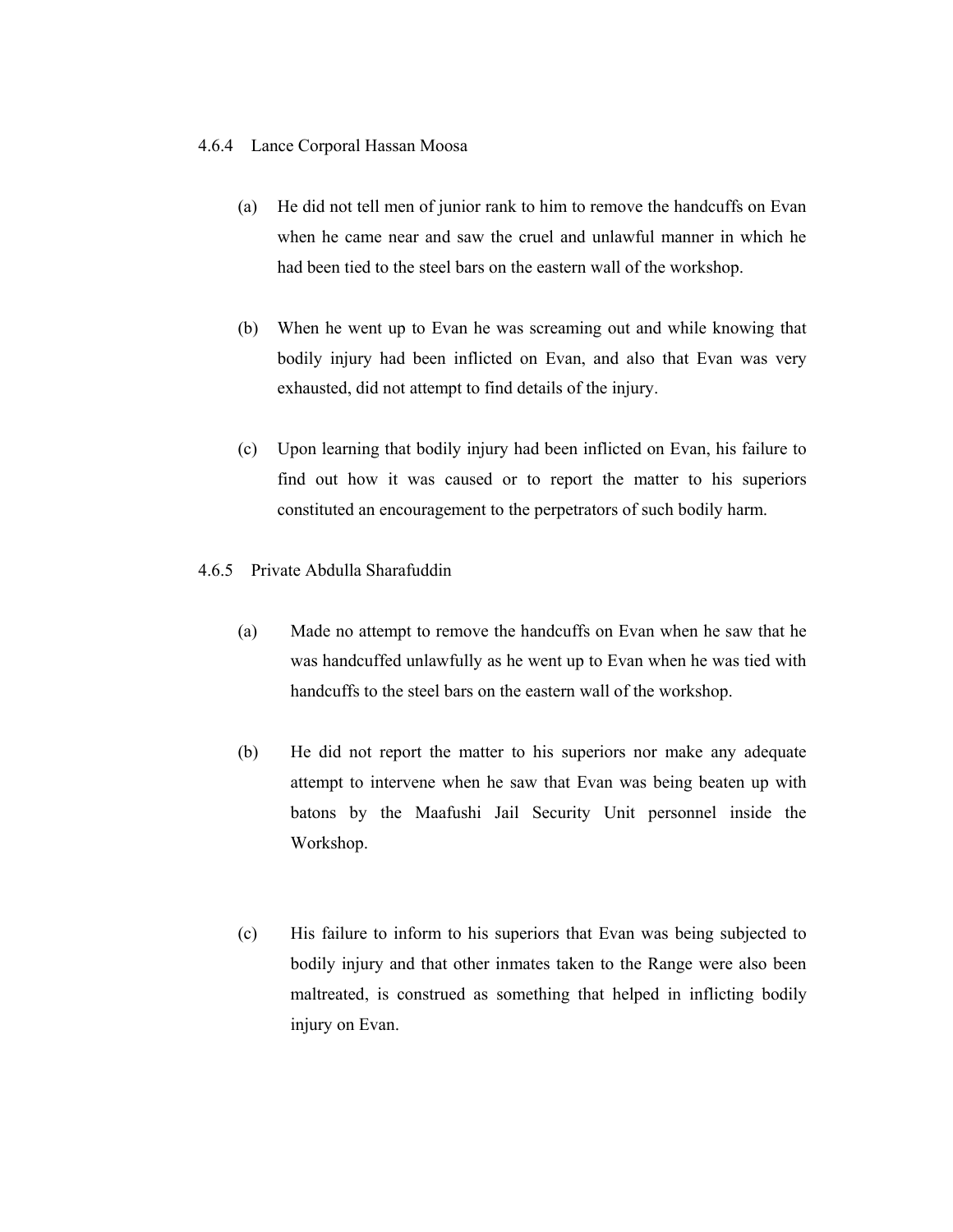#### 4.6.6 Private Ahmed Saleem

- (a) Did not make a proper attempt to stop the maltreatment of Evan when he saw that Evan was tied with handcuffs to the steel bars of the eastern wall of the Workshop and when he saw Evan being beaten with various objects.
- (b) Having been present for most of the time when bodily injury was being inflicted on Evan, and having related these actions to Corporal Abdulla Hassan who paid no heed, he did not report the matter to a higher officer to stop the actions.
- (c) It could be construed that those who were inflicting bodily injury on Evan derived encouragement from the failure to take action to stop or report to higher authorities when other inmates who were brought when Evan was been maltreated were also subjected to a variety of physical abuse.

### 4.6.7 Private Mohamed Sharoof

- (a) Made no attempt to stop the infliction of bodily damage on Evan when he went up to the place where Evan was kept and saw the actions taking place while Evan was handcuffed to the steel bars of the eastern wall of the workshop.
- (b) It could be deemed that those who were inflicting bodily injury on Evan derived encouragement from his failure to take action to either stop what was transpiring or report it to higher authorities.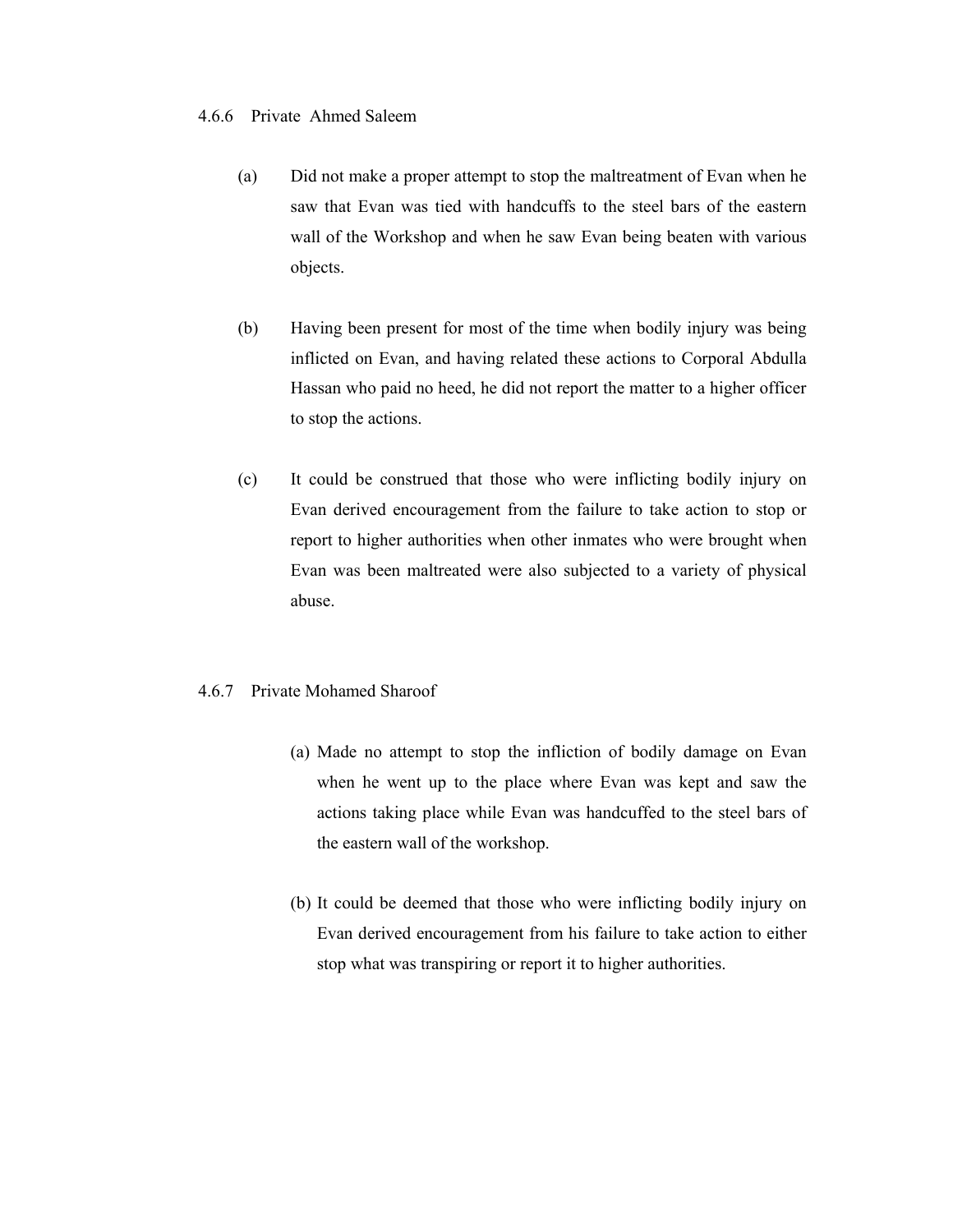#### 4.6.8 Private Ibrahim Moosa

- a) Having learned that Evan was kept tied with handcuffs to the steel bars of the eastern wall of the Workshop, he proceeded to where Evan was held, and when those members of the Maafushi Jail Security Unit who had come there together with him began to inflict various kinds of physical harm on Evan with a variety of equipment, he remained there with them to give support to them in a manner which encouraged them.
- b) Having gone near Evan with the intention of inflicting bodily harm and having watched Evan been subjected to physical harm, he did nothing to stop the maltreatment when Evan was crying out, and did not report the matter to his superiors.
- c) As he was a member of the Volley Ball Team, and as the persons who were beating up Evan that night were mostly members of the Volley Ball Team, his failure to report the matter to a superior can be construed as providing encouragement to those who were inflicting bodily injury.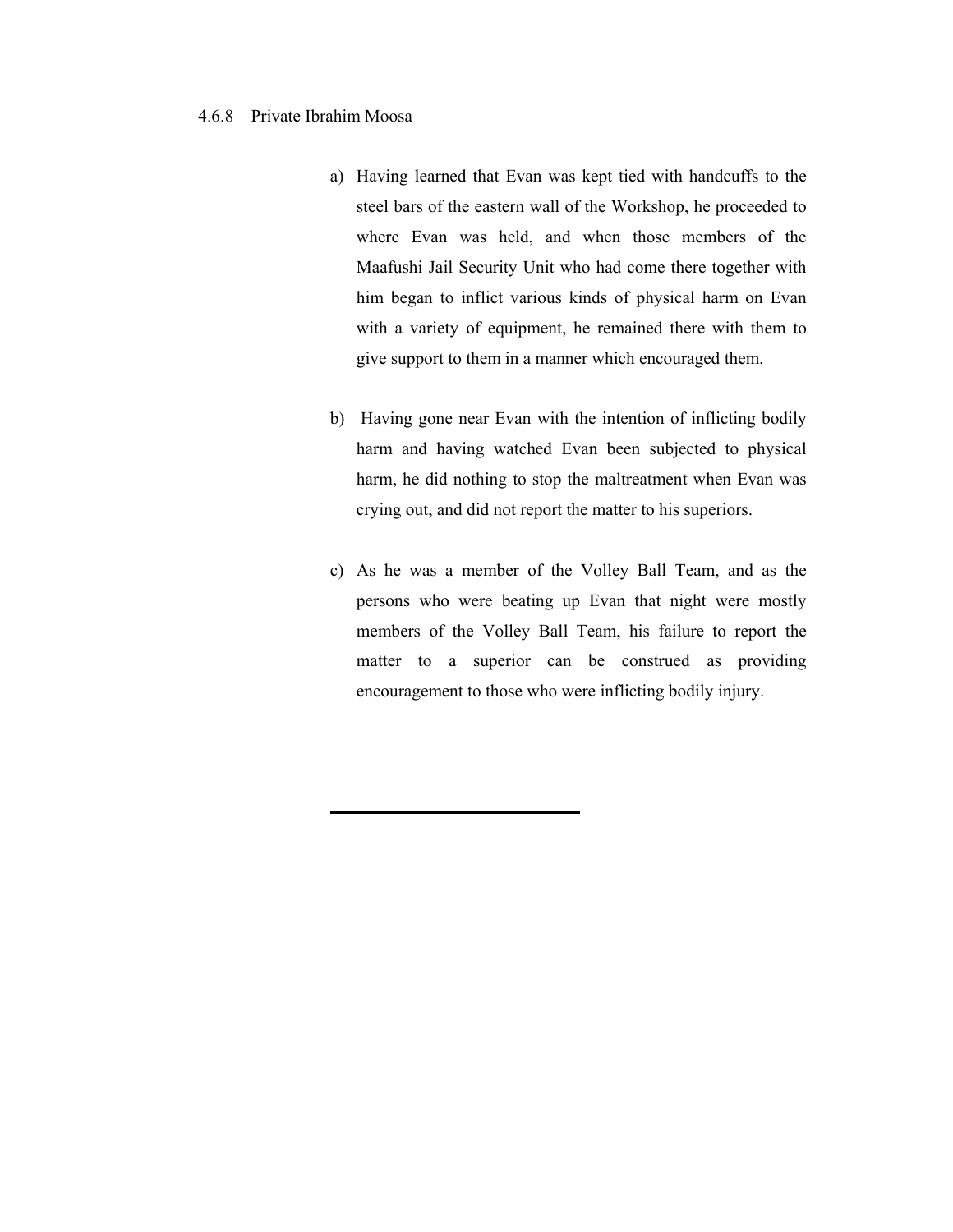## **5. FINDINGS**

## **5.1 MAIN FINDINGS**

- 5.1.1 There were two incidents of Cell crossing from C-3 to C-5 in the morning of 19 September 2003 and in one of those incidents bodily harm was inflicted on an inmate in C-5. While the incident of that afternoon when some inmates of C-3 and C-4 splashed water and hurled objects had been over when Captain Adam Mohamed arrived at Maafushi Jail from Male' in the evening and, although the situation in the jail was calm as on other days, Captain Adam Mohamed gave the impression to the senior commanders of the Unit in Male' after his return that the situation had still not returned to normal, that there was disorder and unusual activity continuing among inmates and that the trouble makers had been identified by him but order could not be restored until they were removed from their Cells and separated from other inmates;
- 5.1.2 Based on the information provided by Captain Adam Mohamed, the Unit's superiors in Male' permitted the removal of trouble making inmates from their Cells to be confined in a sheltered location. However, on the orders of Captain Adam Mohamed, at least 35 inmates from various Cell blocks were taken to the Range on the evening of 19 September 2003;
- 5.1.3 Inmates taken to the Range were handcuffed to one another and kept in 3 rows. They were kept in outdoors in the yard of the block containing the workshop, despite the rain that evening. Their names were noted by Maafushi Jail Security Unit personnel only after they were chained to each other by handcuffs and they were subjected to various forms of bodily injury while they were kept handcuffed in the Range. No specific Maafushi Jail Security Unit personnel were assigned the duty of looking after the inmates at the time they were brought to the Range;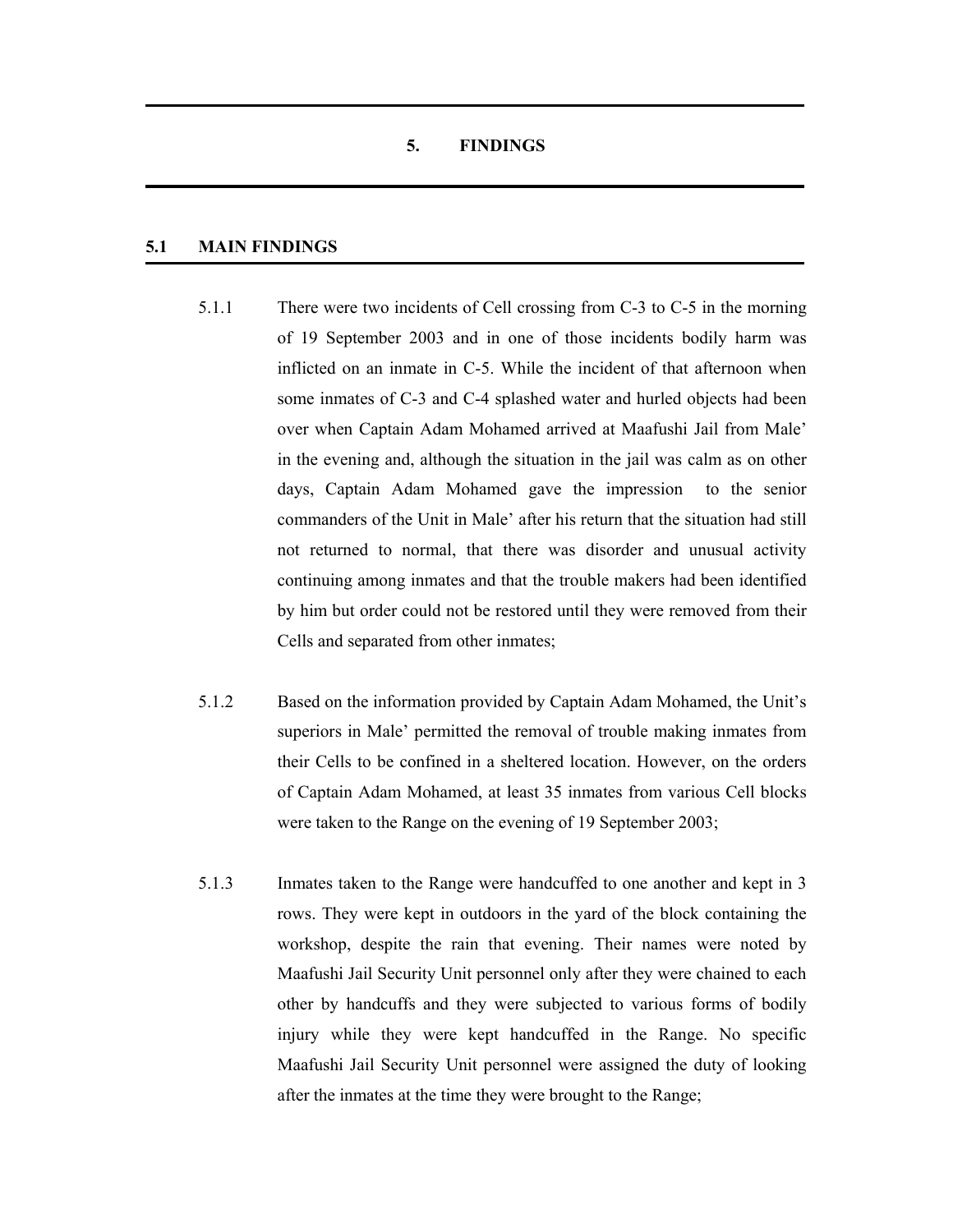- 5.1.4 Evan's death on the evening of 19 September 2003 was due to a series of unlawful actions facilitated by the permission received by Captain Adam Mohamed which was in turn based upon false and misleading information he had provided to his superior officers. He had not complied with the instructions that he had received on keeping the inmates and looking after them.
- 5.1.5 When the Commission asked to view the CCTV recordings of Block C during the relevant period maintained in the operations room, the Commission was informed that the CCTV recording of the incidents of 19 September 2003 had not been preserved. The Commission was therefore unable to have the benefit of viewing those CCTV recordings of Block C during the incidents of 19 September 2003 despite the fact that any recorded material would remain in the hard disk of the computer for a period of 72 hours;
- 5.1.6 When the Commission asked to view the video recording of the removal of inmates from Block C and their incarceration at the Range on 19 September 2003 and the Commission was informed that the tape used to record those incidents had been subsequently used to record the first visit of Umar Zahir, Minister of Construction and Public Works to Maafushi at least two days later. The Commission was therefore unable to have the benefit of viewing the video recording of the activities of the Maafushi Jail Security Unit on the evening of 19 September 2003 despite the fact those incidents were ordered to be captured on video by Brigadier Adam Zahir, Commissioner of Police, and Head of the Detention Security Unit;
- 5.1.7 The Commission did not have the benefit of obtaining the event log book of Maafushi Jail Security Unit because it did not exist upto that day even though it was required by National Security Service Regulations to be maintained by all its units and in which the events of 19 September 2003 should have been duly recorded;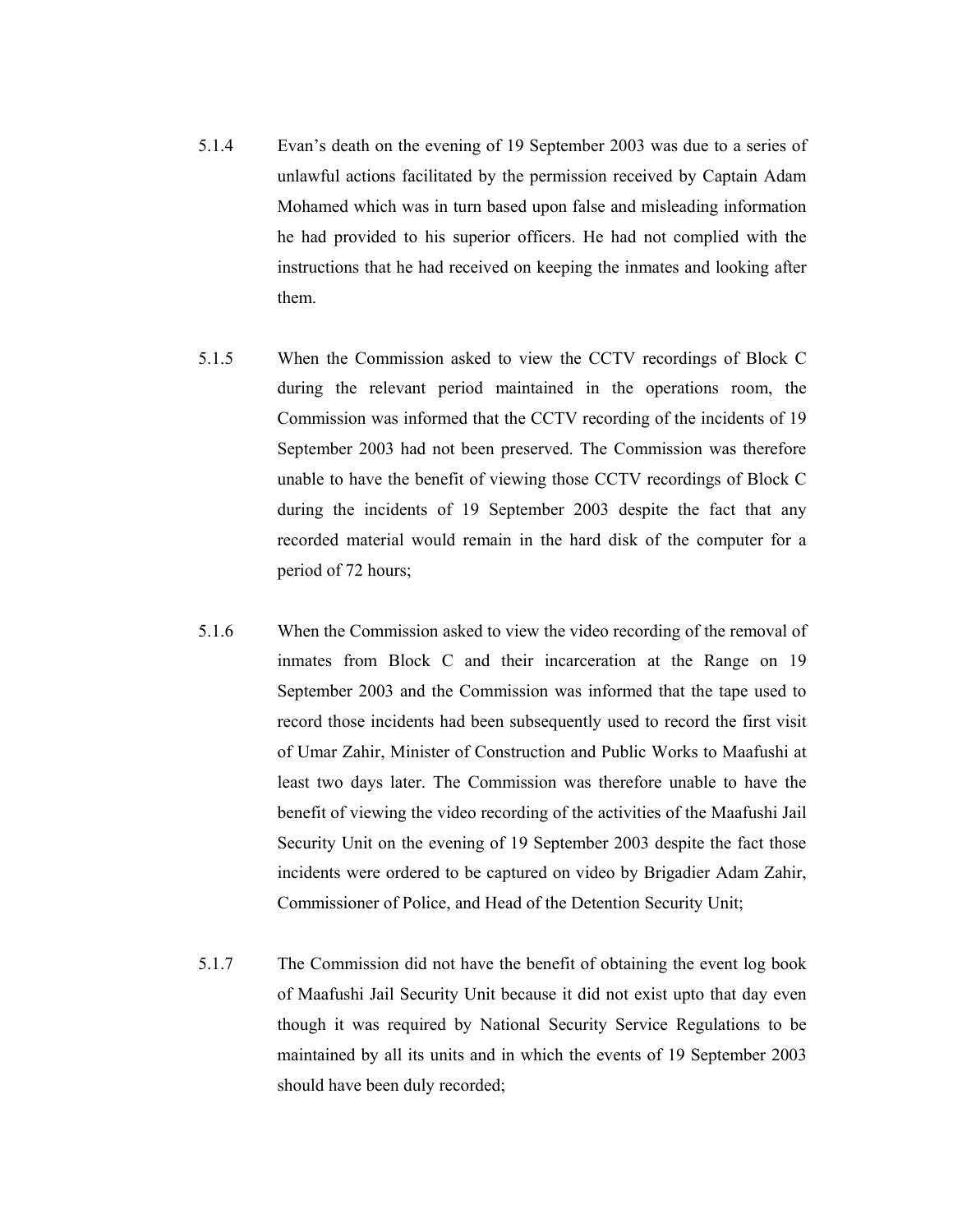- 5.1.8 According to doctors who had examined Evan and the Death Summary issued by Indira Gandhi Memorial Hospital on 20 September 2003, the most probable cause of Evan's death was the fracturing of his seventh right rib which caused the lung to collapse, resulting in an inadequate supply of oxygen to the brain and the rest of the body. He further stated that the other injuries sustained by Evan were also sufficient to cause death if not treated in time. The doctor had noted the time of death as 11.20 pm of 19 September 2003;
- 5.1.9 It is a fundamental right of every Maldivian citizen provided by the Constitution that no injury may be caused to his or her life, freedom, or body except in accordance with law;
- 5.1.10 The infliction of bodily injury on Evan by persons in possession of power and authority, while keeping him in a situation where he could do nothing to fend for himself, was a violation of the fundamental right against any unlawful bodily injury guaranteed by Article 15 (1) (b) of the Constitution of the Maldives;
- 5.1.11 The infliction of bodily injury or the carrying out of any action that may be construed as torture is a violation of Rule 19 (i) on Page 27 of the Maafushi Jail Security Unit Regulations that prohibit any such injury being inflicted on any inmate;
- 5.1.12 According to senior officers of the National Security Service, the initiation of action by Maafushi Jail Security Unit against inmates is justified only in circumstances where national security or the life of a person may be threatened or where an order of theirs is violated by an inmate while they acted in aid of and at the request of the Department of Corrections.
- 5.1.13 The removal of certain inmates from Block C on the evening of 19 September 2003 by Maafushi Jail Security Unit and their incarceration in the Range was in contravention of the established procedure at the Maafushi Jail of notifying in writing the Maafsushi Jail Office of the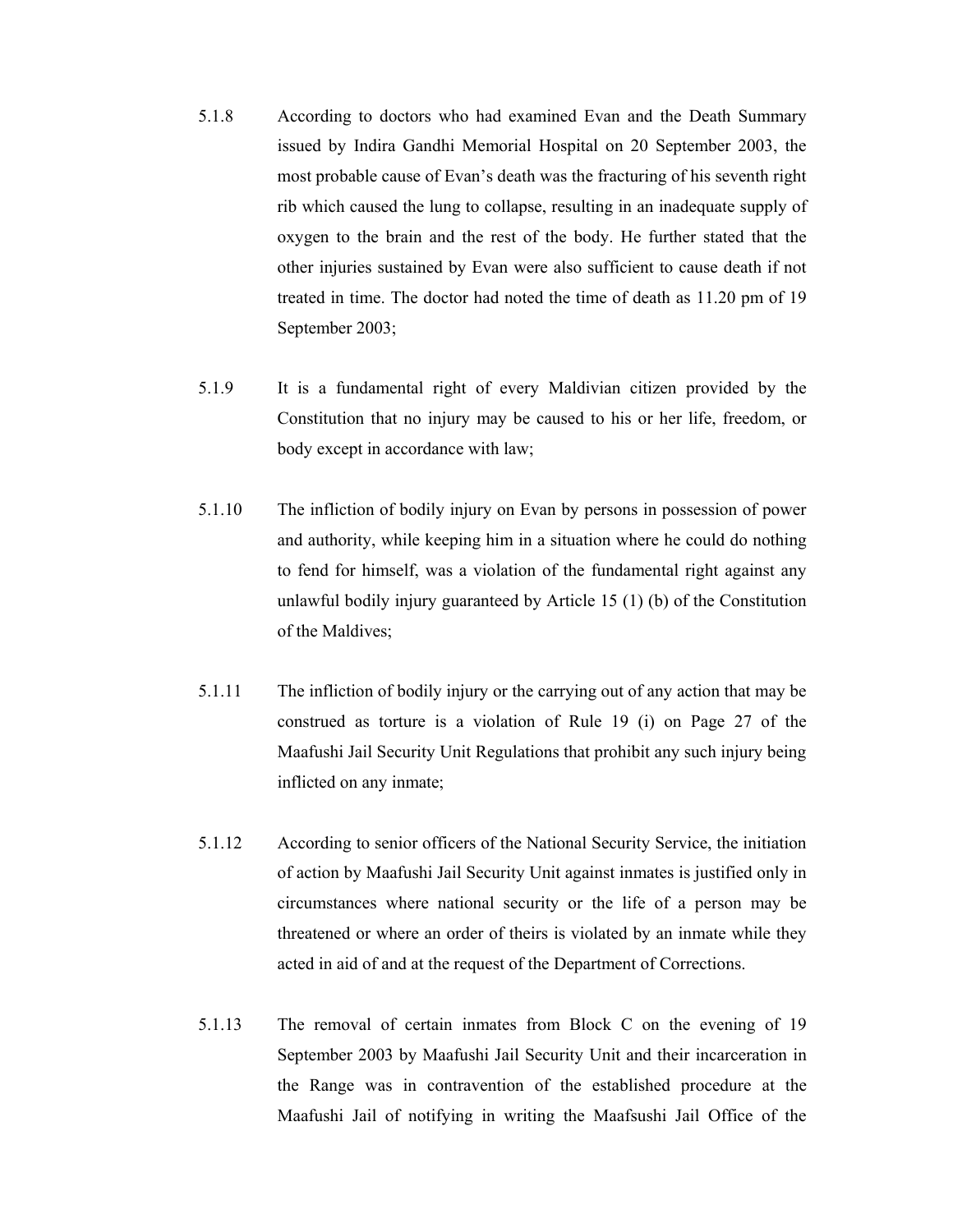violations of the prison rules by inmates and requesting action. The matter should have been left for action by the Department of Corrections and did not require action by the Maafushi Jail Security Unit.

- 5.1.14 Despite the illegitimate actions by the Maafushi Jail Security Unit, the Department of Corrections failed to adequately discharge its responsibilities within its own mandate and jurisdiction; and
- 5.1.15 Had the Maafushi Jail Security Unit personnel and its senior officers respected the rules and practices established at the Maafushi Jail and permitted the Department of Corrections to discharge its own responsibilities, and had the senior Department of Corrections staff at the Maafushi Jail Office adequately discharge their own duties, Evan would not have died in the manner he did on the evening of 19 September 2003.

### **5.2 OTHER FINDINGS**

- 5.2.1 Although the general responsibility of Maafushi Jail Security Unit is to guard the outer perimeters of Maafushi Jail, the overall responsibility of looking after Block C or Investigation Jail-1, still remains with Maafushi Jail Security Unit and the keys to the Block also continue to be in their possession;
- 5.2.2 Inmates taken to the Range on the evening of 19 September 2003 in addition to Evan also suffered various forms of bodily injury at the hands of Maafushi Jail Security Unit personnel;
- 5.2.3 (removed)
- 5.2.4 Some Maafushi Jail Security Unit personnel identified by the Commission in its investigations as participators in the infliction of brutal bodily injury on Evan on 19 September 2003 are among those Maafushi Jail Security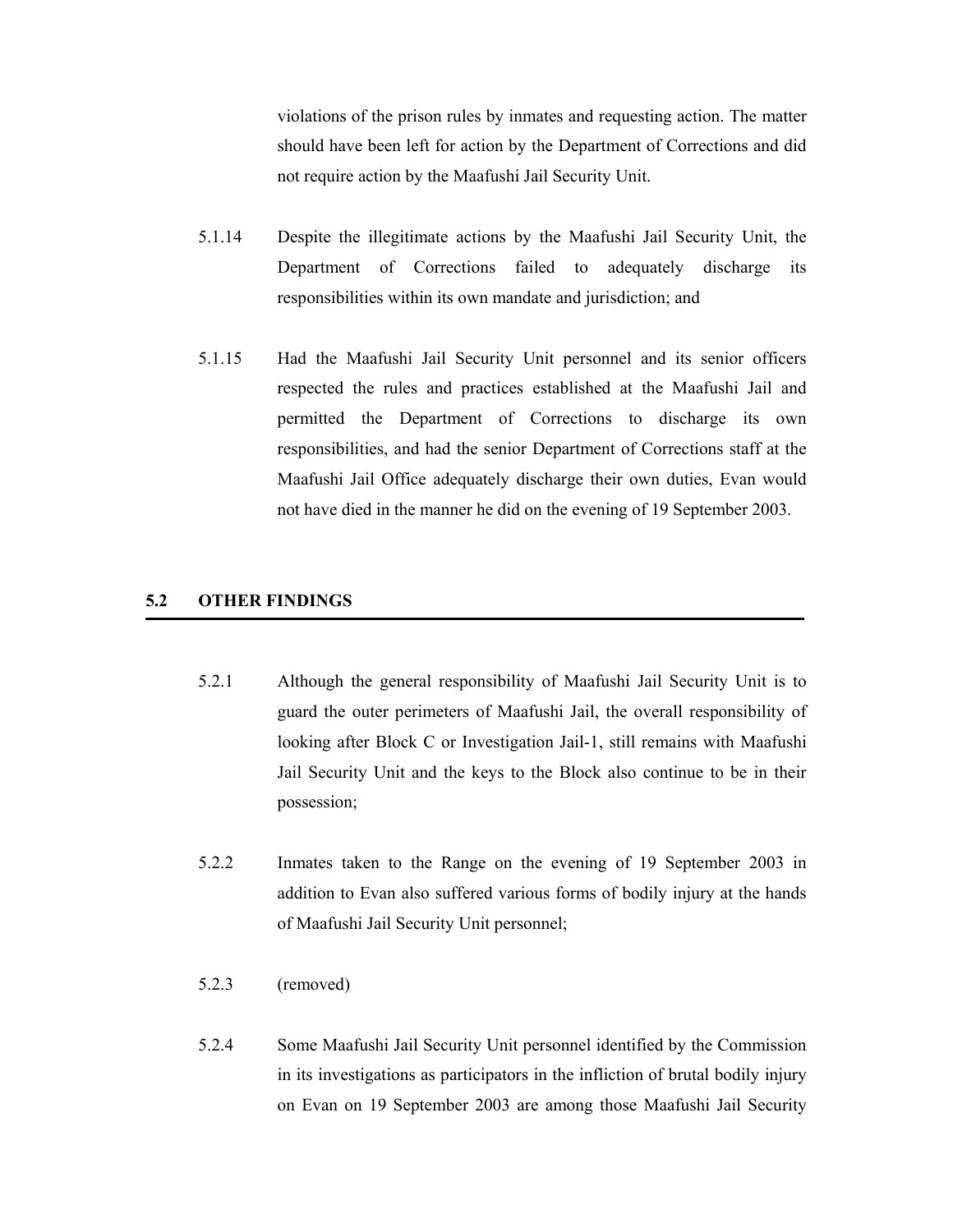Unit personnel identified by Lieutenant Aswan in his letter of 2 July 2003 and his report sent to some senior officers of the National Security Service in the early part of 2003, as being suspected of being involved in the causing of bodily injury to inmates at Maafushi Jail; and

5.2.5 (removed)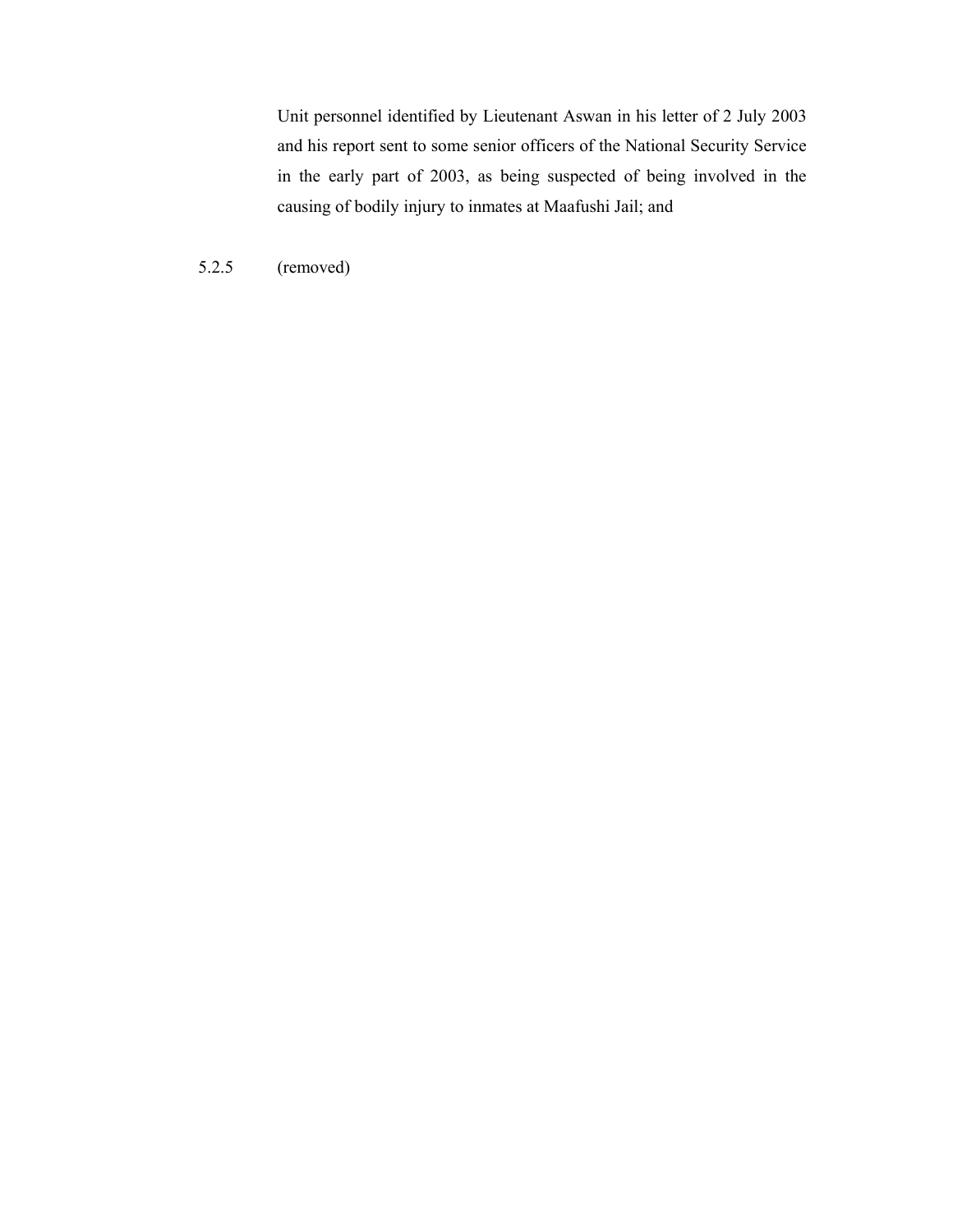### **6. RECOMMENDATIONS**

On the basis of information received by the Commission, the investigations conducted by it, and the matters that it examined, the Commission notes below measures that could be taken to prevent the future re-occurrence of any incident similar to that which caused the death of Evan:

#### **6.1 Relating to Government Departments**

- 6.1.1 Generally, it is the Department of Corrections which attends to matters at Maafushi Jail, and it is the Maafushi Jail Security Unit which attends to matters of prison security. The former functions under the Ministry of Home Affairs Housing and Environment, while the latter functions under the Ministry of Defence and National Security. It would be important to keep a clear demarcation and distribution of individual responsibilities and functions between the Department of Corrections and the Maafushi Jail Security Unit in relation to Maafushi Jail. It would also be important for both to respect the role and responsibility of the other.
- 6.1.2 It would be important for the Maafushi Jail Security Unit to remain entirely outside the premises of the prison in order to protect the jail from any external threat;
- 6.1.3 Senior officers and other personnel of the Maafushi Jail Security Unit should be replaced or rotated in definite time periods;
- 6.1.4 It would be important to clearly spell out and make senior officers in Male' who are assigned to the Maafushi Jail Security Unit equally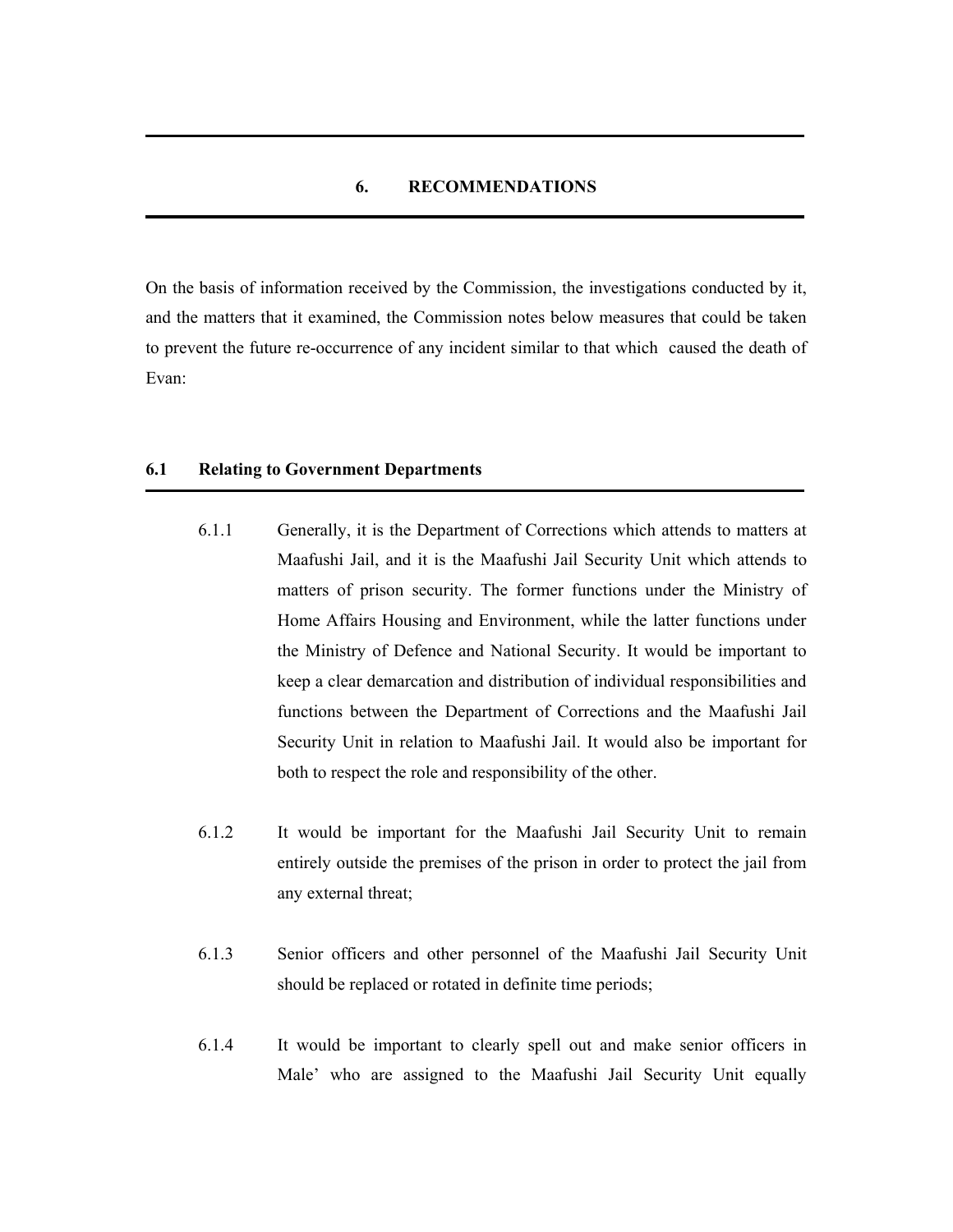responsible for what happens in Maafushi and to require them to actively supervise matters relating to Maafushi.

- 6.1.5 It would be important for the Department of Corrections to take full responsibility for looking after all internal matters relating to Maafushi Jail and the affairs of its inmates. It would also be important to spell out the responsibilities of its individual staff and to fully develop their respective job descriptions.
- 6.1.6 Staff of the Department of Corrections who come into direct contact with inmates should be educated and trained on to effectively deal with offenders and persons of difficult temperaments and they should also be competent and experienced to discharge their functions; and
- 6.1.7 The line of command among Department of Corrections staff should be strengthened and it should be made obligatory for them to inform their superiors of any wrongdoing that happens in their presence.

### **6.2 On Maafushi Jail**

- 6.2.1 The practices currently used by the Department of Corrections in relation to Maafushi Jail need to be strengthened, and procedures for various matters need to be developed and implemented. At the same time, procedures established for the Maafushi Jail Security Unit need to be strengthened and rules need to be developed and implemented for matters that require collaboration between the Maafushi Jail Security Unit and the Department of Corrections.
- 6.2.2 It would be important to formulate and implement rules applicable to inmates. Sanctions for the infringement of such rules must also set out in advance and made known to inmates. If different regimes apply to those who are convicted offenders and those who are under investigation, such a distinction must also be clear from the rules.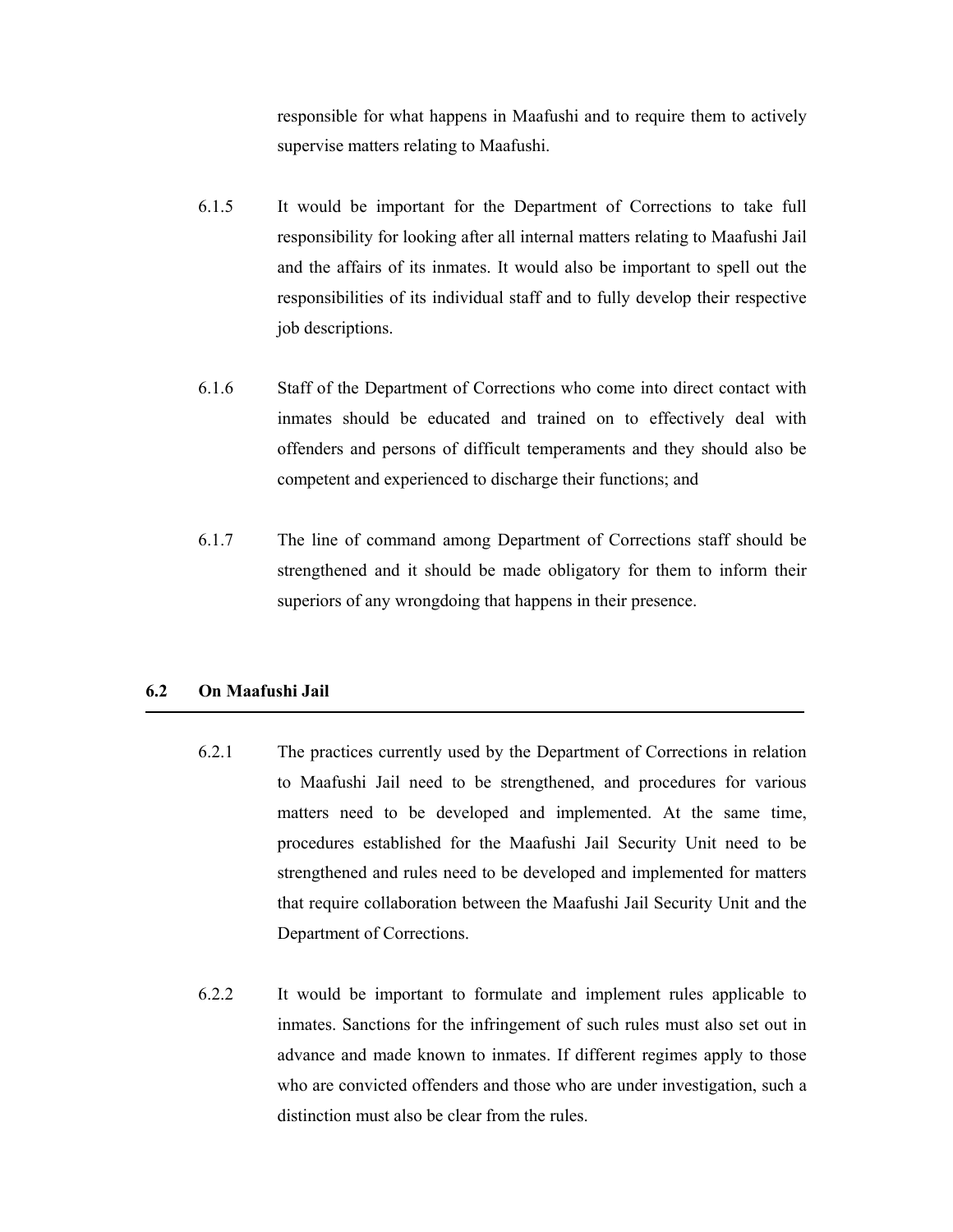- 6.2.3 Role and functions of the Consultative Committee on Jail Affairs which was established on 5 October 1998 and those of the Grievances Committee which was established on 1 March 2001 could be strengthened and the criteria used in appointing members to those committees needs to be changed. Grievances should be filed with and examined by these committees without any hindrances and positive results of their performance and utility should be shown. A mechanism should be formulated through which members serving on these committees and other such committees are obligated to personally visit the Jail and examine the operations of matters relating to their work.
- 6.2.4 As inmates are believed to indulge in unlawful acts due to long and inactive periods of confinement in crowded Cells, opportunities to offer education, training, and work as a reward should be created;
- 6.2.5 A permanent Board comprising members selected from relevant Government departments and from amongst respectable citizens may be formed to oversee the grant of rights to inmates, the compliance with rules in relation to them, the commission of acts detrimental to their rights by jail authorities. A mechanism to effectively facilitate the conduct of Board's duties may also be introduced and the members themselves may be rotated in definite periods;
- 6.2.6 A mechanism should be introduced whereby a detailed activity report is produced in respect of any isolation of an inmate.
- 6.2.7 CCTV recordings should be required to be preserved for a definite period of time.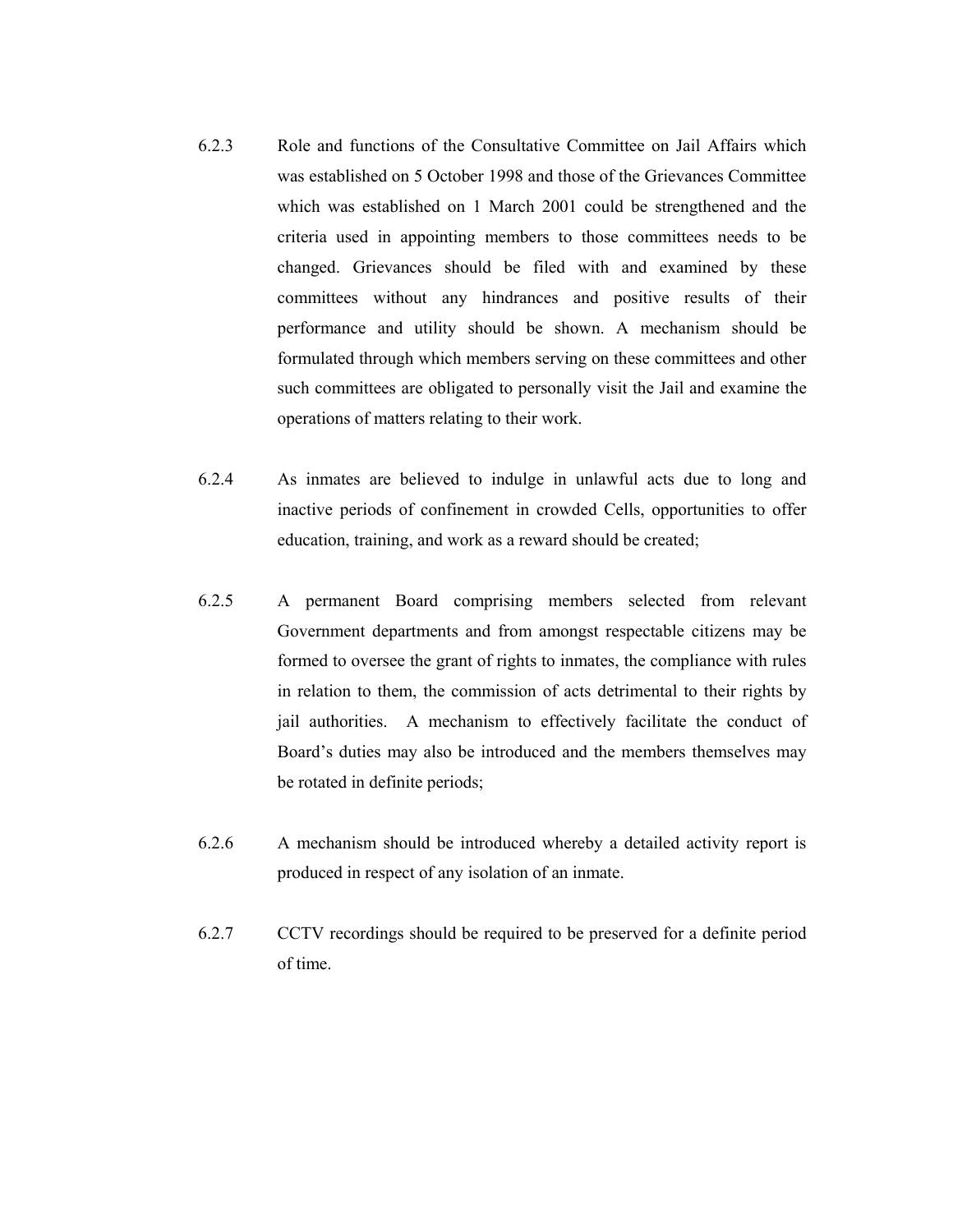- 6.3.1 Space requirements should be taken into consideration when inmates are confined in a Cell. Primary and secondary services, facilities and amenities available to an inmate should be clearly spelled out;
- 6.3.2 The mindset regarding inmates should be replaced with fresh thinking based on the fact that most of the inmates will return to society on completion of their term, and hence a reformatory environment should be provided during their term in Jail;
- 6.3.3 Drug offenders should be removed from amidst other general or serious offenders and should be confined separately and a system for their rehabilitation into society needs to be established.
- 6.3.4 Convicted offenders should be separated from alleged offenders, and they should be further separated based upon their age, the type and degree of seriousness of the offence they have committed or are alleged to have committed;
- 6.3.5 The current system of health care provided to inmates should be strengthened so that they would not need to be brought to Male' except under exceptionally serious occasions, and a hospital should be built at Maafushi through which inmates could receive medical treatment and attention;
- 6.3.6 A system that extends the services of counsellors, lawyers, and religious scholars to inmates should be developed;
- 6.3.7 The manner in which family members can meet with inmates and or inquire after them needs to be strengthened and an easier way needs to be established to facilitate families who wish to obtain news about their relatives.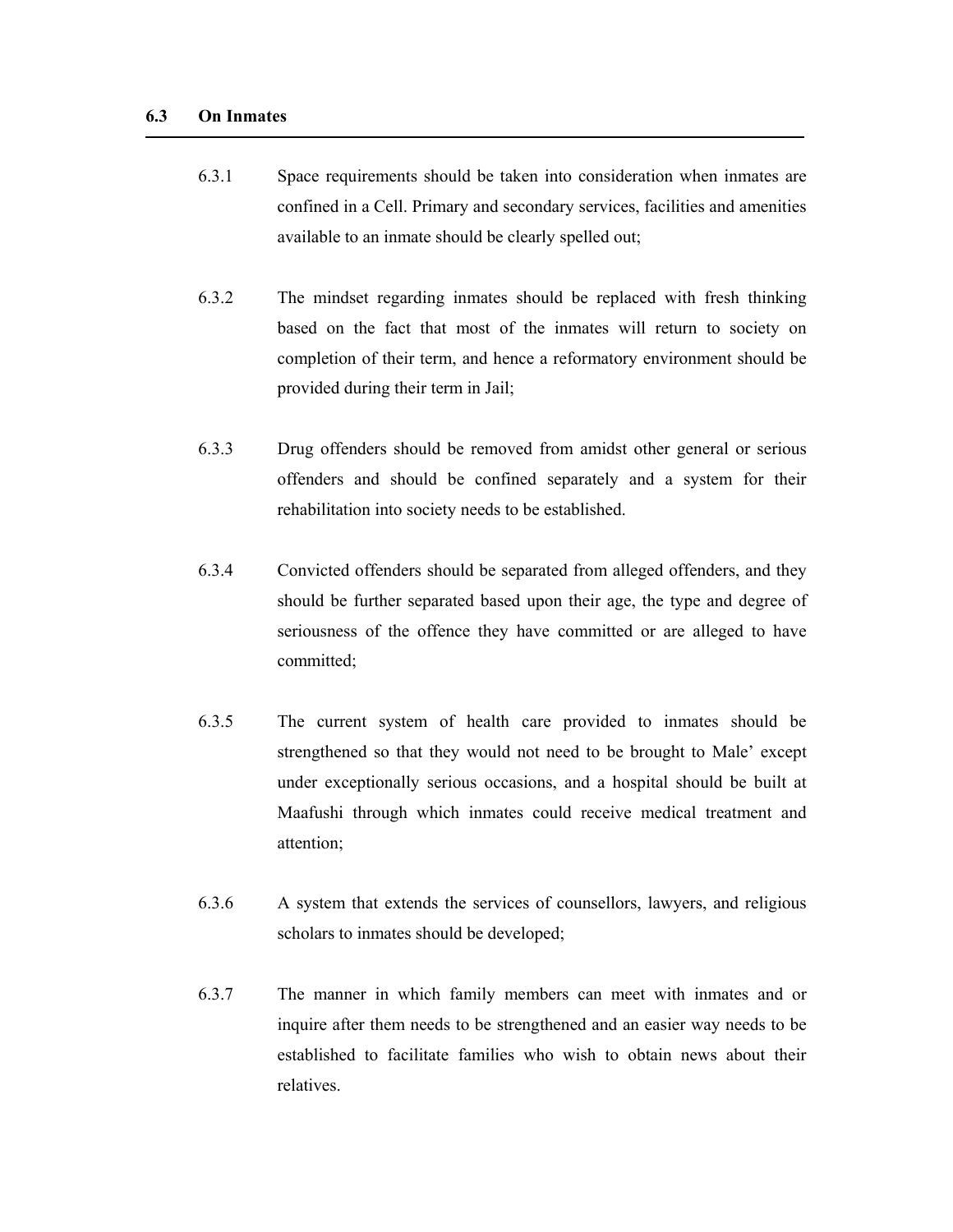6.3.8 The current rules on the provision of cigarettes and the like should be eased, and the provision of such items by family members should be established.

#### **6.4 On the Investigation Stage**

- 6.4.1 Persons who need to be kept in confinement during the investigation of an offence may be kept at a place other than Maafushi Jail and it is important to make alternative arrangements so that those in the custody of the Ministry of Defence and National Security are not assigned to Maafushi Jail which is a prison facility under the Ministry of Home Affairs Housing and Environment;
- 6.4.2 The practice of imprisoning individuals for minor offences needs to be reviewed as does that of sending individuals to jail because there is no place to effect a house arrest in Male'. Imprisonment for administrative reasons also needs to be reviewed and the introduction of a bail system needs to be considered. Reasons for delays in releasing prisoners on completion of their sentence need to be examined and the current procedures that apply need to be strengthened. In addition, a general code relating to imprisonment needs to be formulated.
- 6.4.3 A general and uniform set of regulations applicable to all persons detained in the country for investigation or for other reasons in the custody of relevant Government authority should be introduced.